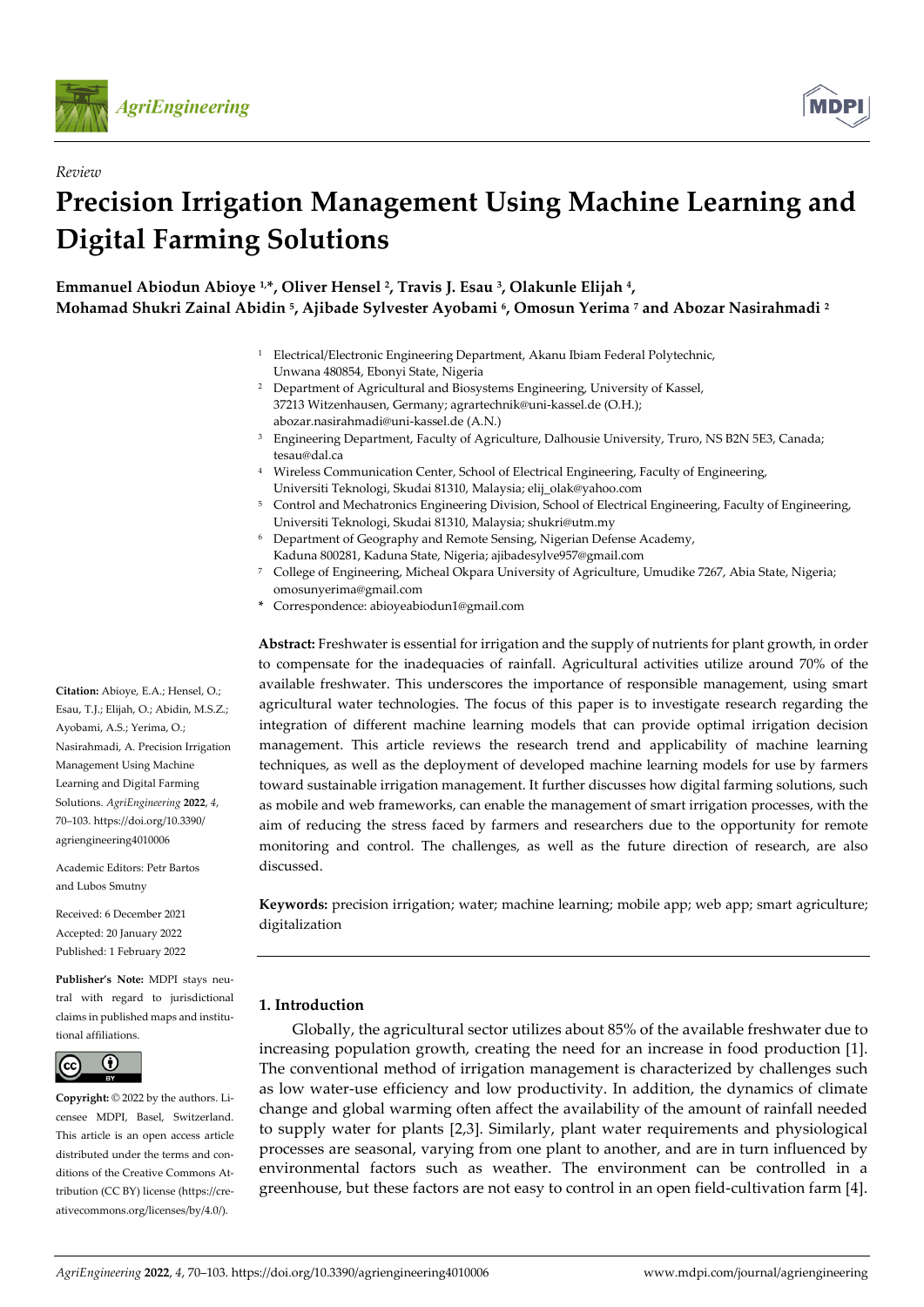The varying environmental conditions need to be adaptively managed using precision irrigation systems.

Sustainable precision irrigation is a crucial step toward the attainment of food security, while also achieving water-saving measures to compensate for the uncertainty of rainfall and the effect of water scarcity as a result of drought in many parts of the world. Precision irrigation scheduling is directed toward efficient water usage for each plant, where and when it is needed, in the right amounts, to compensate for water loss either through evapotranspiration, erosion or deep percolation, while preventing over- and under-irrigation [5–8] With proper irrigation management through effective monitoring and optimal control, water can be saved, as well as providing a reduction in other indirect costs incurred from energy use in the form of electricity or fossil fuel for pumping, for optimal cost-effectiveness [9,10].

From the rapid successes seen in the integration of the Internet of Things (IoT) to wireless sensor network (WSN) technologies for smart agricultural application through remote sensing, the controlled monitoring of agricultural processes has enabled a better understanding of the changing dynamics of weather, soil, and crop conditions throughout the growing season. Real-time data can be pooled continuously using IoT-enabled sensors or devices, such as sensors from a point source or mounted on unmanned aerial vehicles (UAV)s, satellites, tractors, or movable irrigation platforms like lateral- or center-pivotmoving machines from the targeted field [11]. There are several available commercial platforms that are used to collect soil, plant, and weather data in real time but these may not be effective because there are no machine learning algorithms or data-driven mathematical models integrated with the system, the output of which will be in numbers, to make sense of the raw data [12]. Therefore, by leveraging on massive spatial and temporal variable data that are collected and stored in the various cloud- or edge-based servers, smart decisions can be made using different machine learning models [4,11].

Machine learning is a rapidly evolving technology for precision irrigation systems, due to its ability to mimic human decision-making while also addressing the multivariable, nonlinear, and time-variant issues affecting irrigation management. According to Chlingaryan et al. [13], machine learning serves as a powerful and flexible architecture for data-driven decision making, as well as expert intelligence on the system. Machine learning has emerged together with big data technologies, leveraging edge cloud computing, creating a new opportunity to make sense of and draw inferences from a great deal of data collected from various sensors, due to the system's ability to learn without being programmed [14].

To develop a sustainable precision irrigation system, the integration of modern technologies, such as computational intelligence and agro-hydroinformatics, and information technology plays an important role through the efficient management of sensed data regarding soil, plants, and weather [15,16]. These technologies will aid the translation of the raw data collected into irrigation decisions and actions on the farm or in greenhouses. This will further enable the optimization of the use of water for irrigation and electricity for pumping, as well as a reduction in labor costs and fatigue [17,18]. The main purpose of machine learning is to provide data from previous experiences and statistical data to the machine so that it can perform its assigned task of solving a specific problem [19]. Furthermore, the advancement of weather- and environment-based models in estimating crop water requirements have necessitated that farmers should have access to the easy monitoring and visualization of the various parameters on smartphones or other computer devices, to guide their decisions either manually or intelligently. Studies have also shown via a survey format that 90% of farmers agree that better irrigation management through the use of mobile and web applications can help to improve the yield and productivity of their farms [20].

Some previous review works have investigated the current trend in the area of smart monitoring and control of irrigation [6,8,21–23]. Numerous papers have explored the role of machine learning in enabling smart irrigation [14,24–30]; these are summarized in Table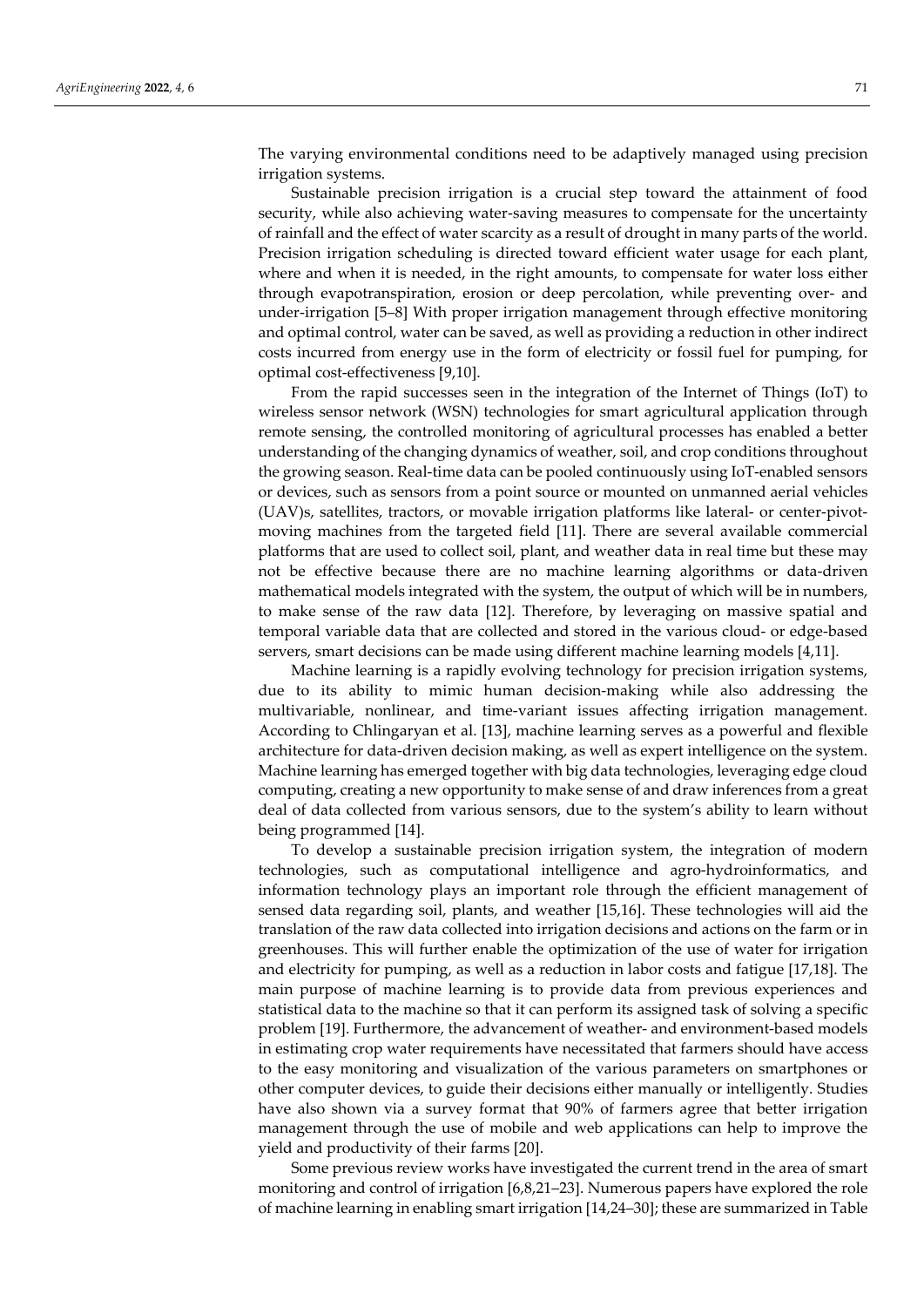1. The majority of these existing works have focused on the application of supervised and unsupervised learning for smart irrigation systems. This paper complements these existing works by reviewing and discussing the emerging areas of the application of machine learning and digital farming solutions to irrigation systems.

| Reference  | Supervised Unsupervised Reinforcement<br>Learning<br>Learning |   | Learning | Federated<br>Learning | Digital<br>Farming<br>Applications |
|------------|---------------------------------------------------------------|---|----------|-----------------------|------------------------------------|
| [14]       |                                                               |   | $\times$ | $\times$              | $\times$                           |
| $[24]$     |                                                               |   | ×        | $\times$              | $\times$                           |
| $[25]$     |                                                               |   | $\times$ | $\times$              | $\times$                           |
| $[26]$     |                                                               |   | $\times$ | $\times$              | $\times$                           |
| $[27]$     | $\times$                                                      |   | $\times$ | $\times$              |                                    |
| $[28]$     |                                                               |   | $\times$ | $\times$              | ×                                  |
| [29]       |                                                               |   | $\times$ | $\times$              | $\times$                           |
| [30]       |                                                               | × | $\times$ | $\times$              | $\times$                           |
| This paper |                                                               |   |          |                       |                                    |

**Table 1.** Comparison of the proposed work with previous reviews of machine learning for precision irrigation management.

Based on the summary in Table 1, this review work has expanded the scope of the literature in this area of research. The contribution of this paper is to extend further the compendium of literature on machine learning for sustainable precision irrigation through the application of federated learning and the integration of digital farming solutions. The discussion in this paper is organized into various sections, which are as follows: Section 2 reviews the state of the art on the use of machine learning models for precision irrigation, while Section 3 focuses on the state of the art on the application of digital solutions, such as a mobile app–web framework for smart irrigation management. Next is Section 4, which examines the challenges and opportunities of applying machine learning to precision irrigation systems. Section 5 looks at future trends, while Section 6 concludes this paper.

## **2. Machine Learning Algorithms for Smart Irrigation**

Machine learning is a branch of artificial intelligence that allows computers to learn without being explicitly programmed [31]. Machine learning models have emerged as an effective intelligence-based decision support tool for the rational and sustainable use of freshwater resources in the context of sustainable precision irrigation management. Traditionally, farmers make the decision to irrigate based on their previous experience; however, with advancements in machine learning, irrigation decisions can be better informed using the concept of predicting the water needs of crops based on the forecast of weather and soil conditions. Prediction is a very important feature for irrigation planning, one that involves knowing in advance the water needs, yield, and soil moisture content, to be able to react proactively to ensure better management [32].

Machine learning can learn from experience and perform activities that are similar to those performed by humans, and it is committed to making machines smarter [33,34]. It has the capacity to solve complicated irrigation system issues including multivariable, non-linear, and time-varying factors [35,36]. Machine learning methods can be employed to automatically extract new information in the form of generalized decision rules, in order to accomplish precision irrigation actions using natural resources such as water. In the field of precision irrigation management, the application of machine learning models such as supervised learning, unsupervised learning, reinforcement learning, and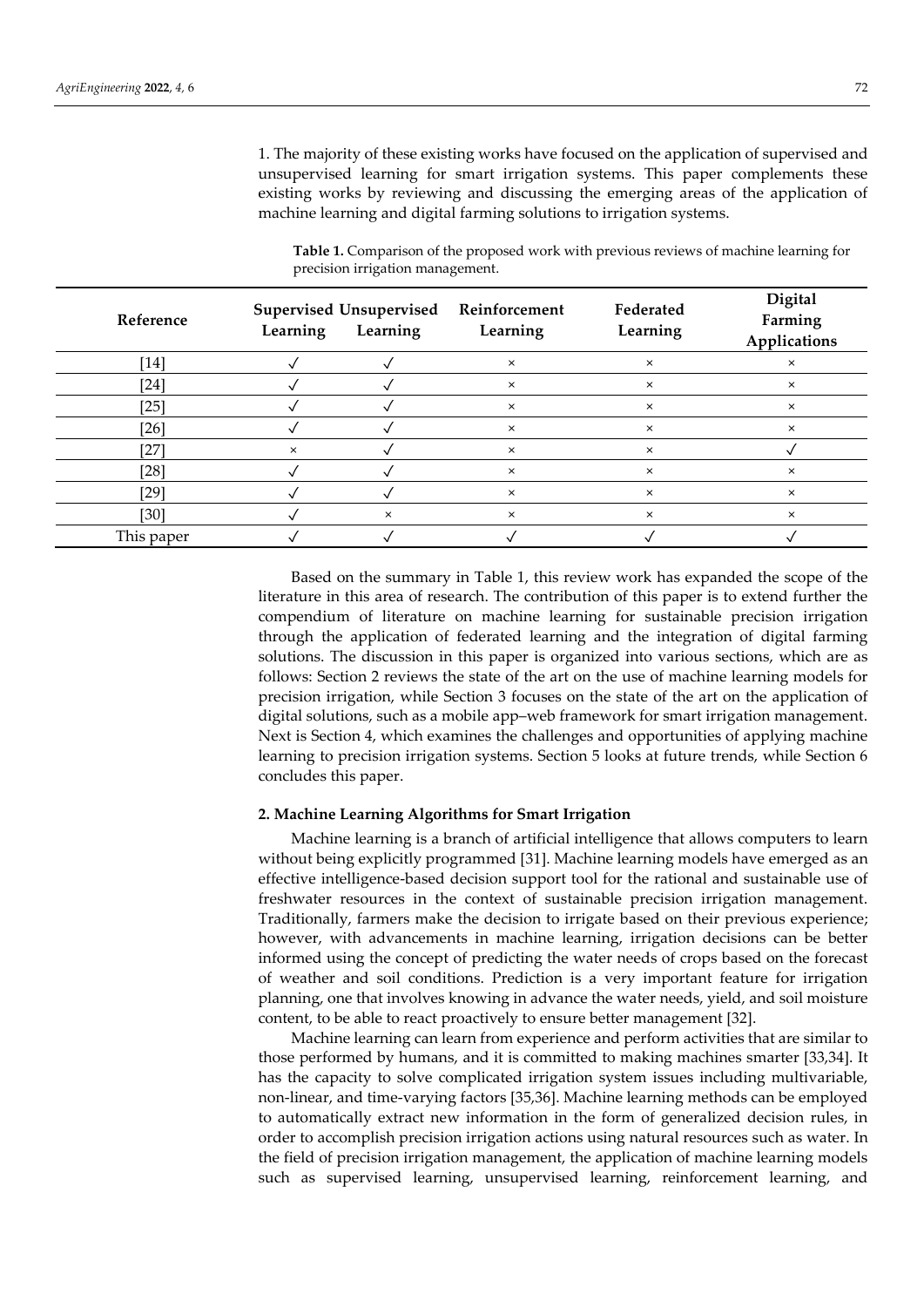federated learning, has become popular for solving challenging issues such as classification and prediction [37].

#### *2.1. Application of a Supervised Machine Learning Model toward Smart Irrigation Management*

A supervised machine learning method involves the use of a function to map the input with the output, using samples from a labeled experimental dataset, to approximate the mapping function so as to be able to predict the output variables when a new input is received, as illustrated in Figure 1. Supervised learning is a widely used method of developing machine learning models that are used to perform both regression and classification functions. The regression models and classification models are applied to output variables in the form of real values and categorical values, respectively [29]. Regression models depict the relationship between two variables, while classifications in supervised learning algorithms are preset. These classifications are created in a finite set, defined by humans, which means that a specific segment of data will be labeled with these classifications. The most commonly used types of supervised learning algorithms (K nearest neighbor (KNN), support vector machine (SVM), decision trees (DT), random forest (RF), etc.) are employed to optimize irrigation volume, timing, scheduling, soil moisture prediction, and weather predictions, to guide irrigation decisions [25]. The different types of supervised learning algorithms are discussed in the next subsection.



**Figure 1.** Block diagram of supervised learning for an irrigation system.

#### 2.1.1. Linear Regression

Linear regression is a supervised learning model that consists of dependent (target) variables that are predicted from a set of independent (predictor) variables; these provide a prediction of output according to the input variables. The most used regression algorithms to guide irrigation decisions are linear regression and logistic regression. Another type of linear regression is the multilinear regression model, which consists of an equation for prediction and estimation of the difference between the fitted and the reference value, as denoted by Equation (1). The advantage of using regression models for predicting irrigation decisions is that limited data is required, as well as offering low computational complexity while estimating the parameters of the model. However, irrigation system parameters are highly nonlinear, with complex changing dynamics; therefore, linear regression is suitable for parameters with linear relationships between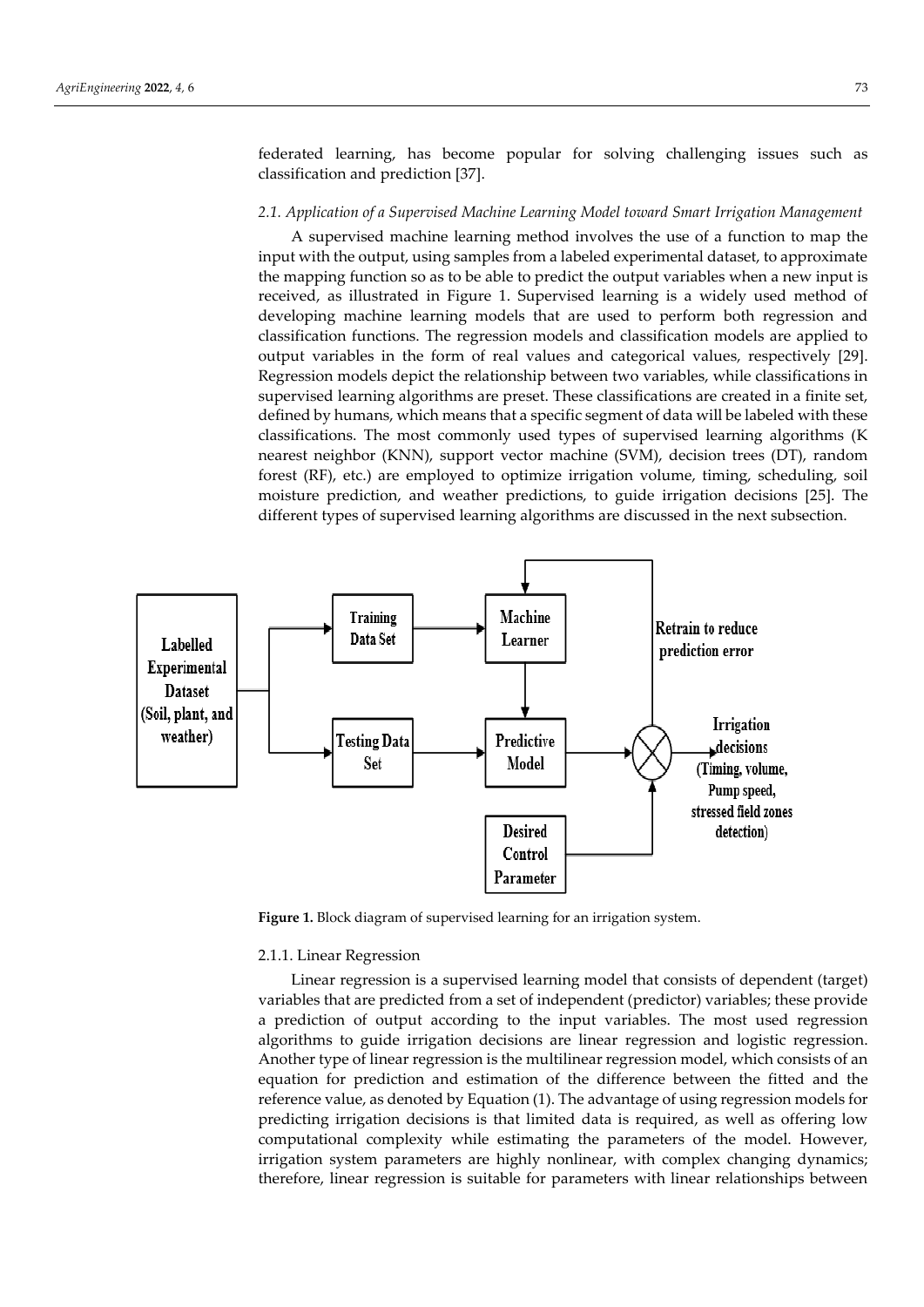the predictor and target. However, can suffer underperformance for a problem that is nonlinear in nature [38].

$$
\hat{y} = \beta_0 + \beta_1 x_{i1} + \beta_2 x_{i2} + \dots + \beta_n x_{in}
$$
\n(1)

where  $\hat{y}$  is the outcome of the prediction, which in this case is irrigation need,  $\beta$ represents the regression model parameters,  $x$  is the set of features, and  $i = 1, 2, 3, ..., n$ , which in this case represent soil moisture content and weather variables [39,40].

A regression model was proposed by Kumar et al. [41] to investigate the forecasting of the amount of irrigation volume needed by a farm, while reducing human intervention or energy use through the integration of mobile applications built using Java platforms for remote monitoring and control. Through a laboratory prototype demonstration, the system comprises an embedded microcontroller interfaced with soil moisture, rain, and temperature sensors, which send further data to the cloud server through an application programming interface (API) key, to update the regression model. A similar implementation using a partial least squares regression (PLSR) model that is trained with weather data, moisture content, and soil characteristics was proposed to predictively generate irrigation reports for crops [42]. The choice of the PLSR model was made to identify the fundamental relationship between output and input parameters. The inputs  $(x)$  are the weather data and soil moisture content and are known as the predictors or the measured observed variables, defined with matrix  $X = [x_1, x_2 \ldots x_n]^T$ , while the output is the response variable, with matrix  $Y = [y_1, y_2, ..., y_n]^T$ .

#### 2.1.2. Decision Trees (DT)

A DT is a tree-like architecture model, often formulated as classification or regression models. A decision tree predictive model splits data from observations into conclusions about the data's target value that can be used to visually and explicitly represent decisions [34]. To improve the performance of the DT model regarding irrigation management, a hybrid approach comprising the integration of DT and a genetic algorithm (GA) has been implemented to ensure an optimal decision tree model in predicting irrigation schedule that mimics the farmer's knowledge. The performance of the decision tree predictive model recorded an accuracy of between 99.16% and 100% [43]. The irrigation schedule event is in the form of a binary classification problem, which resulted in the decision to irrigate or not irrigate [43].

Similar work was carried out to compare three different computational intelligence techniques, such as decision trees, simple fuzzy and multi-criteria fuzzy logic for decision support regarding the irrigation of tree crops [44]. Furthermore, to investigate the accuracy versus interpretability of different types of machine learning models, in terms of the performance measures and features needed to adequately predict *E. coli* levels in agricultural water management, using a decision tree has been proposed [45]. A recent study on smart irrigation systems implemented using the DT model was trained using Sklearn libraries with an experimental dataset to predict the irrigation water needs of crops, with a prediction accuracy of 97.86% [46].

## 2.1.3. Support Vector Machine (SVM)

The SVM is a kind of supervised learning model used for classification, regression, and outlier identification. Over numerous high-dimensional planes of data, an SVM seeks to discover the best among all the linear classifiers that may be used between any two classes and create a decision boundary, indicated as a hyperplane close to the extreme points in the dataset [47]. SVM is a binary classifier that classifies data instances by constructing a linear separating hyperplane. The "kernel trick" may significantly improve the classification capabilities of standard SVMs by transforming the original feature space into a higher-dimensional feature space. The model detects any departure from the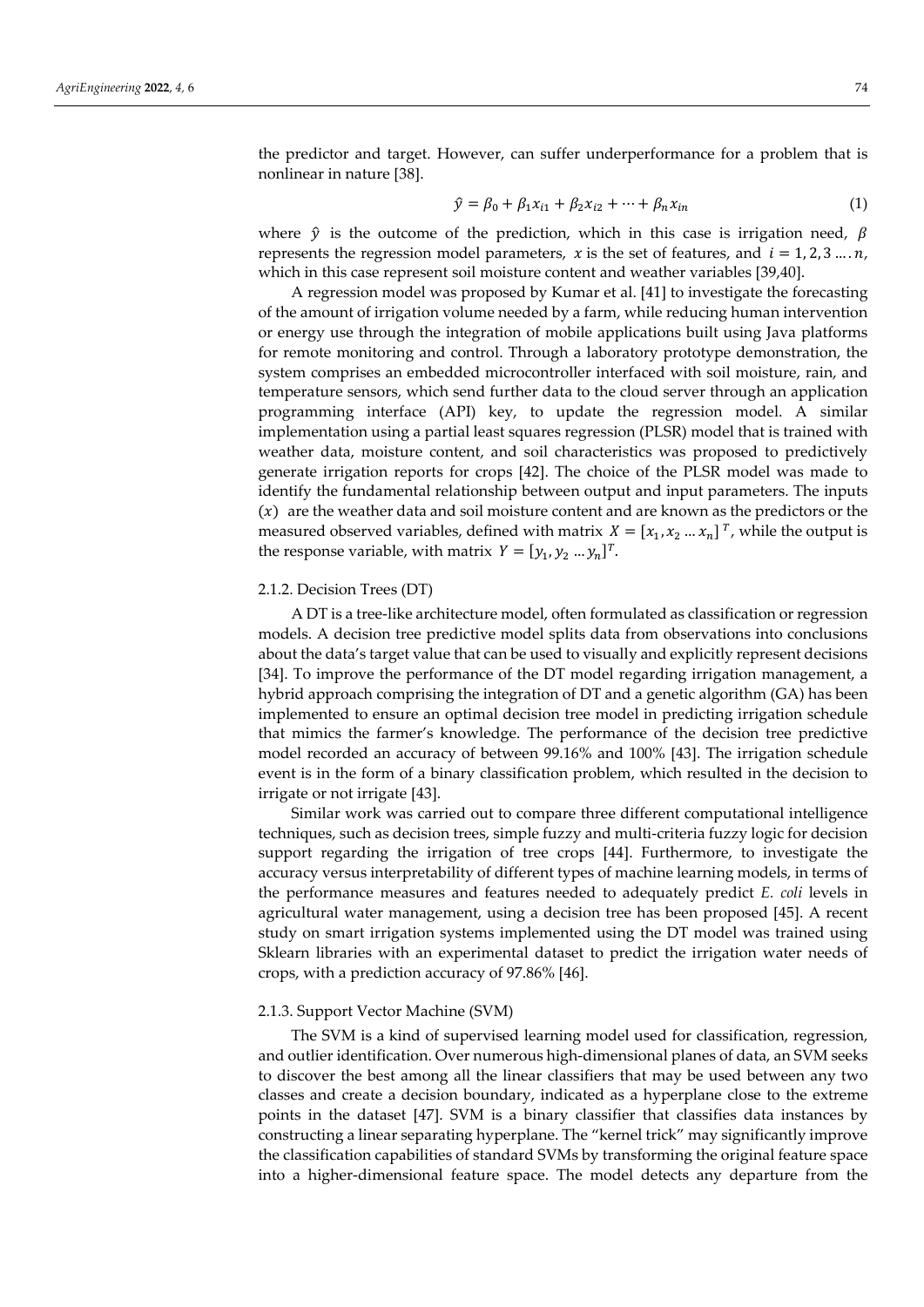observed data by a modest amount, using parameter values that minimize the sensitivity to errors in the case of SVM regression.

A study by Vij et al. [48] analyzed the use of support vector regression (SVR) and RF regression to automate irrigation forecasts. This is accomplished by creating a hyperplane per dimension, i.e., a set of hyperplanes in a higher-dimensional space, as in the case of agricultural irrigation demand forecasts. The class labels are chosen, such that the distance between the hyperplanes utilized to identify the best linear classifier is as little as is feasible. Similarly, Goap et al. [17] proposed the utilization of an SVR model to estimate soil moisture content, based on field sensor data and meteorological data, and then gave irrigation choices based on the established amount of soil moisture and projected precipitation to conserve water and energy.

#### 2.1.4. Random Forest (RF)

RF models, also known as ensemble learning models, attempt to improve the prediction performance of decision trees, based on a particular statistical learning or model-fitting approach, by building a linear combination of the simpler base learner [49]. Given that each trained ensemble represents a single hypothesis, these multiple-classifier systems allow for the hybridization of hypotheses not produced by the same base learner, resulting in improved outcomes in cases when single models have high variety. RF models, such as boosting and bagging implementations, have also been suggested for smart irrigation management [50,51]. Decision trees are often employed as the basic learner for RF models.

In a study by Chen et al. [52], an ensemble learning model was used to predict the irrigation volume needed daily by crops, based on the agricultural IoT system. About four models, including linear SVR, support linear regression, Adaboost DT, and RF were trained to benchmark the performance of the intelligent irrigation system. To enable the deployment of the model for real-time irrigation scheduling, an IoT framework was implemented, alongside a website and mobile applications. The relevance of reference evapotranspiration (ETo) in the management of water-saving agriculture was reported by Chen et al. [53], its prediction using RF and an artificial neural network **(**ANN) was reported, with findings showing that the proposed hybrid model can map the nonlinear relationship between the input and output data of wind, solar radiation, air temperature, humidity and ETo. Through the integration of prediction concepts in irrigation system management, dynamic changes in environmental parameters can be anticipated through training and adaptation using predictive models. This was investigated in a study where extreme gradient boosting and autoregressive moving-average models were trained, using data stored in a dedicated IoT-enabled database, for the prediction of weather and environmental parameters, in order to guide the farmer's decision as to when to commence or stop irrigation [54].

#### 2.1.5. K-Nearest Neighbor (KNN)

KNN is a common supervised learning technique that is based on the principle of grouping data points that are nearby into each category. KNN is a non-parametric model that is often used to solve classification problems, and it uses the full dataset to train the model. When a new data point has to be categorized, the KNN algorithm searches the whole data set for the K-closest instances that are comparable to it [49]. The Euclidean distance between the linearly separable data points of x and y is measurable using Equation (2), while the K-nearest learned data instances vote to identify the class in which the test case belongs, through finding possible values based on the optimal number of Kvalues [55].

Euclidean Distance:

$$
d(x,y) = \sqrt{(x_1 - y_1)^2 + (x_2 - y_2)^2 + \dots + (x_n - y_n)^2}
$$
 (2)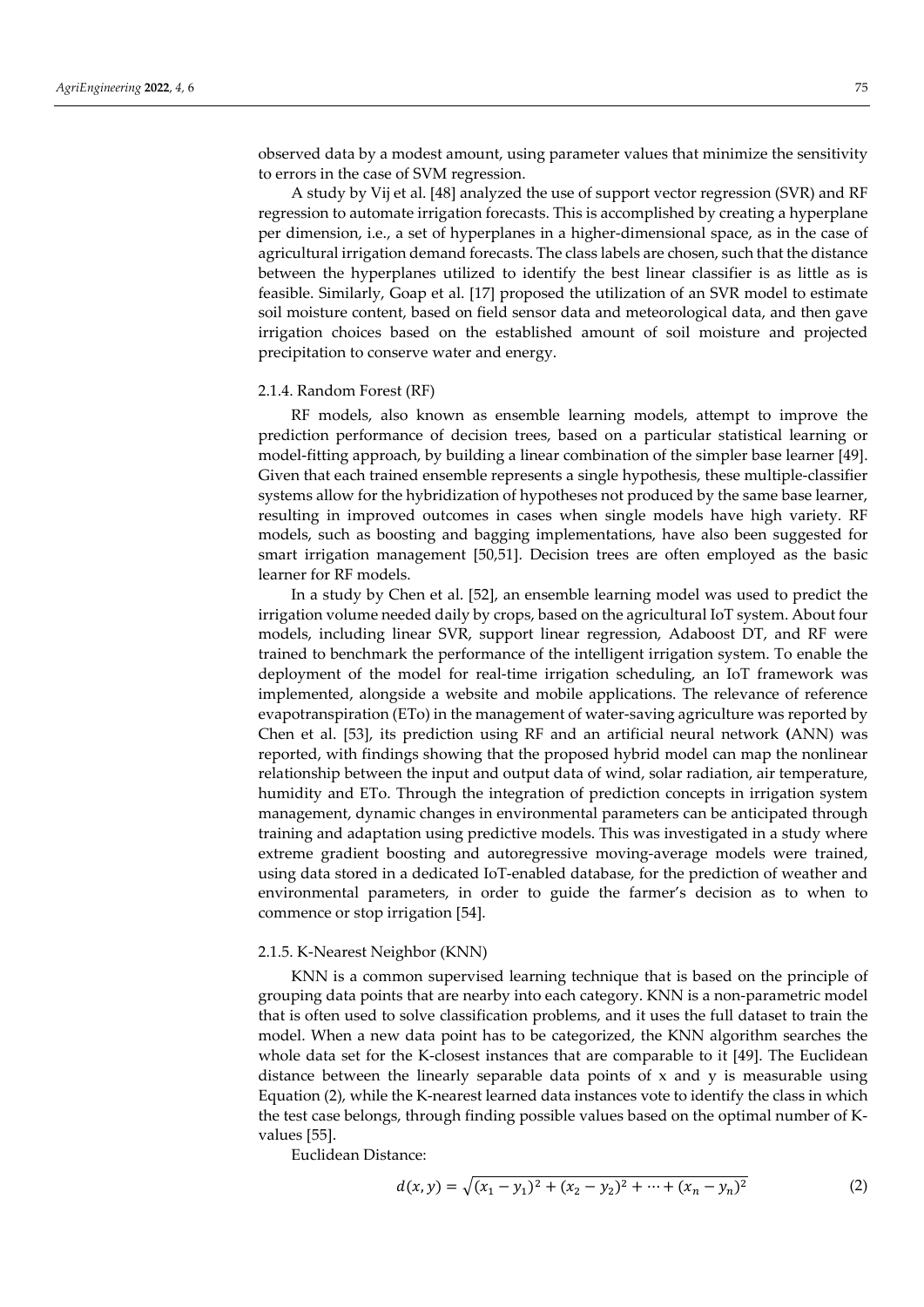An intelligent irrigation management approach with remote monitoring was implemented with the KNN model, used to classify the crop that would be likely to grow well, based on the water need and drought sensitivity of each of the regions, while the onand-off pump motor was triggered using a float sensor. A laboratory prototype was implemented experimentally using an adafruit.io rest server and client android application for remote status monitoring. The authors reported that the proposed method was feasible for estimating the required amount of water to compensate for the water loss [56,57].

In addition, the possibility was investigated of using the concept of ontology and sensing value of various parameters from edge devices and stored on edge servers to decide irrigation schedules on a 50–50% basis. A KNN machine learning algorithm was deployed on an IoT server and updated the model with data stored on an edge server [58]. A similar intelligent irrigation method based on KNN was implemented, using a laboratory prototype demonstration for smart irrigation with the aid of IoT technology. The research findings in both cases show that the KNN algorithm deployed on Arduino by Kavyashree [59], and Raspberry Pi by Das et al. [60], were able to predict irrigation needs, as well as control the on/off switch of a relay based on the sensed soil and weather data.

#### 2.1.6. Naïve Bayes

Naïve Bayes is a machine learning model that is built very rapidly for fast prediction and is often used for classification. The naïve Bayes classifier is a set from a model that uses Bayes' theorem, as described in Equation (3), where each element is independent and equal [61]. The equation is used to calculate the posterior probability, using the prior probability that is to be calculated:

$$
P(X/y) = \frac{P(X/y)P(x)}{P(y)}
$$
\n(3)

where  $P(\frac{x}{y})$  is the probability of occurrence of the event x and  $P(x)$  is the known prior probability.

The findings from our review of supervised learning techniques for irrigation management show that they have been widely explored for predictively managing irrigation, fertigation toward improving yield, and water-saving. Figure 1 shows how supervised machine learning models can be used for the prediction of irrigation volume, timing, yield, and nutrient or fertilizer management, as well as for the classification function of plant images for detecting plant diseases, farm area delineation, and the detection of plant stress due to inadequate irrigation. Table 2 summarizes other studies that have investigated smart irrigation management using a supervised learning approach. It further reveals research efforts on the use of machine learning to guide irrigation decisions.

| Reference | <b>Supervised Model</b>                                                                      |                                                               | Simulation | Experimental |          |
|-----------|----------------------------------------------------------------------------------------------|---------------------------------------------------------------|------------|--------------|----------|
|           | Used                                                                                         | <b>Features</b>                                               |            | Cloud        | Edge     |
|           |                                                                                              | The model uses online weather data and human-induced          |            |              |          |
| [62]      | PCA, K-means Clus- irrigation instinct to decide irrigation rate. The model notifies the op- |                                                               |            |              |          |
|           | tering, GMM                                                                                  | erator of the required irrigation volume through              |            |              |          |
|           |                                                                                              |                                                               |            |              |          |
|           |                                                                                              | The machine learning model is used to predict irrigation      |            |              |          |
| [63]      | KNN, GND, SVM,<br>ANN, DT                                                                    | volume aimed at reducing the usage of water in crop           |            | $\times$     | $\times$ |
|           |                                                                                              | irrigation systems. The top two models are ANN and KNN, which |            |              |          |
|           |                                                                                              | have an accuracy of 90% and 98%, respectively.                |            |              |          |

**Table 2.** Summary of previous work on supervised machine learning models for smart irrigation management.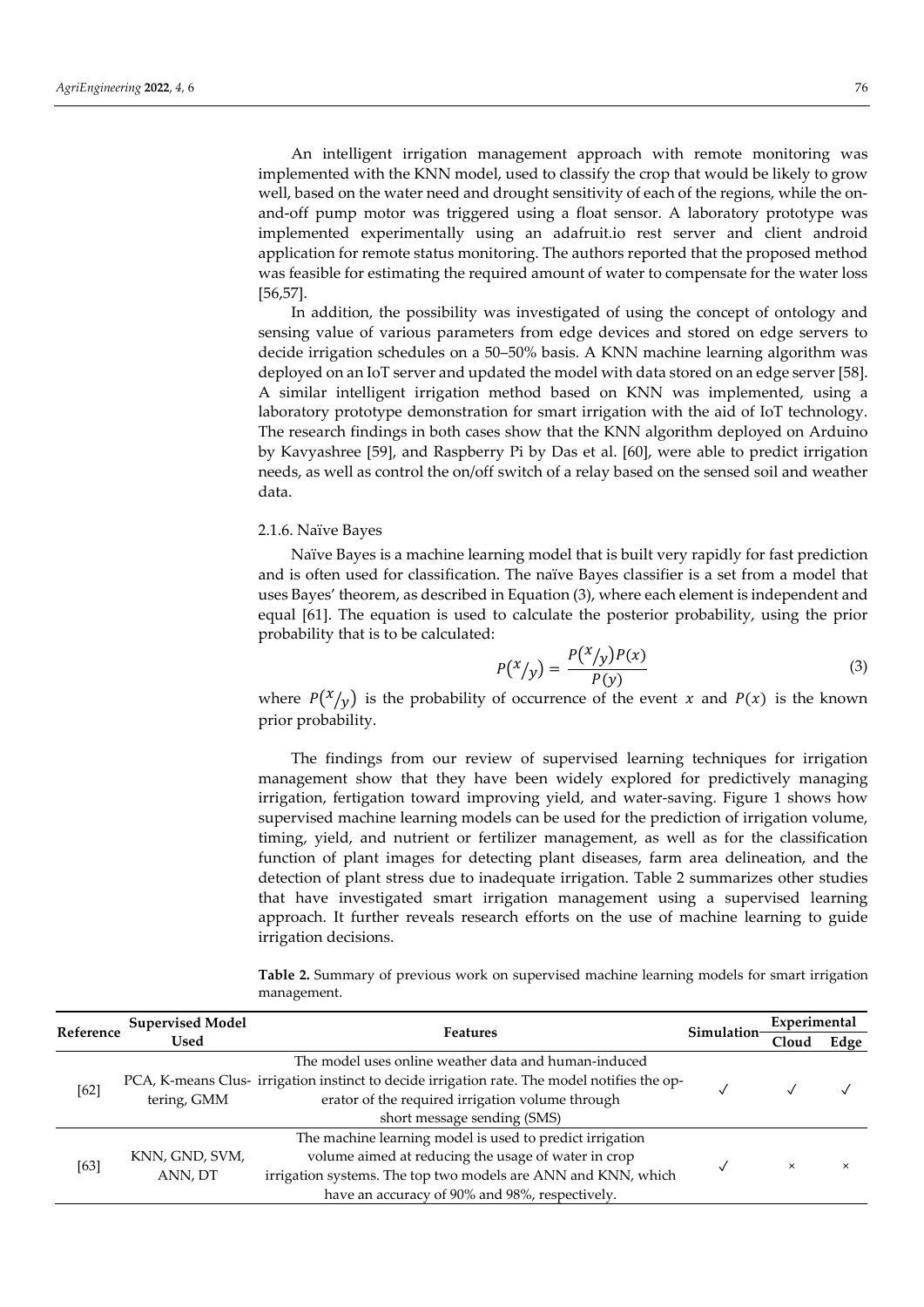| $[64]$ | <b>SVM</b>                         | An SVM-based smart irrigation system that adjusts<br>the irrigation quantity automatically, based on home garden environ-<br>mental data | $\checkmark$ |              | ×        |
|--------|------------------------------------|------------------------------------------------------------------------------------------------------------------------------------------|--------------|--------------|----------|
|        |                                    | The model is used to predict the amount of daily irrigation water re-                                                                    |              |              |          |
|        |                                    | quired, based on the data provided by various                                                                                            |              |              |          |
| $[41]$ | <b>Linear Regression</b>           | sensor devices. The prediction information is made available on the                                                                      | $\checkmark$ | $\checkmark$ |          |
|        |                                    |                                                                                                                                          |              |              |          |
|        |                                    | mobile application (app) for remote monitoring                                                                                           |              |              |          |
|        | Principal Compo-                   | The model integrated with data envelopment analysis (DEA) helps to                                                                       |              |              |          |
| $[65]$ | nent Regression                    | optimize water usage, management,                                                                                                        | $\checkmark$ | $\times$     | $\times$ |
|        | (PCR)                              | personnel and water costs, incorporating increasing                                                                                      |              |              |          |
|        |                                    | the irrigated area and the irrigation service coverage                                                                                   |              |              |          |
|        |                                    | IoT-enabled machine learning irrigation systems                                                                                          |              |              |          |
| [66]   | KNN, DT, SVM, Lo-                  | with real-time monitoring of temperature, moisture, nutrients, and                                                                       | $\times$     | $\checkmark$ |          |
|        | gistic Regression                  | rainfall, to forecast the amount of water and fertilizer required by the                                                                 |              |              |          |
|        |                                    | plants for irrigation                                                                                                                    |              |              |          |
|        |                                    | The ensemble machine learning model is trained with                                                                                      |              |              |          |
| $[67]$ | SVR and Bagging                    | collected real-time weather data to make an optimized                                                                                    | ✓            | ×            |          |
|        |                                    | decision, with an accuracy of 90%. The predicted soil moisture con-                                                                      |              |              |          |
|        |                                    | tent is used to control the ON/OFF of the water pump                                                                                     |              |              |          |
|        |                                    | Adaptive irrigation management using machine learning                                                                                    |              |              |          |
|        |                                    | to predict the time of the day for irrigation using the air-soil humidity                                                                |              |              |          |
|        | ANN, and SVM                       | DT, Random Forest, and temperature, the current time of the day, wind speed, and direc-                                                  | $\checkmark$ | $\times$     |          |
| $[30]$ |                                    | tion data. The data collected is visualized remotely on a mobile app.                                                                    |              |              |          |
|        |                                    | The app is interfaced with an API through message-queuing teleme-                                                                        |              |              |          |
|        |                                    | try transport (MQTT) for the remote control of actuators.                                                                                |              |              |          |
|        |                                    | An intelligent framework for smart irrigation planning, data analysis,                                                                   |              |              |          |
|        | DNN, XGBoost, and<br>Random Forest | feature extraction and irrigation prediction. The                                                                                        | $\checkmark$ | $\times$     | $\times$ |
| [68]   |                                    | hybrid irrigation management approach is based on reference evapo-                                                                       |              |              |          |
|        |                                    | transpiration and volumetric soil moisture content                                                                                       |              |              |          |
|        | Random Forest,                     | Machine learning to improve irrigation timing using                                                                                      |              |              |          |
|        |                                    | real-time data. The models classify an ideal hour for                                                                                    |              |              |          |
| $[69]$ |                                    | ANN, XGBoost, DT, irrigation to take place, based on sensor and weather data. The two                                                    | $\checkmark$ | $\times$     | ×        |
|        | <b>SVM</b>                         | best-optimized models with high accuracy are XGBoost, with an accu-                                                                      |              |              |          |
|        |                                    | racy of 87%, and RF, which is at 84%                                                                                                     |              |              |          |
|        |                                    | Real-time monitoring using sensors and data storage on the                                                                               |              |              |          |
|        |                                    | "ThingSpeak" cloud. The machine learning models                                                                                          |              |              |          |
| $[70]$ | <b>SVM. KNN</b>                    | perform classification based on a threshold value. The                                                                                   | $\checkmark$ | ×            |          |
|        | Naïve Bayes                        | classification accuracy for the models is, namely, SVM 87.5%, Naïve                                                                      |              |              |          |
|        |                                    | Bayes 76.4%, and KNN 70.8%                                                                                                               |              |              |          |
|        |                                    | Sensing and actuation test bed on an edge device, irrigation decision                                                                    |              |              |          |
|        | <b>Gradient Boosting</b>           | on a cloud. The model was able to learn                                                                                                  |              |              |          |
| $[71]$ | <b>Regression Tree</b>             | irrigation decisions for different plants while adapting to the chang-                                                                   | $\checkmark$ | $\checkmark$ |          |
|        | (GBRT)                             | ing dynamics of the environment.                                                                                                         |              |              |          |
|        |                                    | Both PCA and LDA were used for image processing                                                                                          |              |              |          |
|        | PCA, LDA, Linear                   | to reduce the dimensionality to improve classification                                                                                   |              |              |          |
| $[72]$ | SVM, RBF SVM, DT,                  | accuracy, while seven other scikit-learn machine learning algorithms                                                                     | $\checkmark$ | ×            |          |
|        | RF, ANN, AdaBoost,                 | were used for onion irrigation                                                                                                           |              |              |          |
|        | Naïve Bayes                        | treatment inference                                                                                                                      |              |              |          |
|        |                                    | Real-time monitoring of temperature, humidity, and soil moisture                                                                         |              |              |          |
| $[73]$ | KNN, SVM                           | content with infection detection on 2000 samples of plants, with a                                                                       | $\checkmark$ | ×            |          |
|        |                                    | classification accuracy of 96%                                                                                                           |              |              |          |
|        |                                    | Uses soil moisture content and environmental parameters, with fea-                                                                       |              |              |          |
|        |                                    | ture extraction of irrigation water requirement based on kernel canon-                                                                   |              |              |          |
| $[74]$ | Least-square SVM                   | ical correlation. SVM was further used for the prediction of irrigation                                                                  | $\checkmark$ | ×            | $\times$ |
|        |                                    | requirements with high prediction resulting in improved irrigation ef-                                                                   |              |              |          |
|        |                                    | ficiency                                                                                                                                 |              |              |          |
|        |                                    |                                                                                                                                          |              |              |          |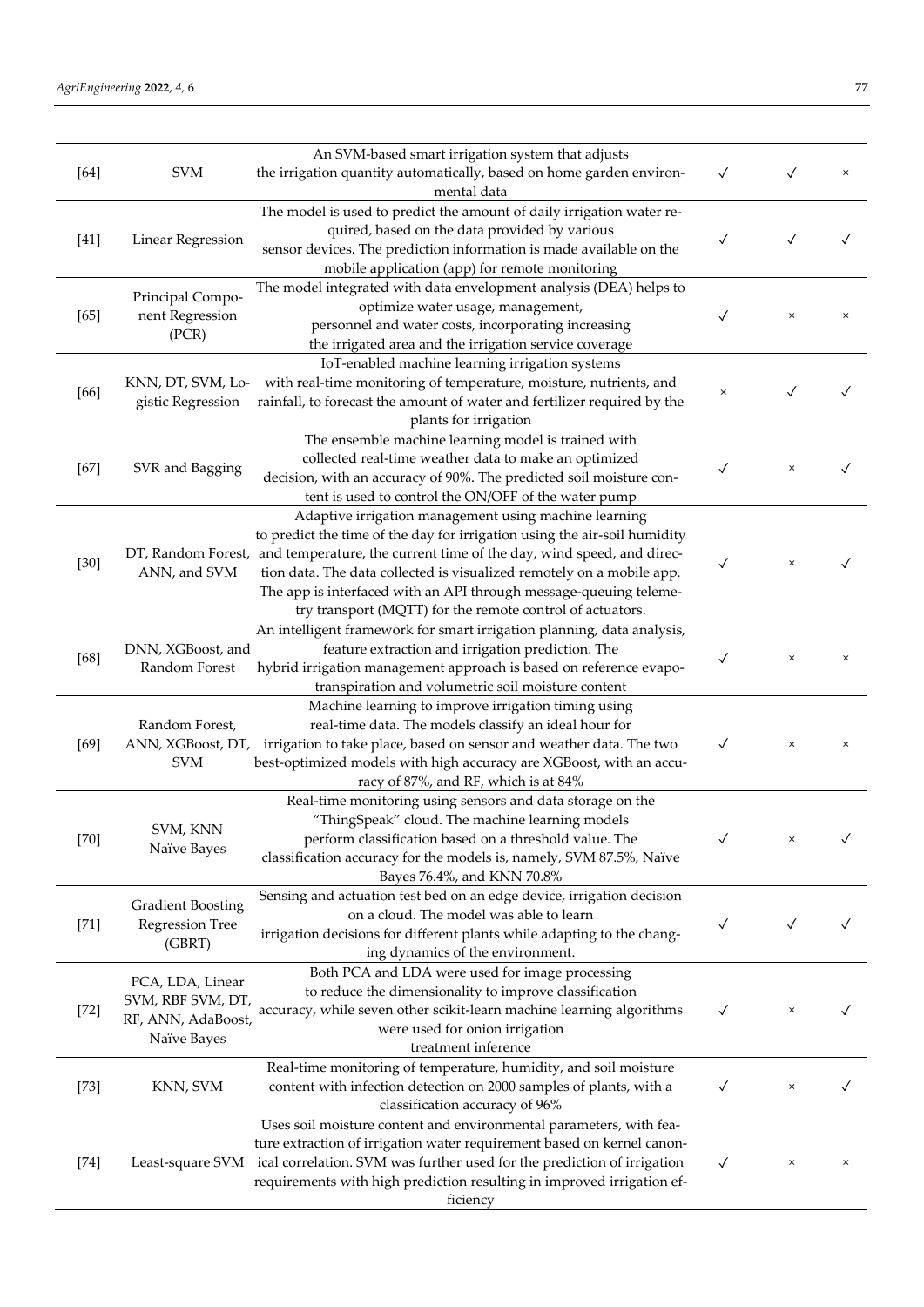| $[75]$ | RF         | Prediction of rainfall using online data from the<br>MLR, KNN, DT, and weather station to guide irrigation decisions. The model performance,<br>in terms of RMSE obtained for MLR, KNN, DT, and RF, is 0.165, 0.103,<br>$0.094$ , and $0.083$ , respectively |   | $\times$ |  |
|--------|------------|--------------------------------------------------------------------------------------------------------------------------------------------------------------------------------------------------------------------------------------------------------------|---|----------|--|
| $[39]$ | sion       | The accuracy of MLR is better than KNN-R; hence, it<br>MLR, KNN-Regres- is integrated with an android application. The android app accurately<br>enables real-time scheduling of the fertigation at the correct time it<br>needed to be applied              |   | ×        |  |
| $[76]$ | <b>KNN</b> | Agricultural monitoring system and analytics using drone data pro-<br>cessed with a KNN algorithm                                                                                                                                                            |   | $\times$ |  |
| $[77]$ | <b>ANN</b> | Estimation of ETo using daily data on solar radiation,<br>humidity, temperature and wind speed. The estimation and schedul-<br>ing algorithm was implemented on a Raspberry Pi<br>interface with a local weather station, using Zigbee                       | √ | $\times$ |  |
| $[78]$ | <b>ANN</b> | Prediction of ETo using weather variable to<br>decide irrigation scheduling                                                                                                                                                                                  |   | $\times$ |  |
| [79]   | <b>ANN</b> | Using time series analysis and the predictive model,<br>prediction of rainfall aid determination of which crops<br>is favorable to grow in a particular area                                                                                                 |   | $\times$ |  |

Note: PCA—Principal Component Analysis, GMM—Gaussian mixture model, KNN—K Nearest Neighbor, GND, SVM—Support Vector Machine, ANN—Artificial Neural Network, DT—Decision Tree, Random Forest, LDA—Linear discriminant analysis, RBF—Radial basis function, MLR—Multiple Linear Regression. GND—Generalized N-Dimensional.

## *2.2. Application of Unsupervised Smart Irrigation Management*

The fundamental goal of unsupervised learning is to build categorization labels automatically. These algorithms look for similarities between units of data to see whether they can be classed and put together into a group [80,81]. Unsupervised learning techniques are characterized by drawing an inference or underlying pattern from an unlabeled dataset, as described in Figure 2. This method can be implemented to deduce the patterns contained in the collected dataset of soil, plant, and weather parameters for optimal irrigation decisions in different irrigation field zones [82]. Examples of unsupervised learning models are clustering, ANN, dimensionality reduction, hierarchical clustering, etc.



**Figure 2.** Block diagram of unsupervised machine learning for an irrigation system.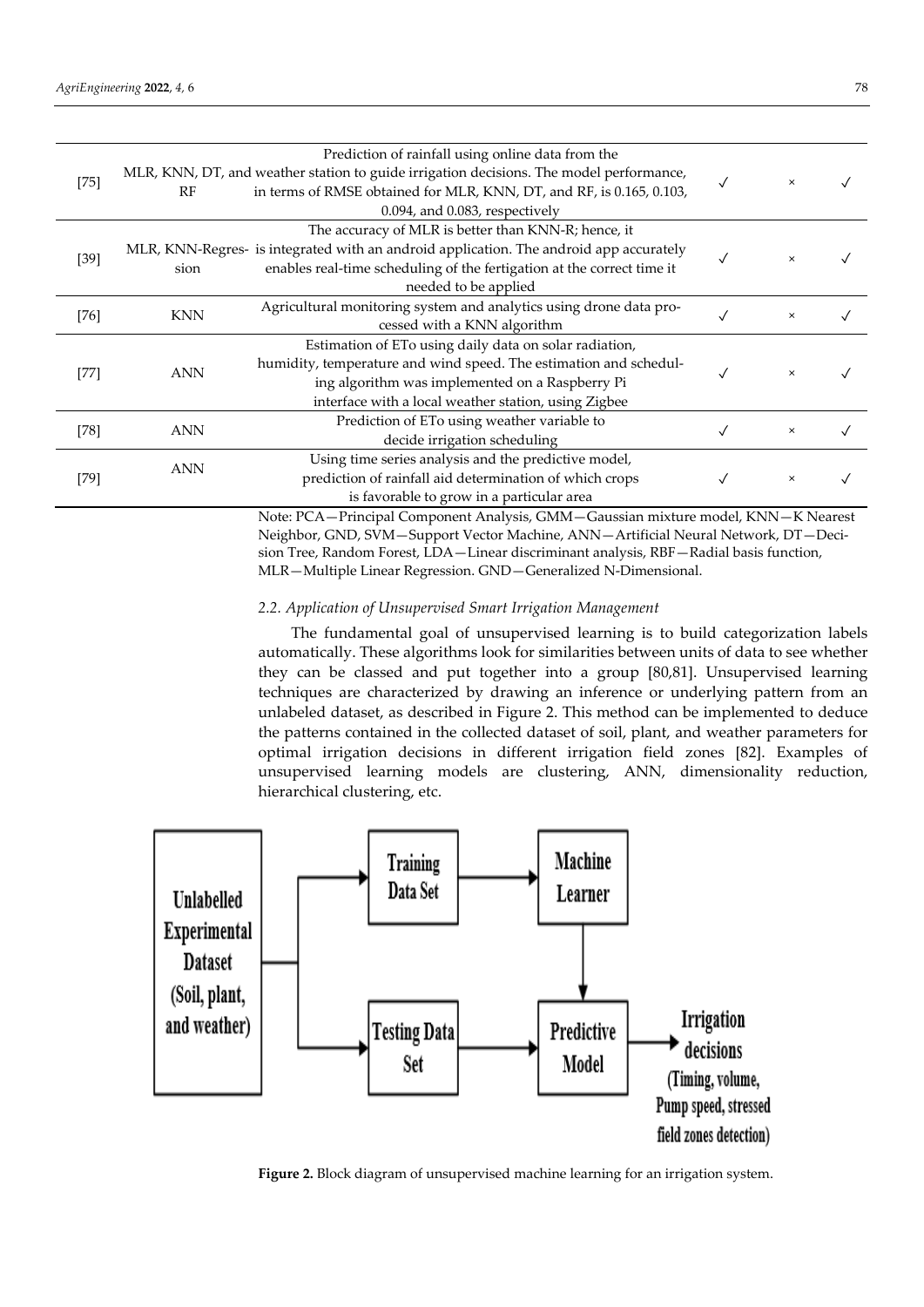#### 2.2.1. K-Means Clustering

Clustering is aimed at the identification of a distinct group, based on the similarity of a given dataset, while the arrangement of data into clusters results in low intercluster similarity and high intercluster similarity [83]. Another review explores the feasibility of how clustering with fuzzy time series techniques can be used to manage a network of wireless sensor nodes scattered on an agricultural field. The review concluded that farmers can experience improved energy efficiency of the sensors with real-time monitoring of the farm by using the proposed method [84].

Furthermore, it has been widely reported that farmers experience low yields due to inadequate irrigation and attack from pests. This led to an investigation of the integration of the K-means clustering algorithm for image processing, with smart irrigation enabled by WSN. The captured images were partitioned and segmented into overlapping groups having similar features. The work demonstrated an improvement over other WSN-based irrigation systems, with the clustering model able to detect the presence of pests and affected areas on the plant leaves [85]. Ohana-Levi et al. [86] proposed the integration of a multivariate spatial clustering with fuzzy K-means, using the hierarchical method to determine different fertigation management zones in a citrus orchard field, to determine in-field variability and guide site-specific irrigation management. Six different variables were considered, namely, crop water stress, normalized difference vegetation index (NDVI), digital surface model, aspect, slope, and elevation. The models were able to ascertain that infield spatial variabilities were not constant among the variables and within the orchard.

## 2.2.2. Artificial Neural Network (ANN)

ANNs were inspired by the physiology of the human brain neuron and can be implemented as both an unsupervised and supervised model. The ANN is characterized by its pattern of connections between the neurons, its method of assigning the weights on the connections, and lastly, its activation function [34]. Some nodes have many layers, such as an input layer where data is supplied into the network, one or more hidden layers where learning occurs, and an output layer where the decision with a prediction is made. The weights and biases in each layer are learned throughout the training procedure, in order to minimize the loss function. Backpropagation (BP) with gradient descent is a key ANN approach that aims to speed up the network's convergence to a local and global minimum by updating the many associated weights [87].

ANN has been widely applied explored for optimizing water applications in trickle irrigation [88] and drip irrigation [80]. A study by Murthy [89] used meteorological data acquired from the local weather station to develop a neural network-based model that forecasts the irrigation demand for any set of antecedent circumstances. When the model's forecast was compared to a state-of-the-art irrigation controller, the volume of water wasted by weather-aware runoff prevention irrigation control (WaRPIC) was only 2.6% that of the state-of-the-art. Also, working toward a water-saving irrigation system, a multilayer perceptron neural network was used to train sensor data collected using IoT to predictively control the duration of pumping of water, and was demonstrated using a laboratory prototype [90].

To further improve the performance of ANN for irrigation water management, the integration of fuzzy logic was used to compensate for the performance of the neural network, through the fusing of different parameters from various sensors used for sensing the irrigation environment [91]. A similar method was investigated using ANN and a fuzzy controller for water and fertilizer saving [92]. The monitoring of the volumetric water content of the soil is required for irrigation scheduling and water resource allocation, management and planning. The prediction of the volumetric water content of the soil in a paddy rice field was implemented using limited weather data. The weather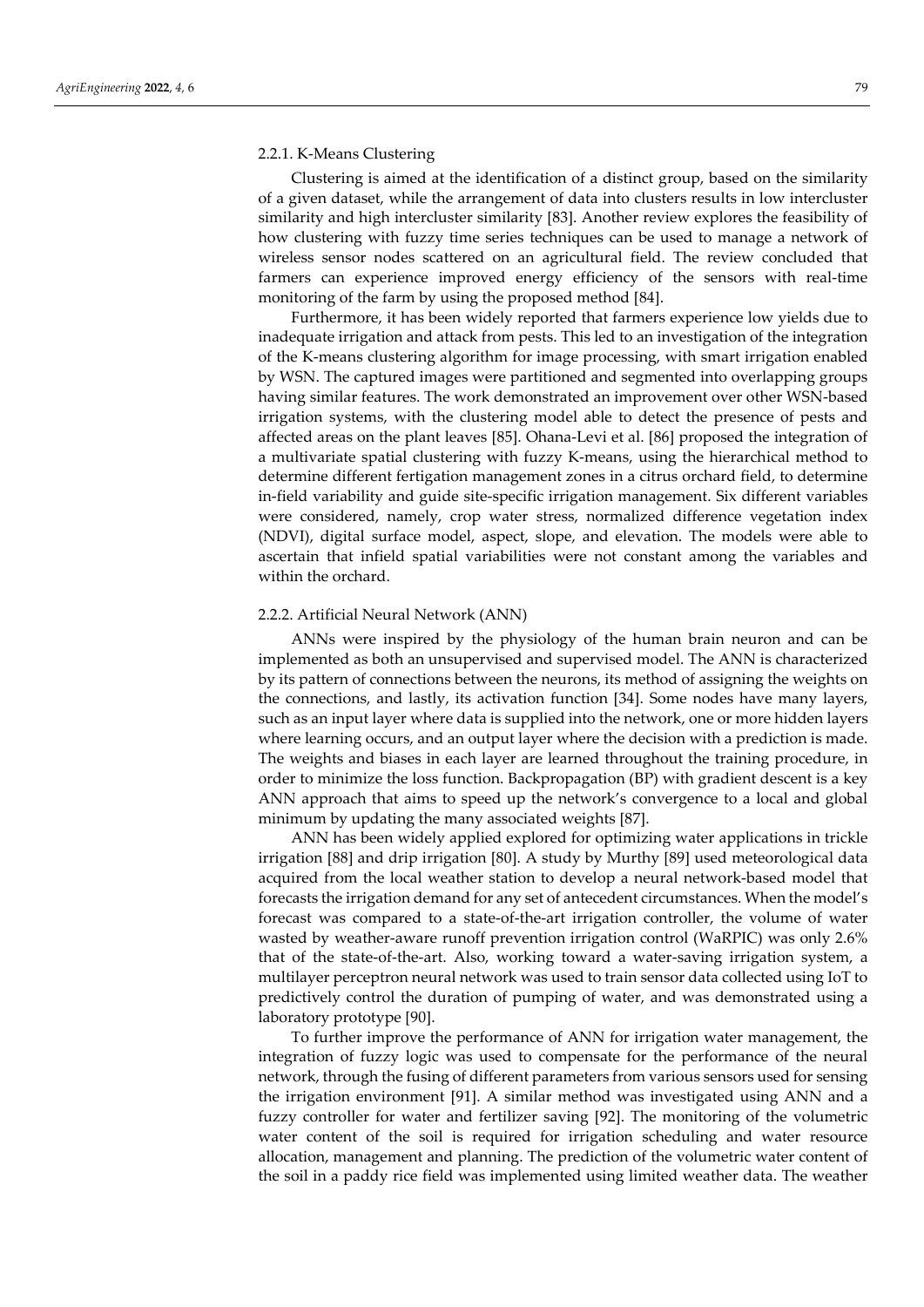data and rainfall data were used to predict the volumetric water content of the soil through the use of a dynamic ANN model [93].

In addition, considering the importance of accurate estimation of evapotranspiration in guiding precision irrigation management, the use of ANN for estimation and modeling the non-linear features of reference evapotranspiration has been proposed [94–99]. This approach was able to effectively estimate the crop water requirement that could be used to guide irrigation decisions using temperature, solar radiation, humidity, and wind speed. Although several studies have proved the applicability of ANN for the prediction of irrigation or weather approaches using a BP algorithm, through minimizing the error squared, or by adjusting the different weights of a network. Improved performance has also been reported by Gu et al. [100], where a GA for the better prediction of yield or corn for different irrigation was used with a subsurface drip irrigation system. GA is an optimization model that mimics the natural biological evolution process by using a global optimization search method [101]. The use of BP neural networks with GA enhances BP learning training, optimizes the network power threshold, promotes speedy convergence, boosts the model's efficiency, and accuracy.

Although the training of neural networks requires a great deal of data for proper learning, Perea [102] proposed a new method that makes use of limited data conditions for the short-term forecasting of daily crop water needs. This was made possible through the integration of GA, ANN, and Bayesian networks, with model performance assessed in terms of the coefficient of determination  $(R^2)$  and standard prediction error of 96% and 8.7%, respectively. Further investigation of the applicability of ANN for smart irrigation with IoT integration was implemented by Risheh et al. [103], using a transfer learning approach to address the limitations of ANN, such as the high number of dataset requirements and the need for high training of the network, resulting in high processing complexity.

An intelligent hydroponics control system was deployed on an edge device named Raspberry Pi and Arduino, where a deep neural network implemented with a TensorFlow library was used to adaptively control the opening and closing of valves, based on multiple input sensed parameters. The sensed data were collected for several weeks, while the neural network was trained several times to achieve a better accuracy of 88% [104]. In another study, an ANN-based irrigation management strategy was used, where input parameters, such as temperature, air humidity, soil moisture content, wind speed and solar radiation, were fed into an evapotranspiration model to estimate the actual soil moisture. The ANN controller then compared the desired soil moisture content with the actual soil moisture content to determine the error, upon which determination the opening and closing of valves was triggered [105,106].

Dursun and Özden [107] proposed a solar-powered intelligent site-specific irrigation system, where an ANN was used to simulate the moisture distribution in the soil, as determined by training the values obtained from soil moisture sensors placed in the farm area, to reduce pumping energy and water saving. The major limitation of the practical implementation of the ANN model included the issue of over- and under-fitting, the selection of the learning rate and weight, as well as the large size of dataset needed for training requirements. In addition, the performance accuracy of a trained ANN modelbased irrigation schedule depends on how carefully the representative data of the physical system and data collection using IoT/WSN devices were taken.

#### 2.2.3. Adaptive Neuro-Fuzzy Inference System (ANFIS)

The ANFIS is a hybrid model consisting of an artificial neural network and a fuzzy inference system (FIS). In terms of enhancing the prediction of the irrigation needs of a farm, the ANFIS model has demonstrated better performance, as shown by Atsalakis et al. [108], where a daily forecast of irrigation demand was proposed to optimize pumping effort and reduce cost. In addition, a study by Navarro-Hellín et al. [109] proposed a closed-loop irrigation control scheme, using ANFIS and PLSR as the reasoning and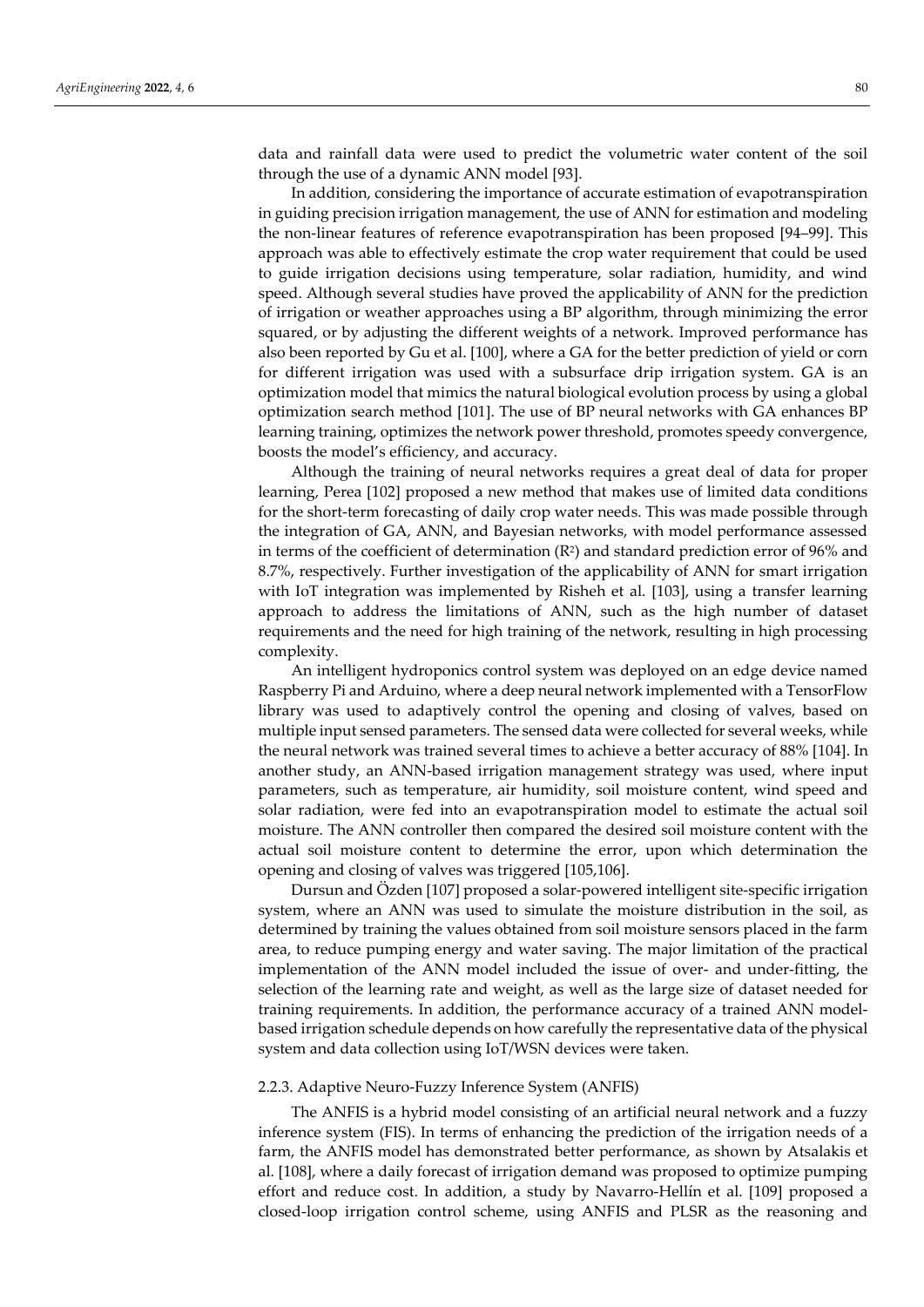decision engine of the decision support system. A similar approach using ANFIS has been implemented to improve the performance of an irrigation sprinkler, leading to the realization of better infiltration equilibrium, soil moisture uniformity, and high water redistribution efficiency when tested experimentally [110].

In terms of sustainable water management, an intelligent neuro-fuzzy controller that was based on the ANFIS model was implemented on a Raspberry Pi edge device for the smart control of drip irrigation, with solar-powered pumping facilities. The input of the ANFIS controller was the temperature of the solar panel, rate of water flow, and irradiance, while the output was the irrigation frequency, in terms of a pulse width modulated signal. The model performance showed a fast and stable response, with optimized irrigation efficiency of 95%. Readers are referred to [111–113] for more information about the architecture and prediction ability of ANFIS. Another widely utilized rule-based model for irrigation management, with similar features to that of ANFIS, is a fuzzy logic system. Much success has been recorded in its practical implementation for the intelligent control of irrigation when integrated with WSN and IoT devices [114–128].

Unsupervised learning has been widely utilized for irrigation management, as shown in the summary given in Table 3. The findings show that a large experimental dataset is required in order to train the different models to make accurate predictions using these techniques. Determining the hidden pattern in an unlabeled dataset is the most common feature of this machine learning method. However, most of the review works were realized using a simulation only, as seen in Table 3. Future work in this area should focus more on the realization of the simulation on both edge and fog platforms, as well as on the translation to digital farm solutions such as mobile and web apps for local farmers who, in most cases, could not afford the high cost of sensors and hardware installation on their farms. Readers are referred to the literature [31,83,129–133] for more details about unsupervised learning.

| Reference | Unsupervised<br><b>Learning Model</b>           | Summary                                                                                                                                                                                                                                                                                                                                                                         | <b>Simulation</b> | Cloud    | Experimental<br>Implementation<br>Edge |
|-----------|-------------------------------------------------|---------------------------------------------------------------------------------------------------------------------------------------------------------------------------------------------------------------------------------------------------------------------------------------------------------------------------------------------------------------------------------|-------------------|----------|----------------------------------------|
| $[134]$   | ing, Gaussian<br>Mixture, and<br><b>ISODATA</b> | Investigation of delineation of multiple irrigation zoning scenarios<br>K means cluster- on a large field with a center pivot irrigation system, using data on<br>soil moisture content, electrical conductivity (EC), and<br>hyperspectral images with yield data. A kappa coefficient of<br>0.79 was recorded for EC, demonstrating a high potential for<br>zoning irrigation |                   | $\times$ | $\times$                               |
| [135]     | <b>Fuzzy Clustering</b>                         | Delineation of irrigation management zones in a farm using NDVI<br>measured at different growth stages of a grapevine cultivation field.<br>The measure is transformed to a 48-cell grid $(10 \times 9 \times 20 \text{ m})$ and<br>maps of two management zones using the MZA software                                                                                         |                   | $\times$ | $\times$                               |
| [136]     | ing                                             | A K-means clustering algorithm was applied to the spatial<br>K-means cluster-clustering of irrigation networks, based on soil and environmental<br>data. The clustering model provided a context for better and<br>easier irrigation decision-making                                                                                                                            |                   | $\times$ | $\times$                               |
| [137]     | PCA, Fuzzy clus-<br>tering                      | Delineation of soil management zones (MZs) for effective<br>irrigation management and evaluation of spatial variability<br>of soil properties                                                                                                                                                                                                                                   |                   | $\times$ | $\times$                               |
| [138]     |                                                 | The system made use of data from soil moisture content,<br>air temperature, and leaf wetness and compares it with<br>Hidden Markov predetermined threshold values of various soil and specific crops to<br>guide irrigation decisions. The Markov model detected possible<br>plant disease conditions                                                                           |                   |          |                                        |

**Table 3.** Summary of previous work on unsupervised machine learning models for smart irrigation management.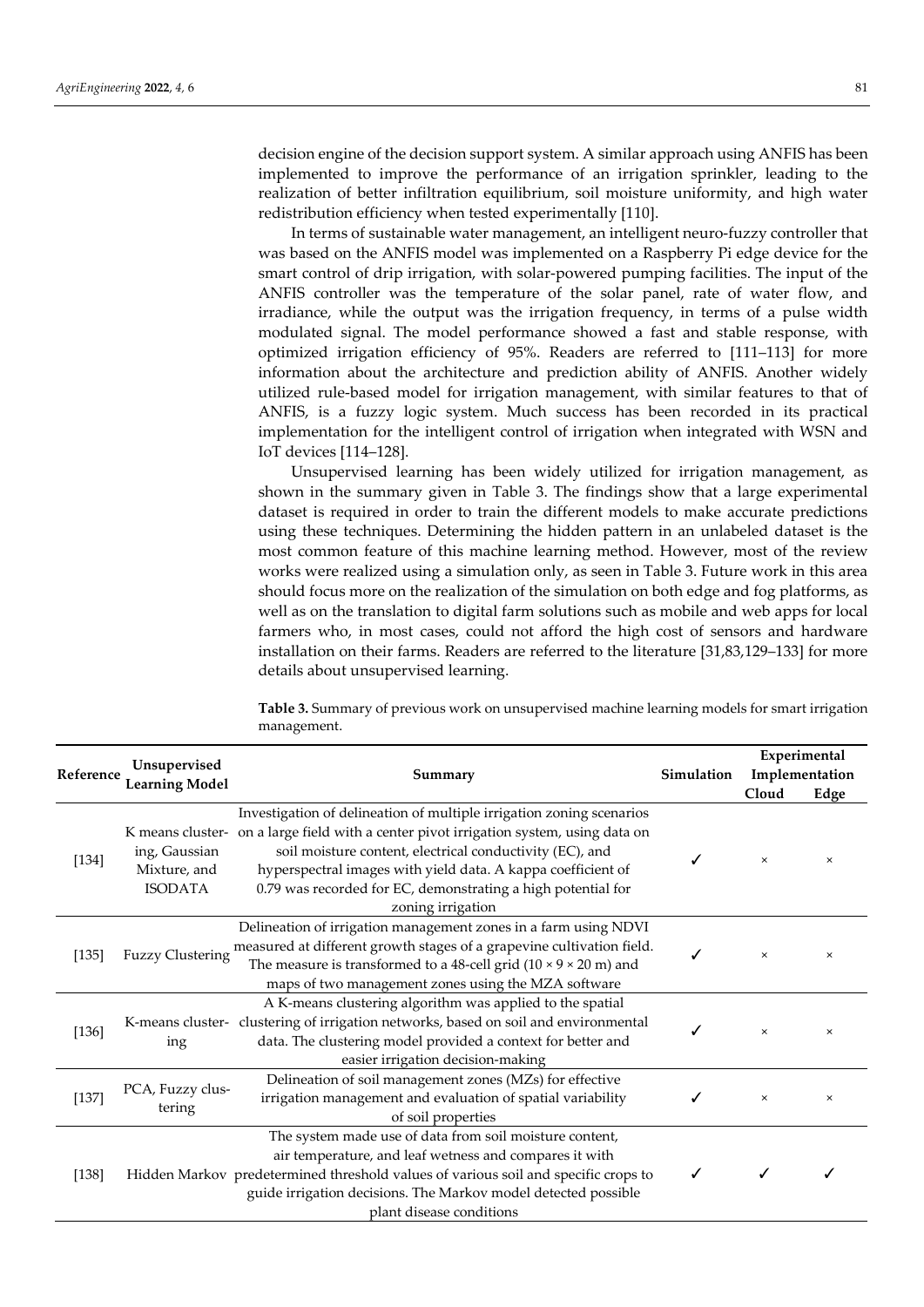| [139]   | <b>CNN</b>                                         | The system made use of an analytical approach for IoT-based<br>irrigation, to enhance smart farming with integration with<br>plant recognition and wilt detection                                                                                                                                                                                                                                                                                                                             | ✓ |          |          |
|---------|----------------------------------------------------|-----------------------------------------------------------------------------------------------------------------------------------------------------------------------------------------------------------------------------------------------------------------------------------------------------------------------------------------------------------------------------------------------------------------------------------------------------------------------------------------------|---|----------|----------|
| $[140]$ | Mask R-CNN,<br><b>NN</b>                           | The algorithm automatically detected water from aerial footage of<br>irrigation systems, using UAV-captured images. The smart<br>recognition software helped in the irrigation system inspection,<br>therefore reducing time and costs in system maintenance.<br>This helped to identify malfunctioning irrigation systems,<br>to reduce under- or overwatering                                                                                                                               |   | ✓        | ✓        |
| $[141]$ | <b>CNN</b>                                         | Using an unlabeled dataset, an identification was made of center<br>pivot irrigation using a variance-based approach through image<br>processing to allocate irrigation water on the field. A precision and<br>recall of 95.85% and 93.3% was achieved.                                                                                                                                                                                                                                       |   | $\times$ | $\times$ |
| $[142]$ | <b>ANFIS</b>                                       | An intelligent neuron-fuzzy controller was implemented on<br>Raspberry Pi for drip irrigation management; 95% water<br>pumping efficiency was achieved                                                                                                                                                                                                                                                                                                                                        | ✓ | $\times$ | ✓        |
| $[143]$ | <b>RNN</b>                                         | An autonomous irrigation system was used to optimize yield and<br>reduce water usage for irrigation                                                                                                                                                                                                                                                                                                                                                                                           | ✓ | $\times$ | ✓        |
| $[144]$ | <b>ARIMA</b><br>model, LSTM<br>and BLSTM<br>models | A time series forecasting evapotranspiration was used to create a<br>metric of water loss from the crop to the environment, to guide ir-<br>rigation decision management                                                                                                                                                                                                                                                                                                                      | ✓ | $\times$ | $\times$ |
| $[145]$ | Google Net,<br><b>PVANET</b>                       | Lightweight and fast, Google Net reduced the false<br>detections associated with PVANET, to accurately detect the<br>shape of center pivot irrigation systems. In addition, the area of<br>irrigation in the region was estimated                                                                                                                                                                                                                                                             |   | $\times$ | $\times$ |
| $[146]$ | Artificial<br>Neuro-Genetic<br>Networks            | Short-term forecasting of daily irrigation water demand. The pre-<br>diction model had a standard prediction error of daily water de-<br>mand of 12.63% and 93% total variance                                                                                                                                                                                                                                                                                                                | ✓ | $\times$ | $\times$ |
| $[147]$ | <b>ANN</b>                                         | ANN was used to simulate nitrate distribution for a drip<br>irrigation system. The model was able to simulate the nitrate dis-<br>tribution with a 0,83 coefficient of distribution (R <sup>2</sup> )                                                                                                                                                                                                                                                                                         |   | $\times$ | $\times$ |
| $[148]$ | ANN, FIS,<br><b>ANFIS</b>                          | The models of FIS, ANN, and ANFIS were used to develop a<br>smart model to simulate the adequacy of water delivery in an irri-<br>gation canal. The accuracy of the models, in terms of MAPE in-<br>dex, was 57.07% and 56.6% for ANN and ANFIS, respectively                                                                                                                                                                                                                                 | ✓ | $\times$ | $\times$ |
| $[149]$ | <b>LSTM</b>                                        | An estimation of irrigation, based on soil matric potential data,<br>was measured from two different soil types. For both soil types,<br>the LSTM model had an excellent prediction performance, with<br>R2 ranging from 0.82 to 0.98 for one hour ahead of prescription,<br>decreasing as the forecast time rose                                                                                                                                                                             | ✓ | ×        | $\times$ |
| $[150]$ | GRU, LSTM,<br><b>BLSTM, CNN</b>                    | At a location in Portugal, the model utilized climatic data and soil<br>water content to schedule irrigation and estimate the<br>end-of-season point of tomato and potato harvests. With an MSE<br>of 0.017 to 0.039, the LSTM model captured the nonlinear<br>dynamics between irrigation volume, climatic data, and soil<br>water content to forecast production. With a regression<br>coefficient ( $R^2$ ) score of 0.97 to 0.99, the bidirectional LSTM<br>outperformed the other models |   | ×        | $\times$ |

## *2.3. Deep Learning (DL)*

DL is an area of machine learning that allows computer models with several processing layers to learn complicated data representations at various levels of abstraction. One of the main advantages of DL is that in certain circumstances, the model performs the feature extraction process. DL models have significantly enhanced the stateof-the-art in a variety of sectors and industries, including agriculture [149–154], where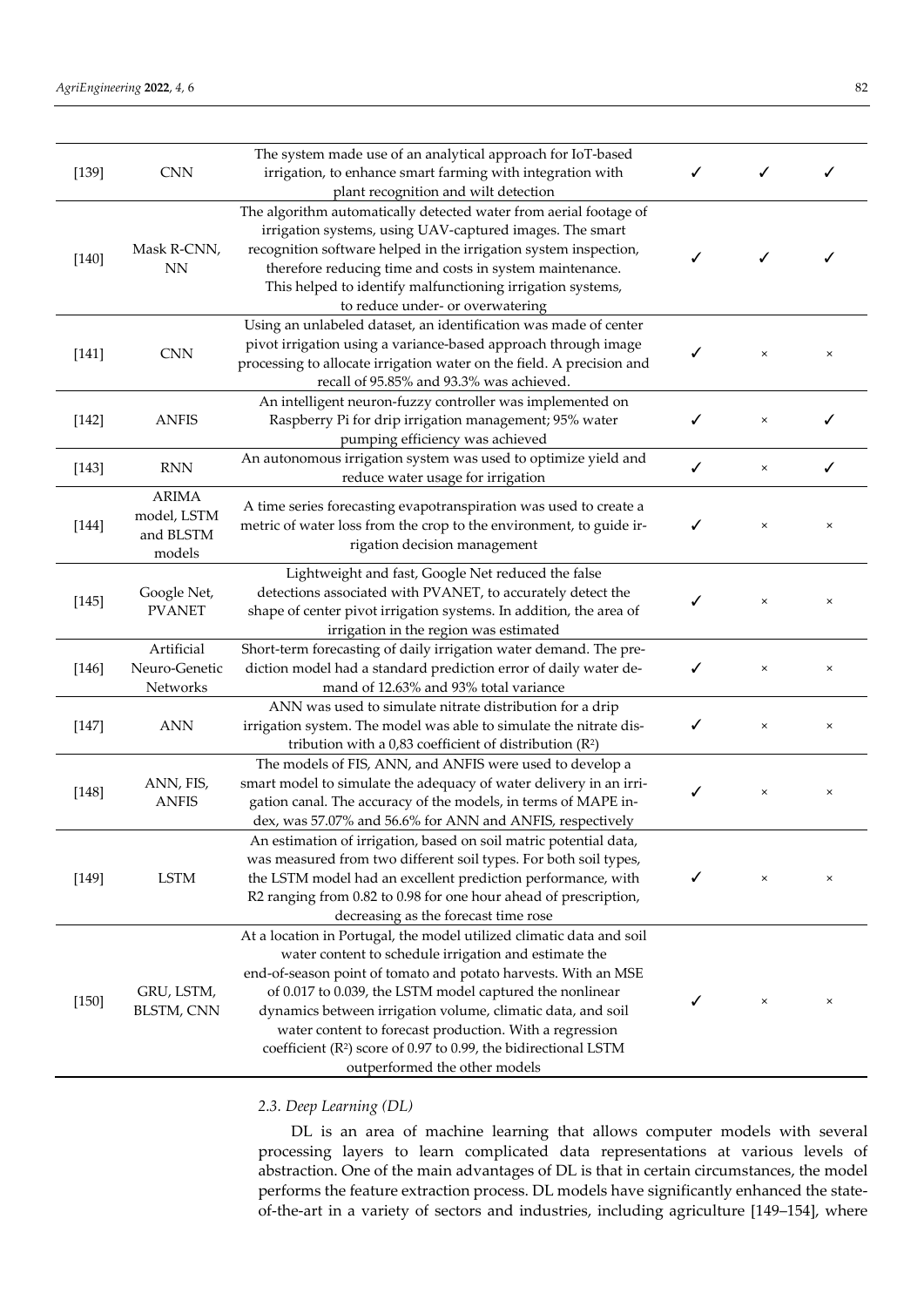they are often used for image and sound processing. DL models are essentially ANNs with many hidden layers between the input and output layers, with recurrent neural network (RNN), long short-term memory (LSTM), and convolutional neural network (CNN) being examples of supervised and unsupervised learning techniques for irrigation decision optimization.

## 2.3.1. Recurrent Neural Network (RNN)

The RNN is a DL technique that is often used for the dynamic modeling of data, using the loop in the network in the forward and backward direction. It has a memory retention capability, due to feedback and the fact that the output is a reflection of the current input and previous input. RNNs are also designed to incorporate sequence information inside the hidden layer vector as a context that is often used for time-series prediction, sequence classification, and labeling [151]. The downsides to this model are the fact that it suffers a vanishing gradient during model training, computational feasibility, and the limited availability of hardware (GPUs) powerful enough to train a big model in less time, which is why it was difficult to implement this model experimentally on hardware.

An investigation of irrigation rate and timing prediction was carried out with NARX and RNN models, using weather and soil matric potential data. The simulation result showed a good prediction performance of  $R^2$  of 0.94 and RMSE of less than 1.2 mm, with the possibility of being used as a decision support system for irrigation scheduling [151]. Similar work was implemented using RNN with LSTM, a feedforward neural network, wavelet neural network, and ARIMA for forecasting rainfall, with an RNN-based LSTM having a better forecasting performance when compared with other models [152]. Another work on the use of the RNN model for optimal water allocation of irrigation during droughts, through forecasting annual irrigation inflow based on climate and hydrological data and optimization, scheduled water among the irrigation units by considering the crop coefficient and water stress at different growth stages [153].

## 2.3.2. Convolutional Neural Network (CNN)

Another DL model often used for processing agricultural image datasets is the CNN, where feature maps are extracted by performing convolutions in the image domain. The idea of using the CNN algorithm to enable irrigation water management through the processing of images captured using IoT sensors and cameras deployed on the field has been proposed. After training the CNN model using the images, an estimation of recognition was set to determine the precision and yellowing of plant leaves while also being able to detect when soil dampness reached a certain threshold, at which point a signal was sent to the cloud to recalculate the needed irrigation volume [154].

Henry [155] developed a new method for mapping irrigation using an ensemble of convolutional neural networks that only rely on raw Landsat surface reflectance data. As DL models work with supervised, unsupervised machine learning, and reinforcement learning techniques, Tables 2 and 3 detail some studies that have investigated smart irrigation management using DL techniques. Another interesting machine learning implementation technique that requires more research effort is federated learning. Not many studies have been reported using this technique, regarding smart irrigation management, easy scalability and its deployment for farmers' use. Readers are referred to [156–158] for more information about this machine learning method.

## *2.4. Application of Reinforcement Learning (RL) toward Smart Irrigation Management*

Every action has an effect on the environment, and the environment then gives the learning algorithm feedback. RL is based on the concept that the farmer/agent can learn from their environment through actions and feedback, based on reward signals. Each time he observes a situation, he selects an action and gets feedback in the form of reward/punishment, as described in Figure 3. An investigation on the applicability of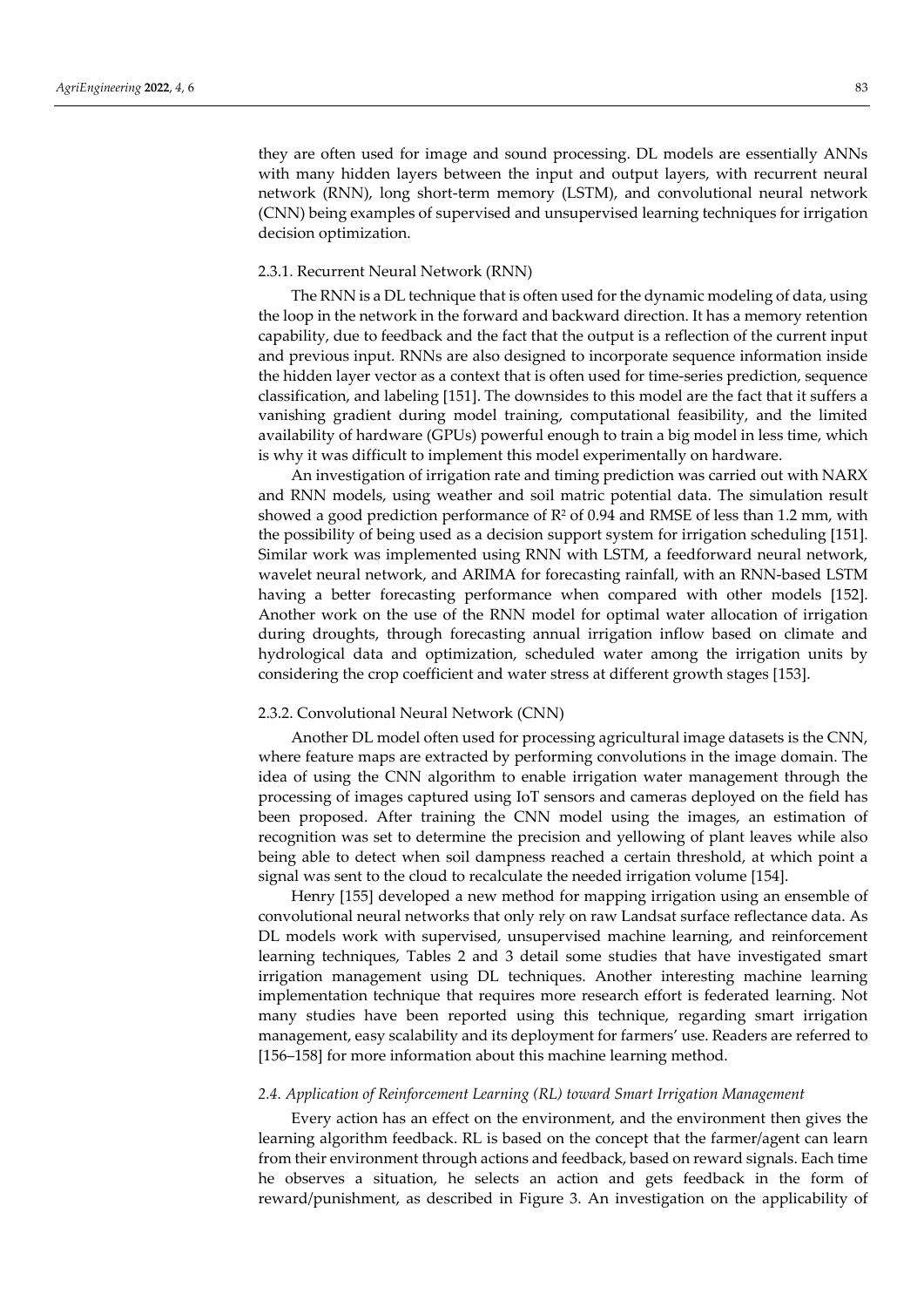model-free RL for the control and management of agricultural irrigation through simulation was outlined in [159]. Chouaib [160] proposed an approach based on reinforcement learning, a type of machine learning that uses the trial-and-error principle to learn how best to fit a situation to an action in a highly dynamic, stochastic environment. In this proposed approach, a farmer or agent learns to choose the optimal cropping pattern, defined by the type of crop, area to cultivate, sowing data, and irrigation plan, depending on the water availability at the beginning of the agricultural season. Each agent interacts with the environment, which is composed of environmental and socioeconomic modules containing different processes, to provide the farmer or agent with the information he needs to learn.



Figure 3. Block diagram of reinforcement learning (RL) for irrigation systems.

The use of reinforcement learning in this complex system has changed the traditional irrigation water management method and brought more intelligence into the system. A reinforcement Q-learning decision-making strategy, based on past irrigation experience and short-term weather forecasting for the irrigation of a rice paddy was proposed, and benchmarked with conventional irrigation scheduling. The predictive irrigation performance for daily rainfall over 7 days was evaluated [161]. In another study, the optimization of irrigation without negative effects on cultivated maize yield was proposed. The implementation was carried out using a maize crop simulation model on a decision support system for agrotechnology transfer (DSSAT). The system was able to adapt to the changing dynamics of soil, plant, and weather conditions through adaptive Q-learning from past and present experience, leading to a reduction in the water used for irrigation by 40% when validated with a constant irrigation simulation model on DSSAT [162].

A case study on maize irrigation management investigated the comparison of reinforcement learning and dynamic programming using a moderator simulator, in terms of optimal irrigation strategy. The results obtained showed that RL outperformed the DP over a short sampling time [163]. Conventional RL does not accurately capture the dynamics of a practical real-world irrigation environment, due to its small state space; hence, the use of deep RL makes use of a multidimensional dataset to train an ANN model that adaptively learns the environment and approximates the Q function. A deep RL that extracted measured sensor data to construct Q learning features for irrigation scheduling and decision-making in a greenhouse cultivation experiment was implemented [164].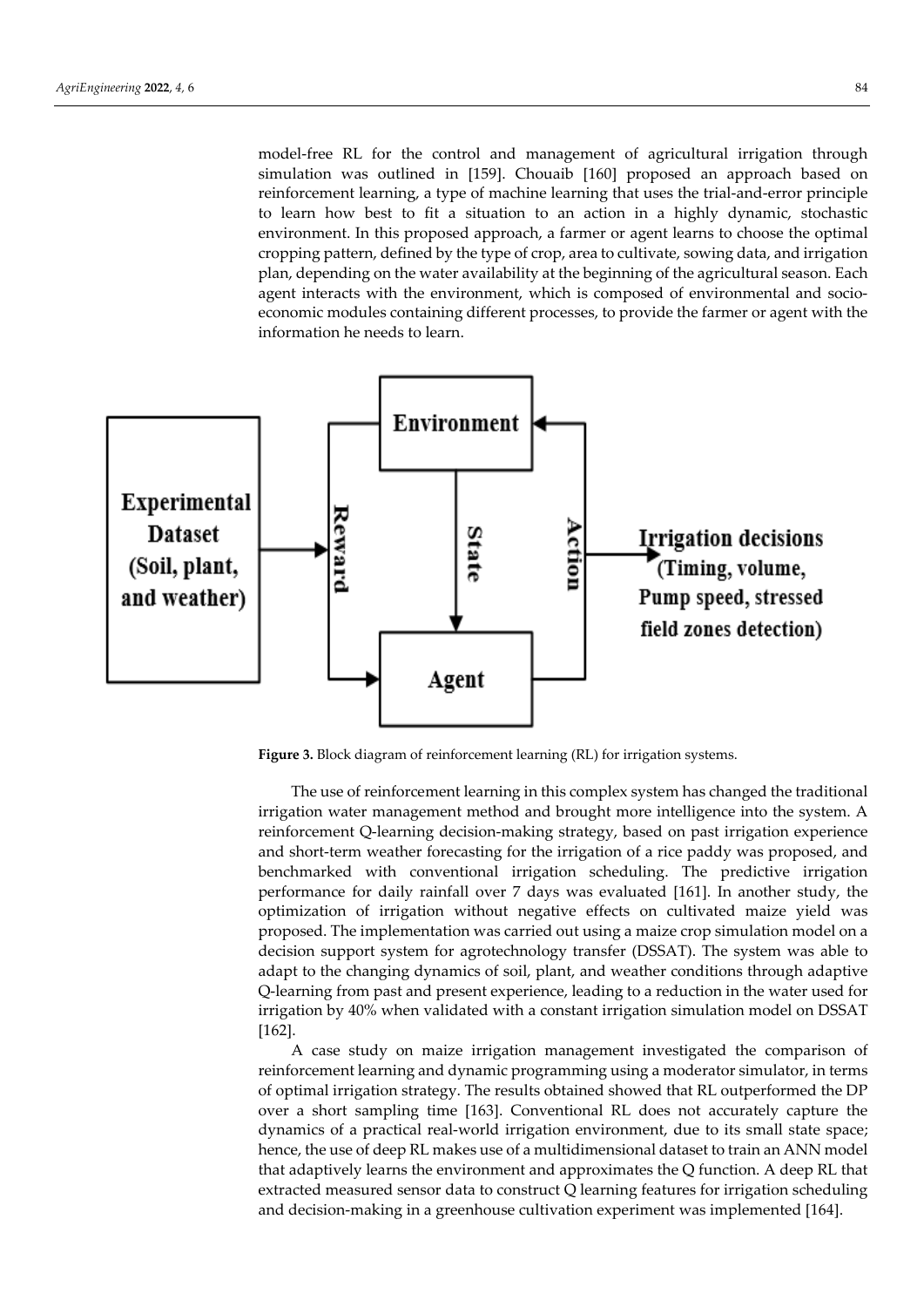A similar deep RL approach was proposed for irrigation scheduling, with an increased net return achieved under different weather conditions and crop types [165]. Recently, CropGym, an open smart environment, was implemented to learn the fertigation process using a crop growth state-space model and weather data to generate action and reward, optimizing fertilizer usage as well as enhancing the yield [166]. Other areas of applicability of RL are in watershed management [167] and biological environments [168]. Readers are referred to [169,170] for more details about RL principles.

## **3. Digital Farming Solutions for Smart Irrigation Management**

Aiming for the achievement of food security with increased water use efficiency requires an improvement in irrigation systems that is driven by digital farming solutions, such as mobile and web applications. In this section, the adoption of digital solutions such as mobile apps and web-based apps is discussed. The application of this digital solution in terms of remote irrigation scheduling, the control of valves and actuators, data analytics visualization, and advisory services for farmers and users is presented.

## *3.1. Mobile Applications for Smart Irrigation Management*

The efficiency of an irrigation system plays a major role in providing significant contributions to food production. Surplus and, therefore, wasted freshwater can only be visually monitored in extreme cases of mismanagement but any overdose results in high water demand and often also in nutrients being washed out from the soil. Irrigation management systems for farmers need to be precisely designed so as to be able to deliver the appropriate amount of water to the crops, where and when it is needed, based on the requested amount calculated for each crop. Consequently, by leveraging on the implementation of IoT and machine learning scenarios, an efficient monitoring and control system through mobile and web applications for agricultural irrigation can be implemented with high accuracy, to achieve great savings in water, energy and manpower. In addition, the role of machine learning for irrigation prediction is needed to complement irrigation decisions based on the farmer's knowledge. Mobile phones have become a widely used device that has become an inseparable electronic gadget from nearly every human's pocket; this has ensured that farmers, too, use software programs in the form of apps, either for information-sharing or for agro-advisory services [171,172].

Sensors used for irrigation management capture a variety of environmental and meteorological data, such as ETo, rainfall, air temperature and humidity, from the farm. These data are transferred over the gateway and then loaded into a cloud server database. Farmers may utilize mobile apps to regulate water valves, fans, and other controls remotely, depending on the trends of soil, plant, and weather data visualized [52]. The concept of using mobile technology to provide agricultural help has taken numerous shapes. Top-down services offer a method of delivering material that is governed by the aims of a designer. SMS push-alerts, for example, are a kind of service that sends out agricultural suggestions and seasonal reminders to users. These programs offer the advantage of giving farmers access to the most up-to-date agricultural research and introducing new themes, but they lack the flexibility to address challenges that are specific to each farmer's circumstances [173].

To analyze the collected data from an experimental setup for sustainable irrigation by Glória et al. [30], a mobile application named "smart farm" has enhanced the possibility of farmers performing a task without being present on the farm. The application has the functionality of displaying the collected data in real-time, connected with the developed API using MQTT to remotely switch on/off actuators such as pumps on the farm. Another interactive system of irrigation management named SMART was implemented by Matukhina et al. [174]. The SMART android application has a window for both landscape and portrait display, with the ability to display the latest weather information, as well as irrigation status and schedules. Furthermore, Zhang et al. [175] proposed a distributed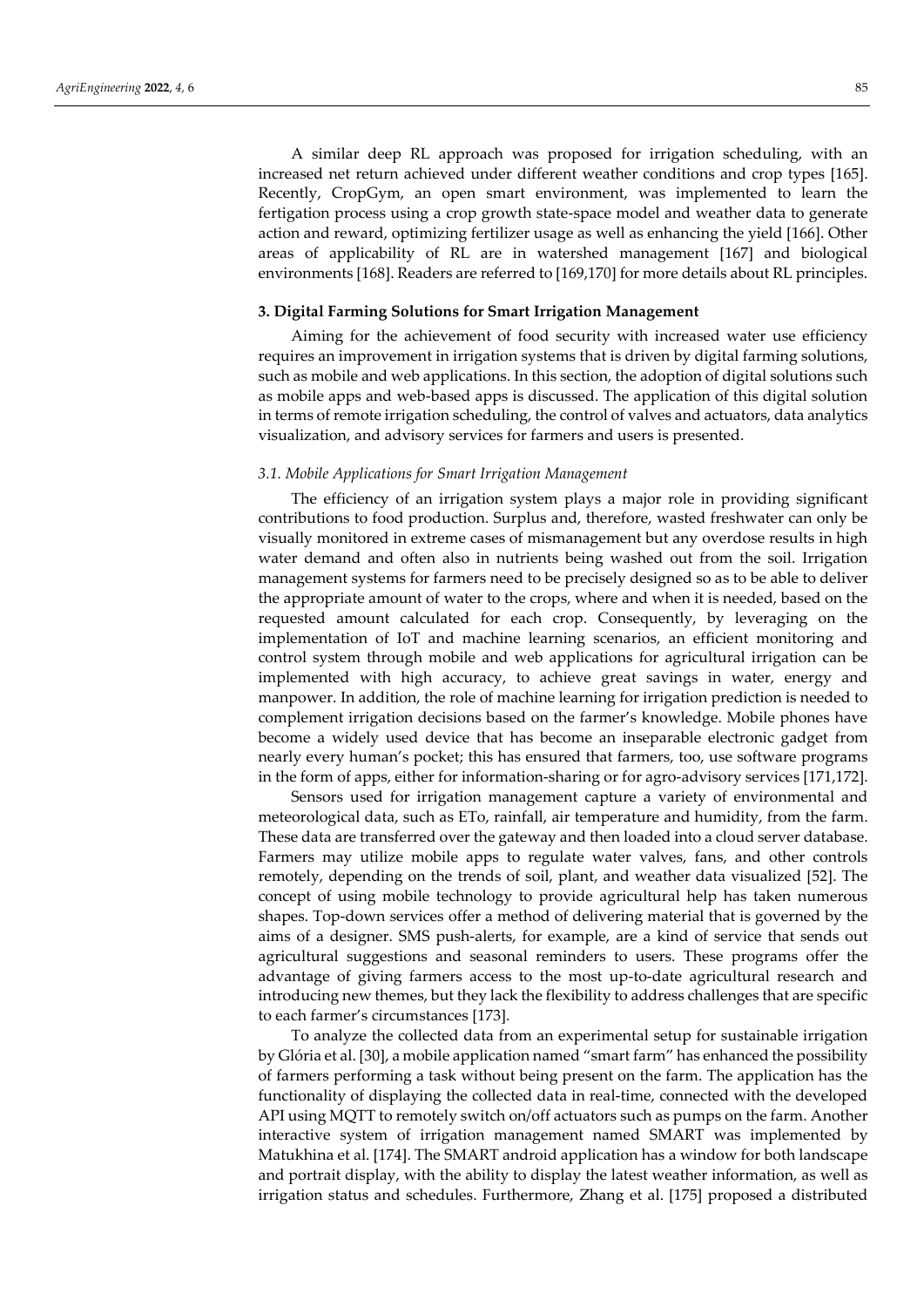IoT-based environmental monitoring system for air, water temperatures, and dissolved oxygen, using the information perception layer, the information transmission layer, system architecture for hydroponics, and aquaculture management. A long-range communication protocol was utilized to send sensor data, while 4G was employed to collect data and send it to the cloud platform.

#### *3.2. Web Framework for Smart Irrigation Management*

The adoption of web and mobile applications is becoming increasingly important in the management of irrigation systems. A web framework can be integrated with databases for users to perform data manipulation, visualization, analytics and remote control [176]. These web-based applications may also help farmers to make irrigation-related decisions, such as calculating the total irrigation water used and the cost of the irrigation practice, estimating soil water status (water consumed), and managing remotely controlled irrigation equipment, among other things. Furthermore, the integration of IoT and big data analytics on cloud databases (DB) such as the Amazon web service, Microsoft Azure, the Oracle DB Google cloud platform MangoDB Atlas, etc., has offered an opportunity for the mining of stored experimental data to generate a prediction for farmers, through their mobile and web framework on fertilizers with irrigation requirements, as well as the marketing projection of harvested produce [177].

## *3.3. The Application of the Digital Solutions*

## 3.3.1. Data Analytics and Visualization

Before the advancement of information technology, farmers have had to be on their farms for physical examination of the plants, while also examining the moisture content of the soil [178]. However, with the recent progress in the area of wireless sensor networks, the IoT has made it possible for data to be collected from various sensors, such as soil moisture content, soil and air temperature, humidity, and plant parameters like the vegetation index, and then viewed remotely. This data can be aggregated through a gateway and stored on cloud databases [179]. With the opportunity offered by these cloud platforms and databases, an integrated machine learning model can learn and relearn to reveal the hidden patterns and relationships between the measured data. In terms of sustainable precision irrigation management, the analysis and visualization of sensor data are crucial. This has been demonstrated using ThingSpeak, which is another open-source data visualization tool offered by MATLAB that has been used for prototyping applications in irrigation management. It has been used for managing irrigation for date palm [180] and cucumber cultivation [181].

#### 3.3.2. Remote Irrigation Scheduling, Control of Valves and Actuators

Farmers can remotely and conveniently monitor various sensor measurements and control actuators such as relays and variable frequency drives on irrigation fields or greenhouses from anywhere. This will reduce the need to manually monitor the operations on the farm while improving farm management and crop yield. Regarding the improvement of irrigation scheduling using a remote automatic control system, along with WSN, a graphical user interface for data logging, visualization, and remote control of infield parameters was implemented [182,183]. Seven different irrigation scheduling models, based on the soil water budget model, feed-forward and feedback models, were proposed for drip-irrigated apple trees. In another study, a smart irrigation scheduling application named "cotton app" is proposed to estimate root-zone soil water deficit (RZSWD) and rainfall in inches and percentages, using a soil–water balance model that is calibrated and validated using an experimental dataset and is run once a day when the user launches the app. The application notifies the user when the RZSWD drops below a particular threshold, while also estimating the crop water used [184].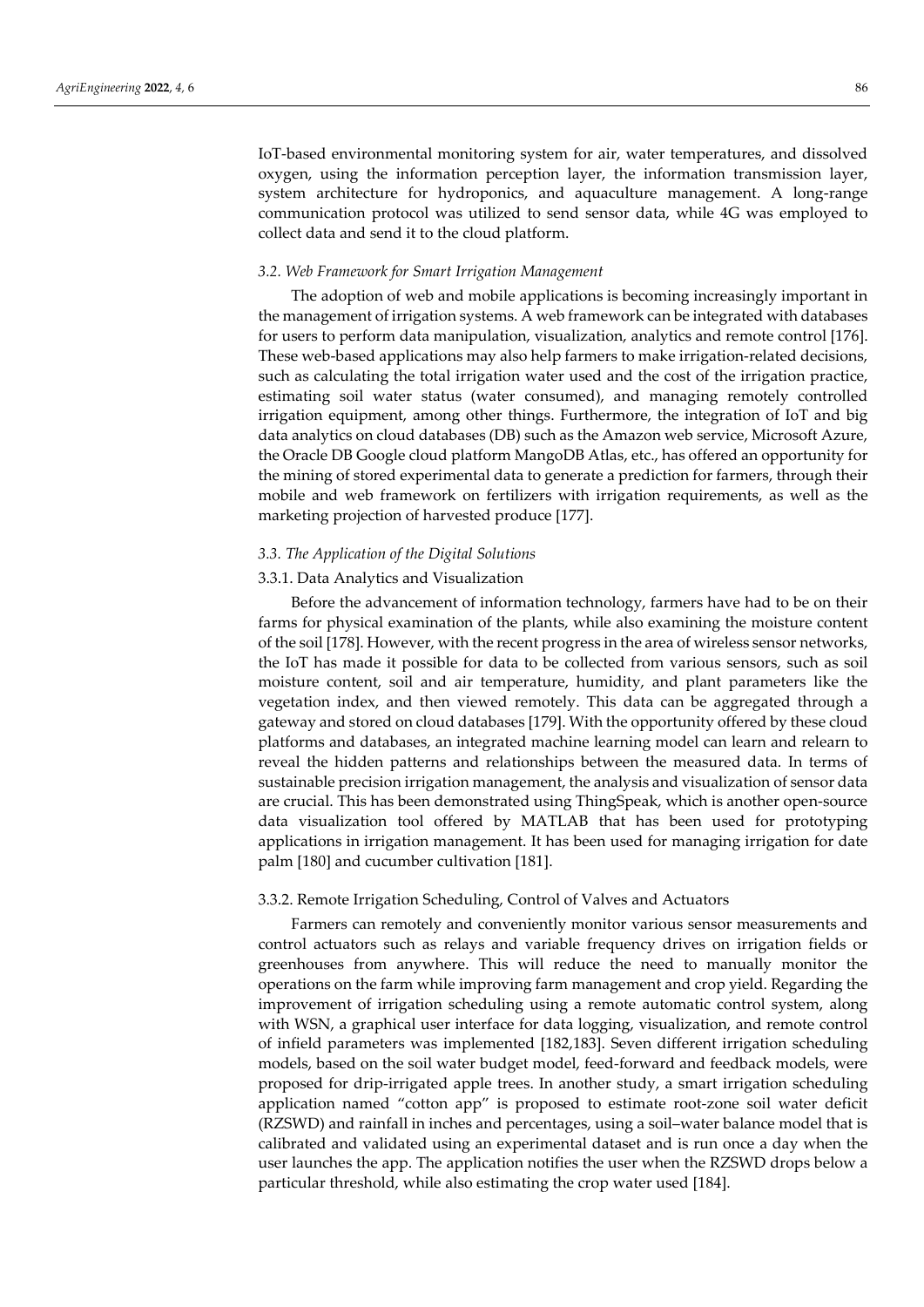To reduce the stress experienced by farmers who are regularly required to manually switch irrigation pumps on or off, Ogidan et al. [185] proposed an Android-based remote control app that has a data-logging capability. The system prototype uses WiFi for internet connectivity between the cloud server to the remote devices, providing flexibility for the user to start irrigation with his mobile device. A similar method, known as a multiplatform application, was used for ET-based irrigation scheduling and was tested on commercial farms where strawberries are grown [186], as well as the cFertigUAL app for managing the supply of fertilizer and water for greenhouse-cultivated vegetables [187].

In the area of liquid pesticide spraying using a wireless control mobile robot, as well as the remote control of an irrigation sprinkler pump, a mobile application was developed to enhance the automation of both processes [188]. The irrigation of large fields requires the use of large machinery-based irrigation systems, such as a center-pivot, variable rate, lateral move system, integrated with a sensor-based decision support system (DSS). A DSS named ARSPivot, ARSmartPivot v.1 containing an embedded supervisory control and data acquisition were used for site-specific variable-rate center-pivot irrigation scheduling based on soil water content and plant stress [189,190]. A similar method was proposed as a web-based application for remote feedback control and data analytics of soil, plants, and weather for center-pivot-based irrigation management [191] with GIS-based DSS [192].

#### 3.3.3. Advisory Services for Farmers and Users

Extension and advisory services have long been recognized as valuable instruments for improving agricultural production activities. The service aims to improve the dissemination of information, regarding the best practices in agricultural production, marketing, irrigation strategies, income and well-being, to farmers in poor and remote communities [193]. Agricultural extension services have become more efficient, with advances in the usage of smartphones with mobile applications and web services for the dissemination of agricultural information, to address farmers' problems in a timely and effective manner [194–196].

One study proposed a flexible and user-friendly smart agricultural kiosk, based on an Android application that can facilitate real-time communication between farmers and experts. Other interesting features of the app included weather forecasting and crop disease management information [197]. Likewise, Vuolo et al. [198] proposed the integration of earth observation data to estimate crop water requirements, while also delivering a satellite-based irrigation advisory service and map to farmers, using a mobile application named WebGis to optimize irrigation management.

A mobile app has been developed for farmers and young people, aimed at information dissemination about the buying and selling of farm produce and fertilizer and pesticide application, as well as crop management, was tested in Mali, Africa. A usercentered and friendly design method was used for the app development, with 89.66% of users agreeing with the effectiveness of the design prototype [199]. An online-based irrigation advisory service, with a user interface that enables the farmer to adopt irrigation strategies that reduce crop water use, has been proposed [200]. Likewise, an integrative hydrological application that uses real-time data from satellite services, such as weather reports, vegetation index imagery, and GIS capability for cost-effective online irrigation scheduling to maximize the yield of the crop and reduce water usage and plant stress [201]. The use of virtual conversational assistants, such as the machine learning-based Chabot, has helped to automate agro-advisory interaction between farmers, as reported in [202].

Table 4 summarizes other previous work on the application of mobile and web apps for smart irrigation management. A layer of machine learning-based irrigation architecture, with digital farming solutions, is illustrated in Figure 4. The architecture comprises UAV and satellite-captured data (such as plant images and vegetation index), soil information (soil moisture, soil type), and weather information from an onsite weather station, online weather database (reference evapotranspiration, air temperature,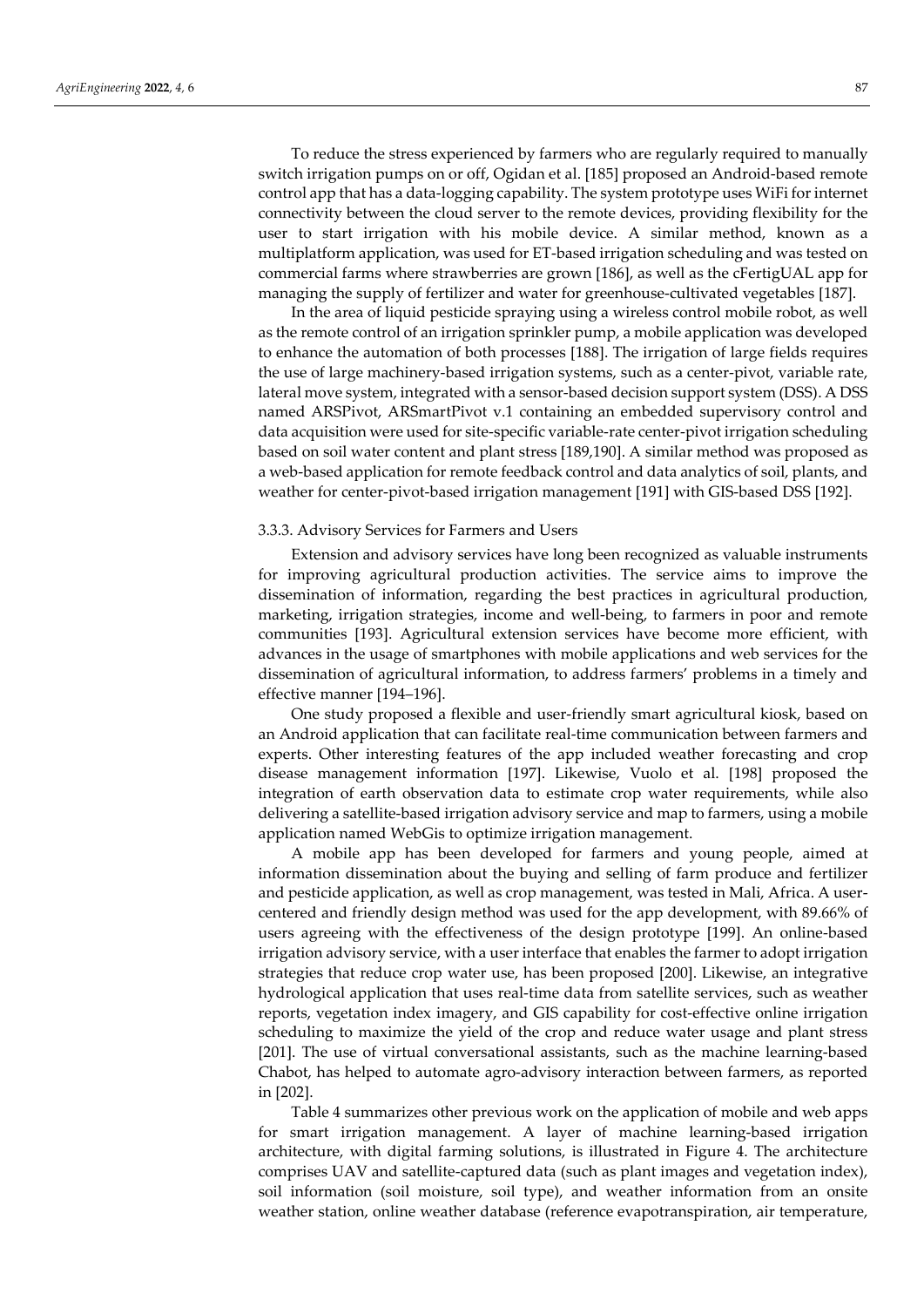solar radiation, air humidity, etc.). The data thus collected can be stored on a cloud server integrated with a machine learning model that can predictively recommend irrigation decisions and scheduling for the irrigation field.

**Table 4.** Summary of previous work on the application of mobile and web apps for smart irrigation management.

| Reference       | <b>App Name</b>                                        | <b>Features</b>                                                                                                                                                                                          | Android IoS  |                | Webpage                   | Country of<br>Origin        |
|-----------------|--------------------------------------------------------|----------------------------------------------------------------------------------------------------------------------------------------------------------------------------------------------------------|--------------|----------------|---------------------------|-----------------------------|
| $[203]$         | Agrowetter                                             | Estimation of weather and evaporation to guide<br>irrigation decisions                                                                                                                                   | ✓            | ✓              | ✓                         | Germany                     |
| $[184]$         | Cotton app                                             | Interactive, easy-to-use app for variable-rate irrigation<br>scheduling. The app notifies the user when the RZSWD ex-<br>ceeds 40% and displays precipitation and other weather var-<br>iables for users | ✓            |                | $\times$                  | Georgia and<br>Florida, USA |
| [185]           | Smart irrigation<br>app                                | Laboratory prototype, user-friendly, real-time on/off<br>remote control of irrigation pumps, as well as<br>data-logging capability                                                                       | ✓            | $\times$       | $\times$                  | Ondo State<br>Nigeria       |
| $[204]$         | Sprinkler irriga-<br>tion app                          | Online weather data source, soil information, irrigation<br>scheduling. An app used for weather forecasting to sched-<br>ule timer for automatic sprinkler irrigation of turf                            | ✓            | $\times$       | ✓                         | Florida USA                 |
| $[205]$         | gation apps                                            | Citrus Smart Irri- Optimized irrigation scheduling for avocado, citrus, straw-<br>berry, urban turf, and vegetables                                                                                      | ✓            | ✓              | $\times$                  | Florida USA                 |
| $[206]$         | iChilli app                                            | Remote monitoring and control app for fertigation man-<br>agement                                                                                                                                        | ✓            | $\times$       | $\times$                  | Malaysia                    |
| $[207]$         | Apex mobile ap-<br>plication                           | Water stress detection app. The app can be used at the field<br>or the within-field scale for temporal or<br>spatiotemporal monitoring of vine water status                                              | ✓            | ✓              | $\times$                  | France                      |
| $[198]$         | WebGIS applica-<br>tion                                | Weather forecasting, fertigation, irrigation maps                                                                                                                                                        | ✓            | ✓              | ✓                         | Austria                     |
| $[186]$         | Multiplatform<br>(Irrifresa) app                       | ETo-based irrigation scheduling for<br>strawberry growing                                                                                                                                                | ✓            | ×              | ✓                         | Spain                       |
| $[187]$         | CFertigUAL app                                         | Easy to use, fertigation management app                                                                                                                                                                  | ✓            | $\pmb{\times}$ | $\pmb{\times}$            | Spain                       |
| $[208]$         | REUTIVAR app                                           | Weather forecasting, irrigation scheduling,<br>soil and water quality analysis                                                                                                                           | ✓            | ×              | ✓                         | Spain                       |
| $[209]$         | Hygrometry app                                         | Fast and accurate estimation of water consumption                                                                                                                                                        | ✓            | ✓              | $\times$                  | Uzbekistan                  |
| $[210]$         | eRAMS App                                              | Sprinkler irrigation scheduler, daily weather updates                                                                                                                                                    | ✓            | ✓              | ✓                         | Colorado,<br><b>USA</b>     |
|                 | Hydro-Tech deci-<br>[211,212] sion support sys-<br>tem | Uses the field water balance and dynamic optimizer<br>for fertigation management                                                                                                                         | ✓            | ×              | ✓                         | Italy                       |
| [213, 214]      | support system                                         | IrrgaSys decision Weather forecasting, soil water balance irrigation schedul-<br>ing, remote sensing                                                                                                     | ✓            | $\times$       | ✓                         | Portugal                    |
| $[215]$         | Web irrigation<br>framework                            | Estimation of irrigation requirement using the Rawls and<br>Turq model                                                                                                                                   | $\times$     | $\times$       | ✓                         | Algeria                     |
| $[216]$         | Mobile app in-<br>tegrated smart<br>irrigator          | Remote control of irrigation, plant monitoring                                                                                                                                                           | ✓            | $\times$       | ✓                         | India                       |
| $[199]$         | Agro Mali app                                          | Agro-advisory service                                                                                                                                                                                    | ✓            | $\times$       | $\times$                  | Mali, Africa                |
| [217, 21]<br>8] | Smart decision<br>support sys-<br>tem                  | Support illiterate farmers to make irrigation decisions                                                                                                                                                  | ✓            | $\times$       | ✓                         | Pakistan                    |
| $[219]$         | Smart Avo-<br>cado app                                 | Irrigation scheduling uses a one-dimensional<br>soil-water balance model                                                                                                                                 | $\checkmark$ | $\times$       | $\boldsymbol{\mathsf{x}}$ | <b>USA</b>                  |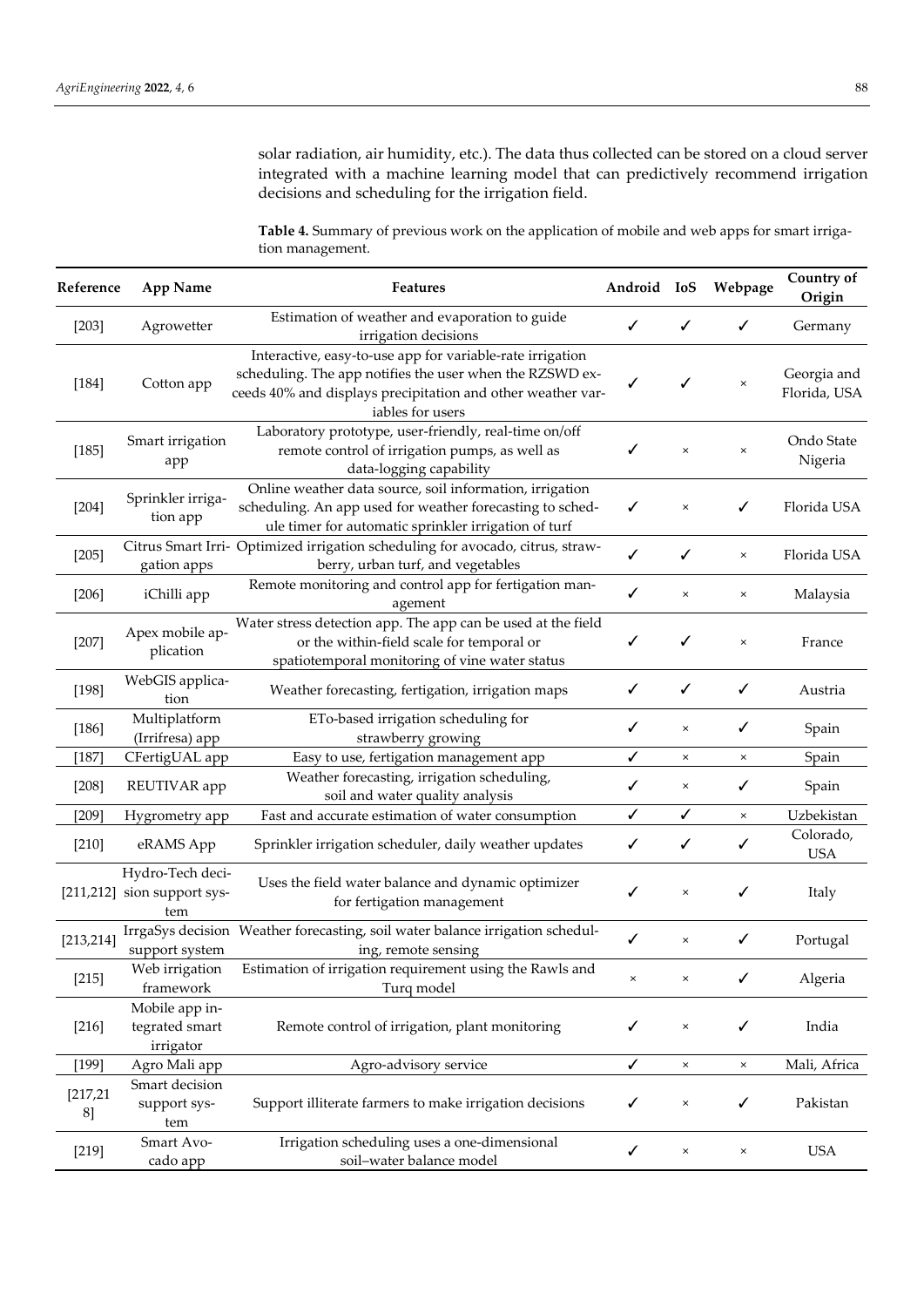| $[220]$         | Smart-phone<br>irrigation sen-<br>sor | Uses a smartphone camera to capture the image of the<br>soil, analyze the image to estimate the wetness or dryness<br>of the soil, used for irrigation of a<br>pumpkin crop                                                                                      | ✓              | $\times$       | $\times$       | Mexico                          |
|-----------------|---------------------------------------|------------------------------------------------------------------------------------------------------------------------------------------------------------------------------------------------------------------------------------------------------------------|----------------|----------------|----------------|---------------------------------|
| $[221]$         | WISE online<br>Irrigation<br>manager  | Uses soil, plant and weather to estimate daily soil water<br>deficit                                                                                                                                                                                             | $\pmb{\times}$ | ✓              | ✓              | Kansas,<br><b>USA</b>           |
| $[222]$         | <b>SWAMP</b><br>Farmer app            | Uses cloud-based water need model, estimate<br>irrigation requirement, soil moisture monitoring and the<br>remote map                                                                                                                                            | ✓              | ✓              | $\times$       | Brazil                          |
| $[223]$         | Smart & Green<br>app                  | Uses weather and water balance with crop register func-<br>tion for smart irrigation management. The framework<br>comprises physical communication<br>services and an application layer                                                                          | ✓              |                | $\times$       | Brazil                          |
| $[224]$         | WebGIS app                            | Displays server-side information, visualization of real-<br>time irrigation performance, GPS to<br>track location                                                                                                                                                | ✓              | $\times$       | ✓              | Indonesia                       |
| $[225]$         | Irrigation me-<br>ter calculator      | The provides an interface that estimates soil moisture<br>content based on installed watermark sensors at<br>different soil depths                                                                                                                               | $\times$       |                | $\pmb{\times}$ | Kansas<br>State Uni-<br>versity |
| $[175]$         | Distributed<br>monitoring<br>system   | Real-time monitoring and control to support<br>the actual hydroponics and aquaculture production man-<br>agement                                                                                                                                                 |                | $\times$       |                | Tongzhou,<br>Beijing            |
| [201, 22]<br>6] | Wise mobile<br>app                    | The user can access and upload information, view soil<br>moisture deficits and weather reports                                                                                                                                                                   | ✓              | $\times$       | ✓              | Colorado,<br><b>USA</b>         |
| $[227]$         | AWD app                               | A Node.js server was used to store the data and<br>produce alerts, and a web client was utilized as a dash-<br>board to show all the AWD parameters, such as water<br>level and pump operating times, using either the<br>smartphone app or the online interface | ✓              | ✓              | ✓              | Bangla-<br>desh/Can-<br>ada     |
| [228]           | Blynk app                             | Smartphone-based mobile application for remote moni-<br>toring and control of irrigation                                                                                                                                                                         | ✓              | ✓              | $\times$       | India                           |
| $[229]$         | <b>Bluleaf</b> app                    | App for real-time scheduling of timing and irrigation<br>needs for wheat using soil, plant, and weather data                                                                                                                                                     | ✓              | $\pmb{\times}$ | $\times$       | Lebanon/It-<br>aly              |
| $[172]$         | Masa app                              | Machine learning-driven advisory and marketing app for<br>farmers                                                                                                                                                                                                | ✓              |                | ✓              | Canada                          |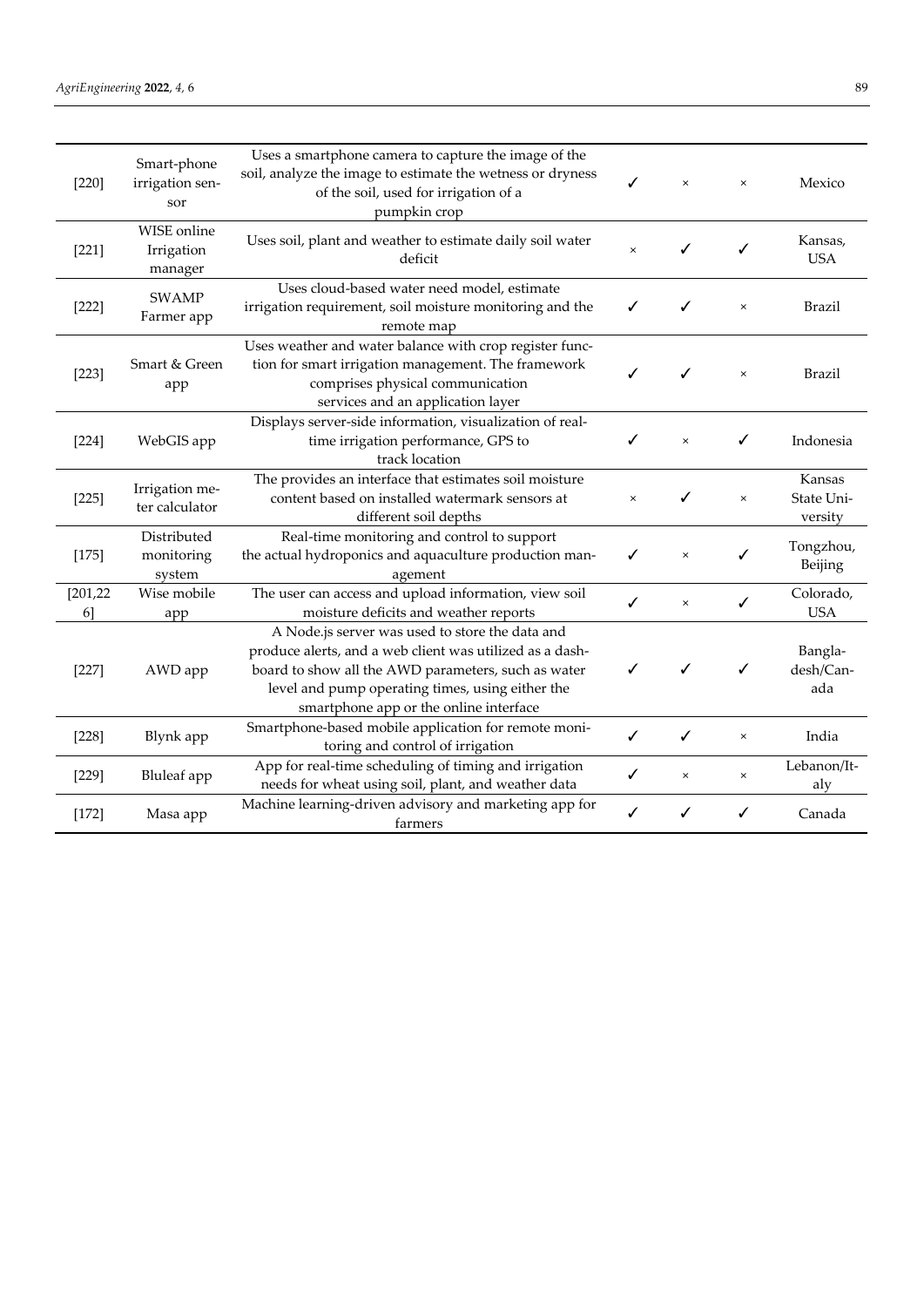

**Figure 4.** Layers of machine learning-based irrigation architecture with a digital farming solution.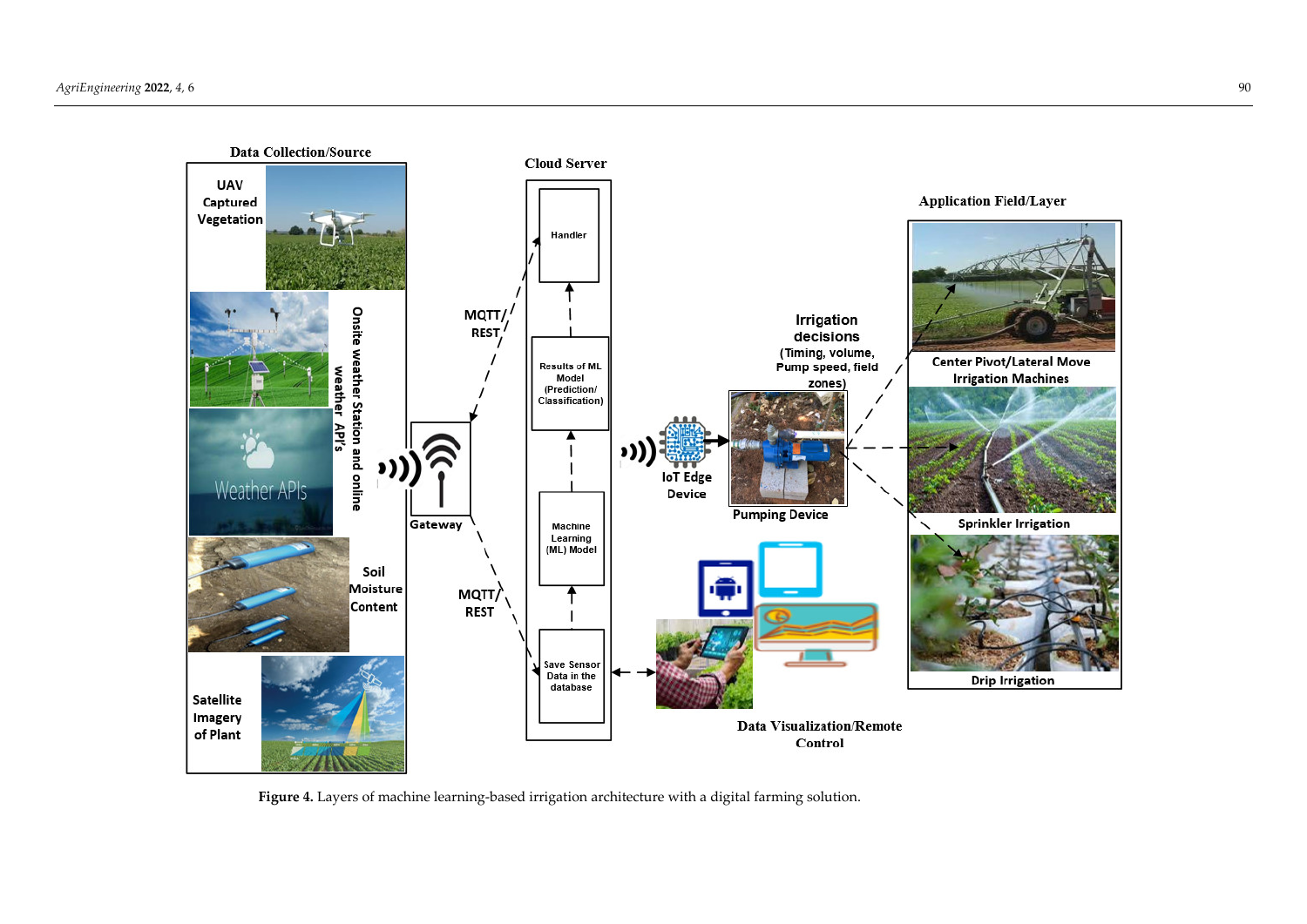## **4. Challenges and Opportunities**

In this section, the challenges and opportunities of the application of machine learning are discussed. The development of machine learning, as well as digital software solutions for smart irrigation systems for the management of different crops, is faced with several challenges. Issues are the common availability of experimental datasets and the overfitting and under-fitting of machine learning models, as well as accessibility to a cloud and online web infrastructure for the deployment of trained models and software solutions. Furthermore, the development of a robust machine learning model to ensure good prediction or classification performance requires a huge experimental dataset for training. In most cases, the accessibility of a good dataset to train these models may not be feasible due to the huge costs of a data collection infrastructure and subscription to online databases.

Another common challenge encountered when training for machine learning (particularly in classical machine learning techniques) is the underfitting and overfitting of trained models. Underfitting scenarios denote high bias and low variance, inferring that a trained model has not learned the data, while in cases where the model has memorized and performs well with training data but performs poorly with unseen (test) data that was not used to train it, this can be inferred as overfitting. Both issues can be managed through cross-validation, pruning for DT and RF, the use of more training data, an increased number of model parameters, etc. Another challenge is that of how to translate the optimized decisions from machine learning models into the control actions for irrigation system actuation devices [230].

A major concern about the various deployment issues of machine learning algorithms, either on the edge or the cloud, is the accessibility of web infrastructure. Edgebased and cloud-based machine learning represent two up-and-coming ways for the implementation of machine learning models regarding the control of irrigation. These offer a fast response time at the edge and quick-action data privacy [231]. In addition, to deploy machine learning models for real-time irrigation management so that farmers can use them, there is a need to have dedicated servers containing REST APIs that can be used to call various functionalities from the model. The model deployment will require the use of Python Flask, Docker, or other similar web technology. In addition, the user can also deploy applications using Amazon, Azure Web Services, or similar cloud-based platforms that charge the user fees for use [81].

One of the major challenges of the adoption of machine learning and digital software applications in terms of improving sustainable precision irrigation is the initial cost of deployment, particularly for small-scale farmers. This requires the digitization of the farm process, using sensors, actuators and networking of the hardware used for precision agriculture. Although there is an increase in available cloud infrastructures, such as the platform as a service (PaaS), infrastructure as a service (IaaS), and software as a service (SaaS) for irrigation management. The cost of adopting machine learning and digital software applications is reducing, but issues regarding privacy and data security remain a concern for most farmers [232]. Without an affordable cloud-based infrastructure and hardware setup, it will be difficult to implement machine learning for smart and sustainable irrigation.

There are several opportunities for farmers and users that integrate a combination of machine learning prediction with mobile software solutions. The efficiency of water use can be improved in the prediction of irrigation need, timing and volume can be better matched with the water needs of plants, as well as adaptively compensating for water loss due to evapotranspiration. This will result in improved yield, using minimal irrigation, and with the reduced wastage of irrigation water. As a result of the training of the models and eventual deployment, the system becomes intelligent and can have some autonomous features for irrigation decision-making. Therefore, much of the stress and burden of irrigation can be reduced for farmers and users. In some cases, farmers can also remotely visualize and monitor their cultivation environment, to see the performance and state of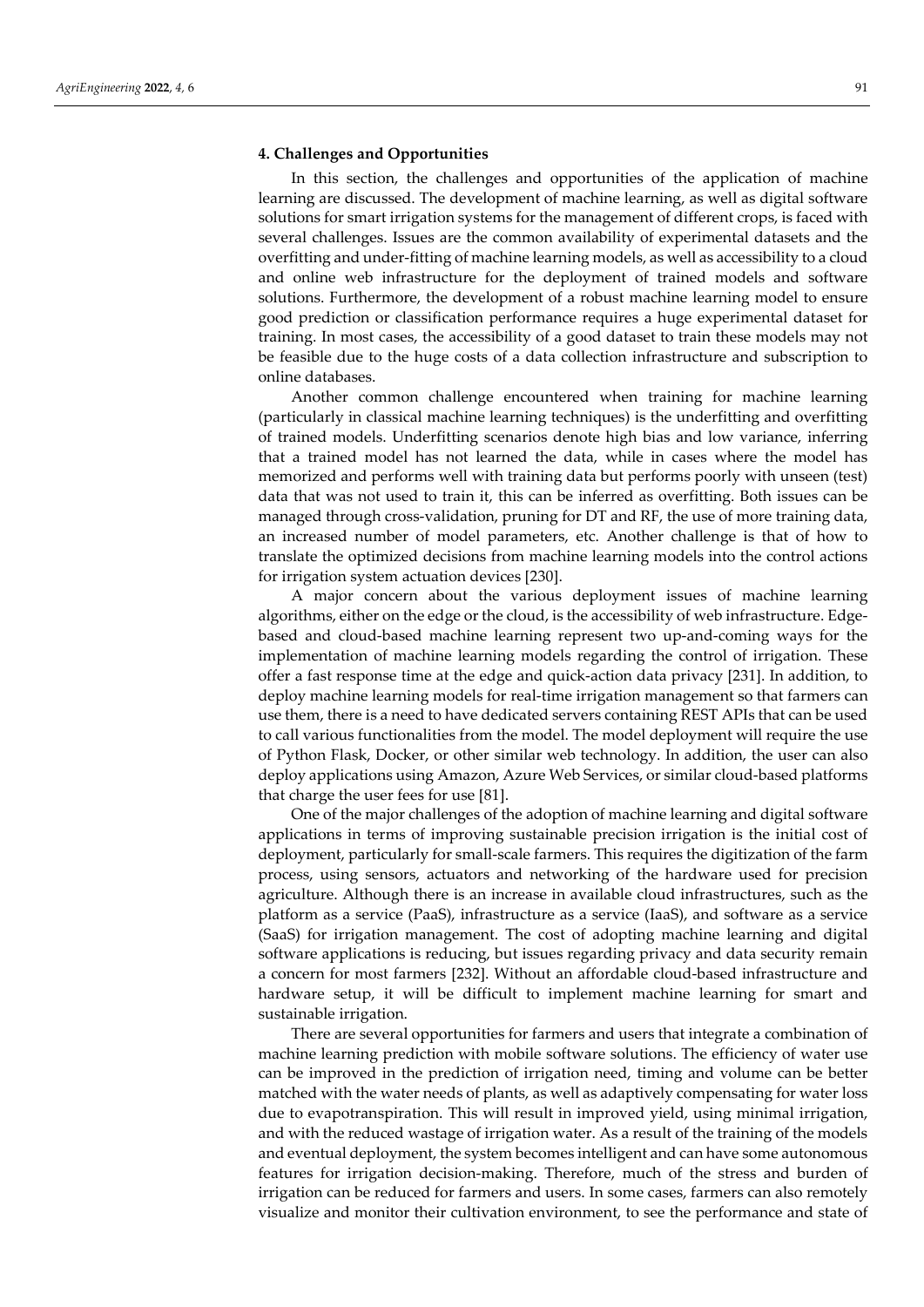their plant and soil conditions, as well as control the status of actuators using mobile phones and computers. Most farmers are interested in knowing their return on investment (RoI) in terms of the adoption of machine learning and software applications for their irrigation process. The use of machine learning techniques can help evaluate and predict the number of resources needed for the irrigation of farms. This makes it possible to determine the RoI and know the value of adopting such technologies. Lack of adequate data makes it difficult to calculate the RoI; hence, it is difficult to convince farmers of the importance of adopting machine learning and smart irrigation techniques.

## **5. Future Trends**

## *5.1. Application of Reinforcement Learning*

Due to its self-learning and model-free ability to adapt its policy directly to irrigation system dynamics, reinforcement learning offers good potential for the adaptive control of irrigation systems [170]. More work can explore ways to influence the changing dynamics of plants and control weather parameters, as well as the fertigation process [168].

#### *5.2. Application of Federated Learning*

The deployment of machine learning techniques uses centralized systems where the data and computational analysis are carried out in the cloud. However, due to privacy concerns regarding user-generated data, there is a shift and a growing interest in the adoption of federated learning [156,157]. Federated learning is a procedure that allows devices such as nodes, sensors, and local clients to train and share prediction models collaboratively, but the individual devices retain their data [158]. A global statistical model is developed from data that are stored on local or remote devices. However, there are some challenges associated with the applications of federated learning that have been identified in the literature [233]. This includes communication challenges faced by sending model updates from heterogeneous devices and the use of privacy protection methods that reduce system efficiency and model performance [233]. Nevertheless, the potential benefits of the application of federated learning is expected to attract research interest from both academia and industry.

## *5.3. Deployment in Less-Developed Countries*

The adoption of digitization and smart agricultural practices is less common in developing countries, especially in Africa and parts of Asia. Adoption is slow due to the infrastructural challenges faced by most African countries. For instance, a large number of farmers are located in rural areas with less internet coverage and low broadband penetration [234]. Hence, more research in innovative technologies that can be adapted in developing countries for the deployment of machine learning in improving sustainable precision irrigation is needed. These include the deployment of low-power wide-area communication technologies, such as long-range (LoRa) communication technology [235], which combines edge computing and federated learning for rural agricultural practices.

#### *5.4. Digital Twin*

The adoption of the digital twin concept for smart irrigation is opening up new research opportunities. "Digital twin" simply means a digital or virtual representation of physical assets or products or services. Digital twin technologies are a combination of several technologies, such as IoT, simulation, data analysis and modeling. Some of the applications of the digital twin model in agriculture have been presented in [236–240]. However, there are still limited studies on the deployment of smart irrigation systems that employ digital twins and machine learning. The development of digital twins using machine learning and digital software applications is expected to open up further research opportunities.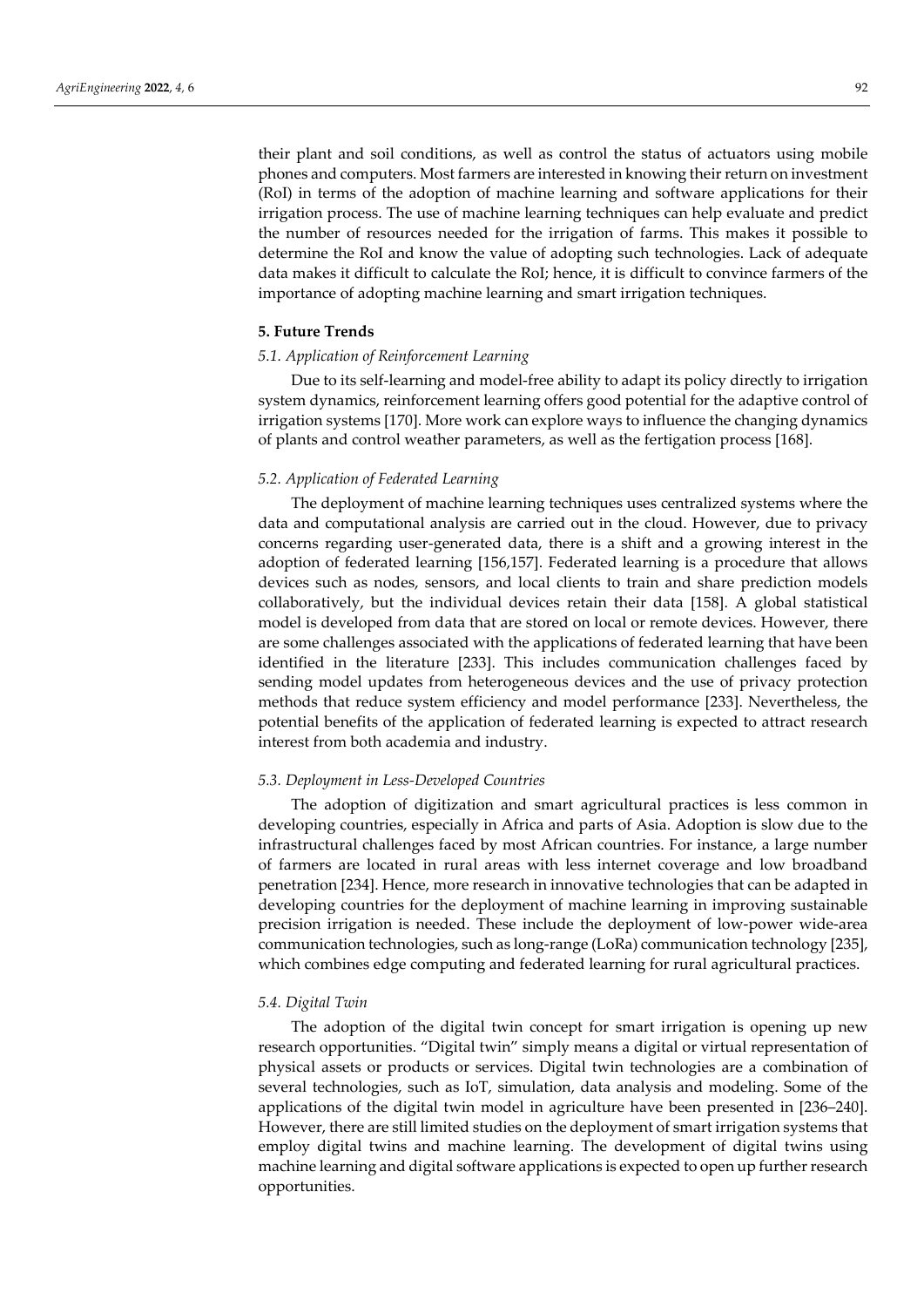# *5.5. Fertigation*

The application of machine learning and digital solutions is not just limited to precision farming. Recent developments have shown applications regarding fertigation farming, where the water is mixed with the nutrients to enable the optimal use of resources [241,242]. This creates several issues, like an increase in the input data to be analyzed and trained via different machine learning techniques. More studies are expected to adopt machine learning techniques for precision fertigation systems.

## **6. Conclusions**

A major driver regarding the attainment of sustainable precision irrigation has been the integration of smart technology, such as machine learning, IoT, the web, and the mobile framework. Some of the findings from this study suggest that sustainable precision irrigation management plays an important role in enhancing the attainment of food security and the prevention of water scarcity. Therefore, this paper has expanded further the reviewing of machine learning techniques used for irrigation management, namely, supervised, unsupervised, and reinforcement learning. The findings also show that the choice of a machine learning model to be used for irrigation management depends on the availability of an experimental data set, computational complexity, the nature of implementation, and the type of deployment. Challenges and opportunities in the application of machine learning techniques and digital solutions have been discussed. Furthermore, future trends in the adoption of machine learning and digital farming solutions aimed at improving sustainable precision irrigation were presented. These include the application of reinforcement learning, federated learning, digital-twin models and fertigation in precision irrigation. The findings from this review show that supervised and unsupervised learning have largely been used for precision irrigation with positive outcomes. However, due to the many advantages of federated learning, such as data privacy and security, more research works are expected in this area. In addition, the drive for Industry 4.0 in agriculture is expected to prompt more research work into the adoption of digital-twin technology in smart irrigation systems. The integration of machine learning techniques and the integration of mobile and web solutions are expected to bring many benefits to both farmers and users. This paper will be of benefit to farmers, researchers and generalists who are interested in the digitization of the farming process. Future work will address the environmental concerns associated with the use of digital solutions for irrigation management when applied to mechanized farms.

**Author Contributions:** Conceptualization, E.A.A. O.H. and A.N.; methodology, E.A.A., A.N., O.Y., A.S.A.; software, E.A.A. O.Y., A.S.A.; validation, O.H., T.J.E., O.E., A.N. and M.S.Z.A.; investigation, E.A.A., A.N.; resources, O.H. A.N..; data curation, E.A.A.; writing—original draft preparation, E.A.A., O.E.; writing—review and editing, O.H., A.N. O.E., T.J.E. and M.S.Z.A.; visualization, E.A.A., O.E.; supervision, O.H., T.J.E., O.E., A.N. and M.S.Z.A.. All authors have read and agreed to the published version of the manuscript."

**Funding**: This research received no external funding.

**Institutional Review Board Statement:** Not applicable.

**Informed Consent Statement:** Not applicable.

**Data Availability Statement:** Not applicable.

**Conflicts of Interest:** The authors declare no conflict of interest.

#### **References**

- 1. Talaviya, T.; Shah, D.; Patel, N.; Yagnik, H.; Shah, M. Implementation of artificial intelligence in agriculture for optimisation of irrigation and application of pesticides and herbicides. *Artif. Intell. Agric.* **2020**, *4*, 58–73, https://doi.org/10.1016/j.aiia.2020.04.002.
- 2. Afzaal, H.; Farooque, A.A.; Abbas, F.; Acharya, B.; Esau, T. Precision irrigation strategies for sustainable water budgeting of potato crop in Prince Edward Island. *Sustainability* **2020**, *12*, 2419, https://doi.org/10.3390/su12062419.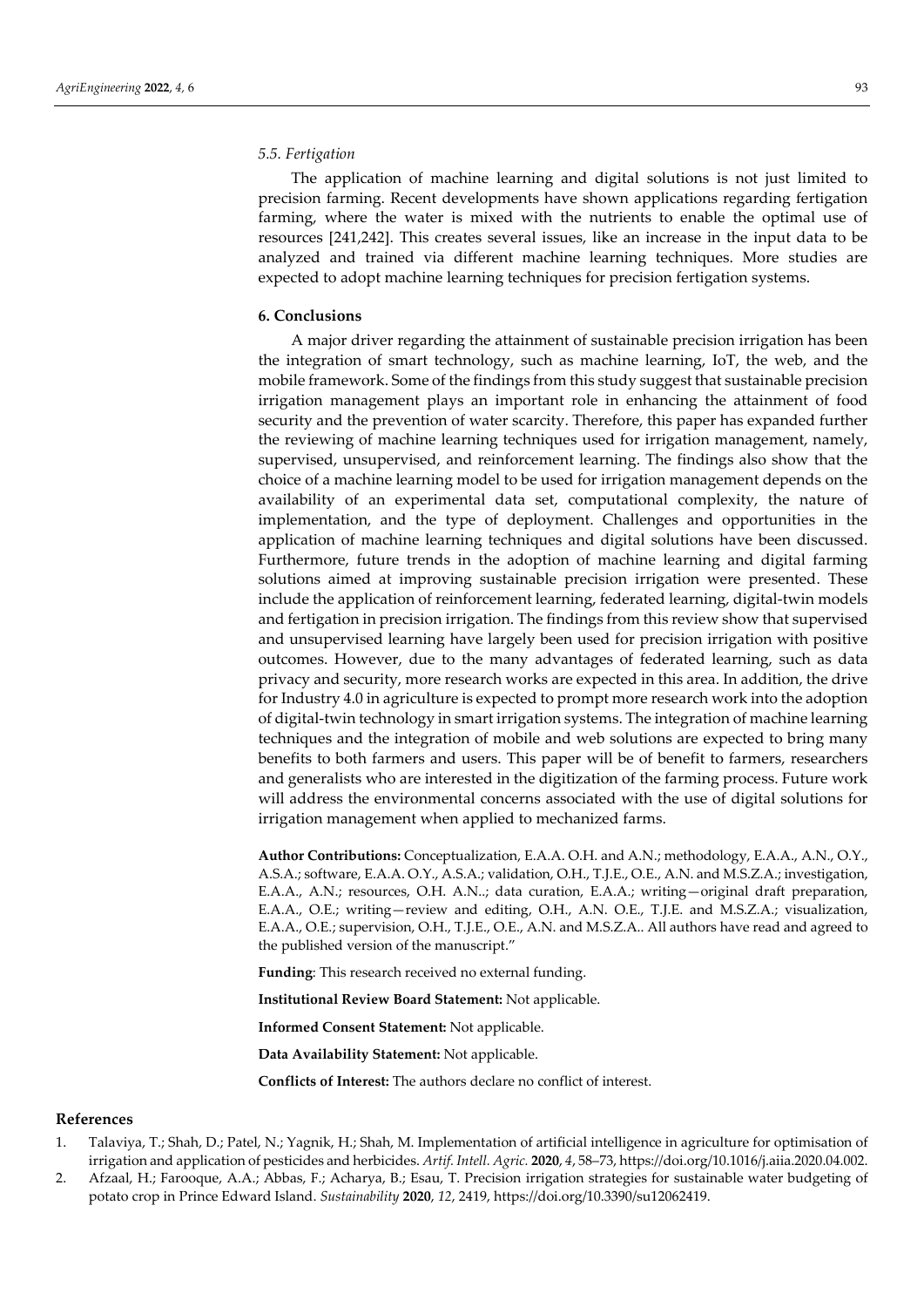- 3. Pereira, R.M.S.; Lopes, S.; Caldeira, A.; Fonte, V. Optimized planning of different crops in a field using optimal control in Portugal. *Sustainability* **2018**, *10*, 4648, https://doi.org/10.3390/su10124648.
- 4. Zinkernagel, J.; Maestre-Valero, J.F.; Seresti, S.Y.; Intrigliolo, D.S. New technologies and practical approaches to improve irrigation management of open field vegetable crops. *Agric. Water Manag.* **2020**, *242*, 106404, https://doi.org/10.1016/j.agwat.2020.106404.
- 5. Benyezza, H.; Bouhedda, M.; Djellout, K.; Saidi, A. Smart irrigation system based Thingspeak and Arduino. In Proceedings of the 2018 IEEE International Conference on Applied Smart Systems(ICASS2018), Medea, Algeria, 24–25 November 2018; pp. 1– 4, https://doi.org/10.1109/ICASS.2018.8651993.
- 6. Devanand Kumar, G.; Vidheya Raju, B.; Nandan, D. A review on the smart irrigation system. *J. Comput. Theor. Nanosci.* **2020**, *17*, 4239–4243, https://doi.org/10.1166/jctn.2020.9053.
- 7. Bigah, Y.; Rousseau, A.N.; Gumiere, S.J. Development of a steady-state model to predict daily water table depth and root zone soil matric potential of a cranberry field with a subirrigation system. *Agric. Water Manag.* **2019**, *213*, 1016–1027, https://doi.org/10.1016/j.agwat.2018.12.024.
- 8. Gu, Z.; Qi, Z.; Burghate, R.; Yuan, S.; Jiao, X.; Xu, J. Irrigation scheduling approaches and applications: A review. *J. Irrig. Drain. Eng.* **2020**, *146*, 04020007, https://doi.org/10.1061/(asce)ir.1943-4774.0001464.
- 9. Togneri, R.; Kamienski, C.; Dantas, R.; Prati, R.; Toscano, A.; Soininen, J.-P.; Cinotti, T.S. Advancing IoT-based smart irrigation. *IEEE Internet Things Mag.* **2020**, *2*, 20–25, https://doi.org/10.1109/iotm.0001.1900046.
- 10. Cáceres, G.; Millán, P.; Pereira, M.; Lozano, D. Smart farm irrigation: Model predictive control for economic optimal irrigation in agriculture. *Agronomy* **2021**, *11*, 1810.
- 11. García, I.F.; Lecina, S.; Ruiz-Sánchez, M.C.; Vera, J.; Conejero, W.; Conesa, M.R.; Domínguez, A.; Pardo, J.J.; Léllis, B.C.; Montesinos, P. Trends and challenges in irrigation scheduling in the semi-arid area of Spain. *Water* **2020**, *12*, 785, https://doi.org/10.3390/w12030785.
- 12. Osroosh, Y. Internet of Plants and Plant-Based Irrigation Scheduling. Available online: https://www.duruntashlab.com/post/internet-of-plants-and-plant-based-irrigation-scheduling (accessed on 21 September 2021).
- 13. Chlingaryan, A.; Sukkarieh, S.; Whelan, B. Machine learning approaches for crop yield prediction and nitrogen status estimation in precision agriculture: A review. *Comput. Electron. Agric.* **2018**, *151*, 61–69, https://doi.org/10.1016/j.compag.2018.05.012.
- 14. Liakos, K.G.; Busato, P.; Moshou, D.; Pearson, S.; Bochtis, D. Machine learning in agriculture: A review. *Sensors* **2018**, *18*, 2674, https://doi.org/10.3390/s18082674.
- 15. Celicourt, P.; Rousseau, A.N.; Gumiere, S.J.; Camporese, M. Hydro-informatics for sustainable water management in agrosystems. *Front. Water* **2021**, *3*, 119, https://doi.org/10.3389/frwa.2021.758634.
- 16. Maduranga, M.W.; Abeysekera, R. Machine learning applications in iot based agriculture and smart farming: A review. *Int. J. Eng. Appl. Sci. Technol.* **2020**, *4*, 24–27, https://doi.org/10.33564/ijeast.2020.v04i12.004.
- 17. Goap, A.; Sharma, D.; Shukla, A.K.; Rama Krishna, C. An IoT based smart irrigation management system using machine learning and open source technologies. *Comput. Electron. Agric.* **2018**, *155*, 41–49, https://doi.org/10.1016/j.compag.2018.09.040.
- 18. Koech, R.; Langat, P. Improving irrigation water use efficiency: A review of advances, challenges and opportunities in the Australian context. *Water* **2018**, *10*, 1771, https://doi.org/10.3390/w10121771.
- 19. Jha, K.; Doshi, A.; Patel, P. Intelligent irrigation system using artificial intelligence and machine learning: A comprehensive review. *Int. J. Adv. Res.* **2018**, *6*, 1493–1502, https://doi.org/10.21474/ijar01/7959.
- 20. Jaafar, H.; Kharroubi, S.A. Views, practices and knowledge of farmers regarding smart irrigation apps : A national cross-sectional study in Lebanon. *Agric. Water Manag.* **2021**, *248*, 106759, https://doi.org/10.1016/j.agwat.2021.106759.
- 21. Abioye, E.A.; Abidin, M.S.Z.; Mahmud, M.S.A.; Buyamin, S.; Ishak, M.H.I.; Rahman, M.K.I.A.; Otuoze, A.O.; Onotu, P.; Ramli, M.S.A. A review on monitoring and advanced control strategies for precision irrigation. *Comput. Electron. Agric.* **2020**, *173*, 105441, https://doi.org/10.1016/j.compag.2020.105441.
- 22. Hassan, S.I.; Alam, M.M.; Illahi, U.; Al Ghamdi, M.A.; Almotiri, S.H.; Su'ud, M.M. A systematic review on monitoring and advanced control strategies in smart agriculture. *IEEE Access* **2021**, *9*, 32517–32548, https://doi.org/10.1109/AC-CESS.2021.3057865.
- 23. Bwambale, E.; Abagale, F.K.; Anornu, G.K. Smart irrigation monitoring and control strategies for improving water use efficiency in precision agriculture: A review. *Agric. Water Manag.* **2022**, *260*, 107324, https://doi.org/10.1016/j.agwat.2021.107324.
- 24. Ait Issad, H.; Aoudjit, R.; Rodrigues, J.J.P.C. A comprehensive review of data mining techniques in smart agriculture. *Eng. Agric. Environ. Food* **2019**, *12*, 511–525, https://doi.org/10.1016/j.eaef.2019.11.003.
- 25. Çetin, M.; Yıldız, S.; Beyhan, S. Water need models and irrigation decision systems: A survey on machine learning and control theory. *arXiv* **2021**, arXiv:2103.11133.
- 26. Hans, K.; Jayakumar, A. A review of intelligent practices for irrigation prediction. *arXiv* **2016**, arXiv:1612.02893.
- 27. Jimenez, A.F.; Cardenas, P.F.; Canales, A.; Jimenez, F.; Portacio, A. A survey on intelligent agents and multi-agents for irrigation scheduling. *Comput. Electron. Agric.* **2020**, *176*, 105474, https://doi.org/10.1016/j.compag.2020.105474.
- 28. Jha, K.; Doshi, A.; Patel, P.; Shah, M. A comprehensive review on automation in agriculture using artificial intelligence. *Artif. Intell. Agric.* **2019**, *2*, 1–12, https://doi.org/10.1016/j.aiia.2019.05.004.
- 29. Balducci, F.; Impedovo, D.; Pirlo, G. Machine learning applications on agricultural datasets for smart farm enhancement. *Machines* **2018**, *6*, 38, https://doi.org/10.3390/machines6030038.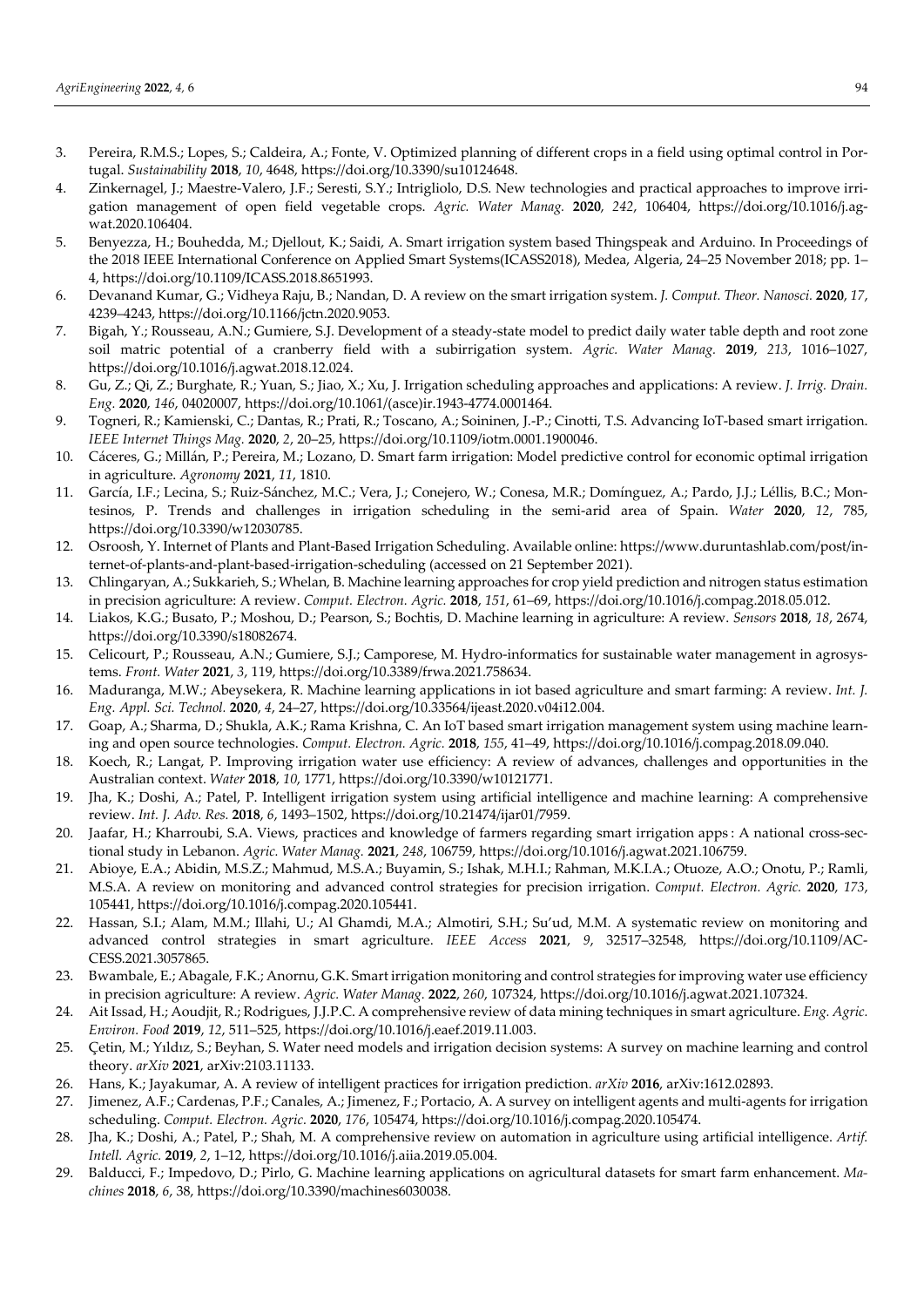- 30. Glória, A.; Cardoso, J.; Sebastião, P. Sustainable irrigation system for farming supported by machine learning and real-time sensor data. *Sensors* **2021**, *21*, 3079, https://doi.org/10.3390/s21093079.
- 31. Pathan, M.; Patel, N.; Yagnik, H.; Shah, M. Artificial cognition for applications in smart agriculture: A comprehensive review. *Artif. Intell. Agric.* **2020**, *4*, 81–95, https://doi.org/10.1016/j.aiia.2020.06.001.
- 32. Bhat, H.S.; Kumar, N. Quantile regression trees for prediction in irrigation management. *EFITA 2003 Conf.* **2003**, *2*, 747–753.
- 33. Fuentes, B.S.; Tongson, E. Advances and requirements for machine learning and artificial intelligence applications in viticulture. *WINE Vitic. J.* **2018**, *33*, 47–51.
- 34. Mekonnen, Y.; Namuduri, S.; Burton, L.; Sarwat, A.; Bhansali, S. Review—Machine learning techniques in wireless sensor network based precision agriculture. *J. Electrochem. Soc.* **2020**, *167*, 037522, https://doi.org/10.1149/2.0222003jes.
- 35. Su, C.; Ma, J. Nonlinear predictive control using fuzzy hammerstein model and its application to CSTR process. *AASRI Procedia* **2012**, *3*, 8–13, https://doi.org/10.1016/j.aasri.2012.11.003.
- 36. Singh, S.N.; Jha, R. Optimal design of solar powered fuzzy control irrigation system for cultivation of green vegetable plants in rural India. In Proceedings of the 2012 1st International Conference on Recent Advances in Information Technology (RAIT), Dhanbad, India, 15–17 March 2012, https://doi.org/10.1109/RAIT.2012.6194541.
- 37. Sayari, S.; Mahdavi-Meymand, A.; Zounemat-Kermani, M. Irrigation water infiltration modeling using machine learning. *Comput. Electron. Agric.* **2021**, *180*, 105921, https://doi.org/10.1016/j.compag.2020.105921.
- 38. Siddique, T.; Barua, D.; Ferdous, Z.; Chakrabarty, A. Automated farming prediction. In Proceedings of the Intelligent Systems Conference, IntelliSys, London, UK, 7–8 September 2017; pp. 757–763, https://doi.org/10.1109/IntelliSys.2017.8324214.
- 39. Torres-Sanchez, R.; Navarro-Hellin, H.; Guillamon-Frutos, A.; San-Segundo, R.; Ruiz-Abellón, M.C.; Domingo-Miguel, R. A decision support system for irrigation management: Analysis and implementation of different learning techniques. *Water* **2020**, *12*, 548, https://doi.org/10.3390/w12020548.
- 40. Lindholm, A.; Wahlström, N.; Lindsten, F.; Schön, T.B. Supervised Machine Learning. Lecture Notes for the Statistical Machine Learning Course. 2019. Available online: https://mwns. co/blog/wp-content/uploads/2020/01/Supervised-Machine-Learning. pdf (accessed on 15 December 2020).
- 41. Kumar, A.; Surendra, A.; Mohan, H.; Valliappan, K.M.; Kirthika, N. Internet of things based smart irrigation using regression algorithm. In Proceedings of the 2017 International Conference on Intelligent Computing,Instrumentation and Control Technologies (ICICICT) Internet, Kerala, India, 6–7 July 2017; pp. 1652–1657, https://doi.org/10.1109/ICICICT1.2017.8342819.
- 42. Choudhary, S.; Gaurav, V.; Singh, A.; Agarwal, S. Autonomous crop irrigation system using artificial intelligence. *Int. J. Eng. Adv. Technol.* **2019**, *8*, 46–51.
- 43. González Perea, R.; Camacho Poyato, E.; Montesinos, P.; Rodríguez Díaz, J.A. Prediction of irrigation event occurrence at farm level using optimal decision trees. *Comput. Electron. Agric.* **2019**, *157*, 173–180, https://doi.org/10.1016/j.compag.2018.12.043.
- 44. Christias, P.; Daliakopoulos, I.N.; Manios, T.; Mocanu, M. Comparison of three computational approaches for tree crop irrigation decision support. *Mathematics* **2020**, *8*, 717, https://doi.org/10.3390/MATH8050717.
- 45. Weller, D.L.; Love, T.M.T.; Wiedmann, M. Interpretability versus accuracy: A comparison of machine learning models built using different algorithms, performance measures, and features to predict *E. coli* levels in agricultural water. *Front. Artif. Intell.* **2021**, *4*, 628441, https://doi.org/10.3389/frai.2021.628441.
- 46. Blasi, A.H.; Abbadi, M.A.; Al-Huweimel, R. Machine learning approach for an automatic irrigation system in southern Jordan valley. *Eng. Technol. Appl. Sci. Res.* **2021**, *11*, 6609–6613, https://doi.org/10.48084/etasr.3944.
- 47. Yazici, M.; Basurra, S.; Gaber, M. Edge machine learning: enabling smart internet of things applications. *Big Data Cogn. Comput.* **2018**, *2*, 26, https://doi.org/10.3390/bdcc2030026.
- 48. Vij, A.; Vijendra, S.; Jain, A.; Bajaj, S.; Bassi, A.; Sharma, A. IoT and machine learning approaches for automation of farm irrigation system. *Procedia Comput. Sci.* **2020**, *167*, 1250–1257, https://doi.org/10.1016/j.procs.2020.03.440.
- 49. Singh, A.; Thakur, N.; Sharma, A. A Review of Supervised Machine Learning Algorithms. In Proceedings of the 10th INDIACom; 2016 3rd International Conference on Computing for Sustainable Global Development, INDIACom 2016, New Delhi, India, 16– 18 March 2016; pp. 1310–1315.
- 50. Cai, W.; Wei, R.; Xu, L.; Ding, X. A method for modelling greenhouse temperature using gradient boost decision tree. *Inf. Process. Agric.* **2021**, in press, https://doi.org/10.1016/j.inpa.2021.08.004.
- 51. Mancipe-Castro, L.; Gutiérrez-Carvajal, R.E. Prediction of environment variables in precision agriculture using a sparse model as data fusion strategy. *Inf. Process. Agric.* **2021**, in press, https://doi.org/10.1016/j.inpa.2021.06.007.
- 52. Chen, Y.A.; Hsieh, W.H.; Ko, Y.S.; Huang, N.F. An ensemble learning model for agricultural irrigation prediction. *Int. Conf. Inf. Netw.* **2021**, *2021*, 311–316, https://doi.org/10.1109/ICOIN50884.2021.9333852.
- 53. Chen, S.; Chen, L.; Chen, L.; Song, S.; Yang, Z. Application of random forest and back propagation neural network in estimating radiation-based reference evapotranspiration model in Gansu province. In Proceedings of the International Conference on Network and Information Systems for Computers Application, Wuhan, China, 15–17 April 2016; pp. 228–232, https://doi.org/10.1109/ICNISC.2016.48.
- 54. El Mezouari, A.; Najib, M.; El Fazziki, A. *Towards a Smart Irrigation Scheduling System Through Massive Data and Predictive Models*; Springer: Berlin/Heidelberg, Germany, 2019; Volume 1103.
- 55. Shakoor, T.; Rahman, K.; Sumaiya, N.R. Intelligent Agricultural Information Monitoring Using Data Mining Techniques. Ph.D. Thesis, BRAC University, Dhaka, Bangladesh, 2017.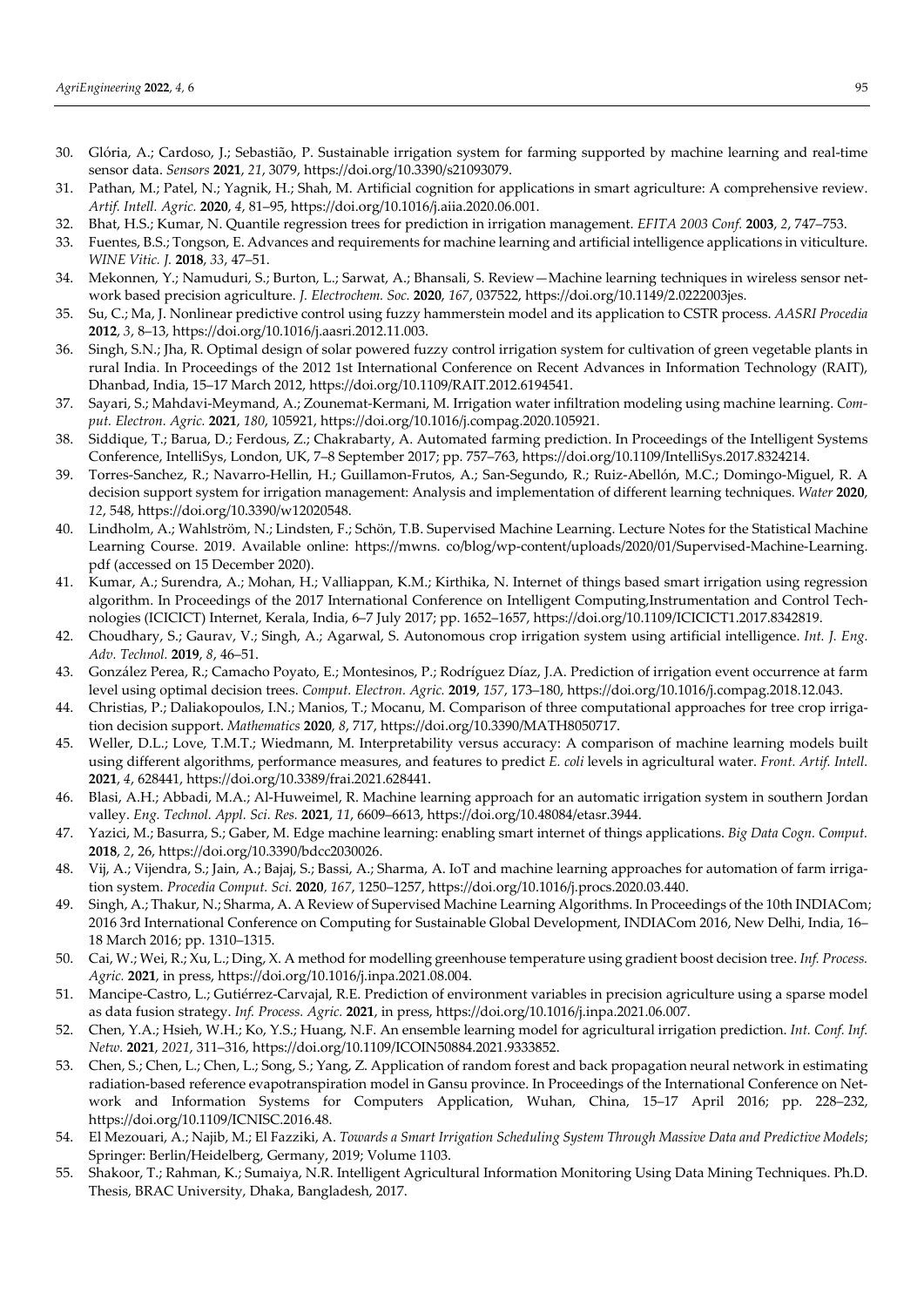- 56. Karthikeya, H.K.; Sudarshan, K.; Shetty, D.S. Prediction of agricultural crops using KNN algorithm. *Int. J. Innov. Sci. Res. Technol.* **2020**, *5*, 1422–1424.
- 57. Choudhari, P.; Borse, A.; Chauhan, H. Smart irrigation and remote farm monitoring system. *Int. J. Comput. Appl.* **2018**, *180*, 24– 26, https://doi.org/10.5120/ijca2018917011.
- 58. Munir, M.S.; Bajwa, I.S.; Ashraf, A.; Anwar, W.; Rashid, R. Intelligent and smart irrigation system using edge computing and IoT. *Complexity* **2021**, *2021*, 6691571, https://doi.org/10.1155/2021/6691571.
- 59. Kavyashree, T.; Shreedhara, K.S.; Intelligent IoT based smart irrigation system. *Int. J. Creat. Res. Thoughts* **2021**, *9*, 2709–2722.
- 60. Das, A.; Dey, S.K.; Mishra, S.; Sahoo, A. Smart irrigation system, a statistical approach, using Raspbrry Pi. *Int. Res. J. Eng. Technol.* **2016**, *3*, 341–345.
- 61. Mosavi, A.; Sajedi-Hosseini, F.; Choubin, B.; Taromideh, F.; Rahi, G.; Dineva, A.A. Susceptibility mapping of soil water erosion using machine learning models. *Water* **2020**, *12*, 1995, https://doi.org/10.3390/w12071995.
- 62. Gu, W.; Yi, Z. Machine learning on minimizing irrigation water for lawns. *J. Sustain. Dev. Energy Water Environ. Syst.* **2020**, *8*, 701–714, https://doi.org/10.13044/j.sdewes.d7.0304.
- 63. Jain, T.; Garg, P.; Tiwari, P.K.; Kuncham, V.K.; Sharma, M.; Verma, V.K. Performance prediction for crop irrigation using different machine learning approaches. In *Examining the Impact of Deep Learning and IoT on Multi-Industry Applications*; IGI Global: Hershey, PA, USA, 2021; pp. 61–79, https://doi.org/10.4018/978-1-7998-7511-6.ch005.
- 64. Suzuki, Y.; Ibayashi, H.; Mineno, H. An SVM based irrigation control system for home gardening. In Proceedings of the 2013 IEEE 2nd Global Conference on Consumer Electronics, GCCE 2013, Tokyo, Japan, 1–4 October 2013; pp. 365–366, https://doi.org/10.1109/GCCE.2013.6664857.
- 65. Zema, D.A.; Nicotra, A.; Mateos, L.; Zimbone, S.M. Improvement of the irrigation performance in water users associations integrating data envelopment analysis and multi-regression models. *Agric. Water Manag.* **2018**, *205*, 38–49, https://doi.org/10.1016/j.agwat.2018.04.032.
- 66. Arulselvi, G.; Poornima, D. Implementation of precision soil and water conservation agriculture (Pswca) through machine learning, cloud enabled iot integration and wireless sensor network. *Eur. J. Mol. Clin. Med.* **2020**, *7*, 5426–5446.
- 67. Ramya, S.; Swetha, A.M.; Doraipandian, M. IoT framework for smart irrigation using machine learning technique. *J. Comput. Sci.* **2020**, *16*, 355–363, https://doi.org/10.3844/JCSSP.2020.355.363.
- 68. El Mezouari, A.; El Fazziki, A.; Sadgal, M. Toward smart farming through Machine learning based automatic irrigation planning; In *Smart Sensor Networks. Studies in Big Data 2022, 92*; Singh, U., Abraham, A., Kaklauskas, A., Hong, T.P., Eds.; Springer: Cham, Switzerland, 2022. https://doi.org/10.1007/978-3-030-77214-7\_8.
- 69. Cardoso, J.; Gloria, A.; Sebastiao, P. Improve irrigation timing decision for agriculture using real time data and machine learning. In Proceedings of the 2020 International Conference on Data Analytics for Business and Industry: Way Towards a Sustainable Economy, ICDABI 2020, Sakheer, Bahrain, 26–27 October 2020, https://doi.org/10.1109/ICDABI51230.2020.9325680.
- 70. Bhanu, K.N.; Mahadevaswamy, H.S.; Jasmine, H.J. IoT based smart system for enhanced irrigation in agriculture. In Proceedings of the International Conference on Electronics and Sustainable Communication Systems, ICESC 2020, Coimbatore, India, 2–4 July 2020; pp. 760–765, https://doi.org/10.1109/ICESC48915.2020.9156026.
- 71. Cagri Serdaroglu, K.; Onel, C.; Baydere, S. IoT based smart plant irrigation system with enhanced learning. In Proceedings of the 2020 IEEE Computing, Communications and IoT Applications (ComComAp), Beijing, China, 20–22 December 2020, https://doi.org/10.1109/ComComAp51192.2020.9398892.
- 72. Niu, H.; Zhao, T.; Wang, D.; Chen, Y. A UAV resolution and waveband aware path planning for onion irrigation treatments inference. In Proceedings of the 2019 International Conference on Unmanned Aircraft Systems (ICUAS), Atlanta, GA, USA, 11– 14 June 2019; pp. 808–812, https://doi.org/10.1109/ICUAS.2019.8798188.
- 73. Kumar, S.; Mishra, S.; Khanna, P. Precision sugarcane monitoring using SVM classifier. *Procedia Comput. Sci.* **2017**, *122*, 881–887, https://doi.org/10.1016/j.procs.2017.11.450.
- 74. Zhong, B. Research on model of predicting irrigation water requirement based on Kernel method. *Proc. 2nd Int. Conf. Electron. Mech. Eng. Inf. Technol. EMEIT* **2012**, *2012*, 1338–1341, https://doi.org/10.2991/emeit.2012.296.
- 75. Shalini, H.; Aravinda, C.V. *An IoT-Based Predictive Analytics for Estimation of Rainfall for Irrigation*; Springer: Singapore, 2021; Volume 1133, https://doi.org/10.1007/978-981-15-3514-7\_105.
- 76. Meivel, S.; Maheswari, S. Standard agricultural drone data analytics using KNN algorithm. *Test Eng. Manag.* **2020**, *82*, 206–215.
- 77. Subathra, M.S.P.; Blessing, C.J.; George, S.T.; Thomas, A.; Raj, A.D.; Ewards, V. Automated intelligent wireless drip irrigation using ANN techniques. In *Advances in Big Data and Cloud Computing*; Springer: Singapore, 2018; pp. 555–568.
- 78. Nawandar, N.K.; Cheggoju, N.; Satpute, V. ANN-based model to predict reference evapotranspiration for irrigation estimation. In *Proceedings of the International Conference on Recent Trends in Machine Learning, IoT, Smart Cities and Applications*; Springer: Singapore, 2020; pp. 671–679.
- 79. Kondaveti, R.; Reddy, A.; Palabtla, S. Smart Irrigation system using machine learning and IOT. In Proceedings of the International Conference on Vision Towards Emerging Trends in Communication and Networking, ViTECoN 2019, Vellore, India, 30– 31 March 2019, https://doi.org/10.1109/ViTECoN.2019.8899433.
- 80. Dike, H.U.; Zhou, Y.; Deveerasetty, K.K.; Wu, Q. Unsupervised learning based on artificial neural network: A review. In Proceedings of the 2018 IEEE International Conference on Cyborg and Bionic Systems, CBS 2018, Shenzhen, China, 25–27 October 2019; pp. 322–327, https://doi.org/10.1109/CBS.2018.8612259.
- 81. Malik, M.U. *Python Machine Learning for Beginners*; AI Publishing: Assam, India, 2020; Volume 148.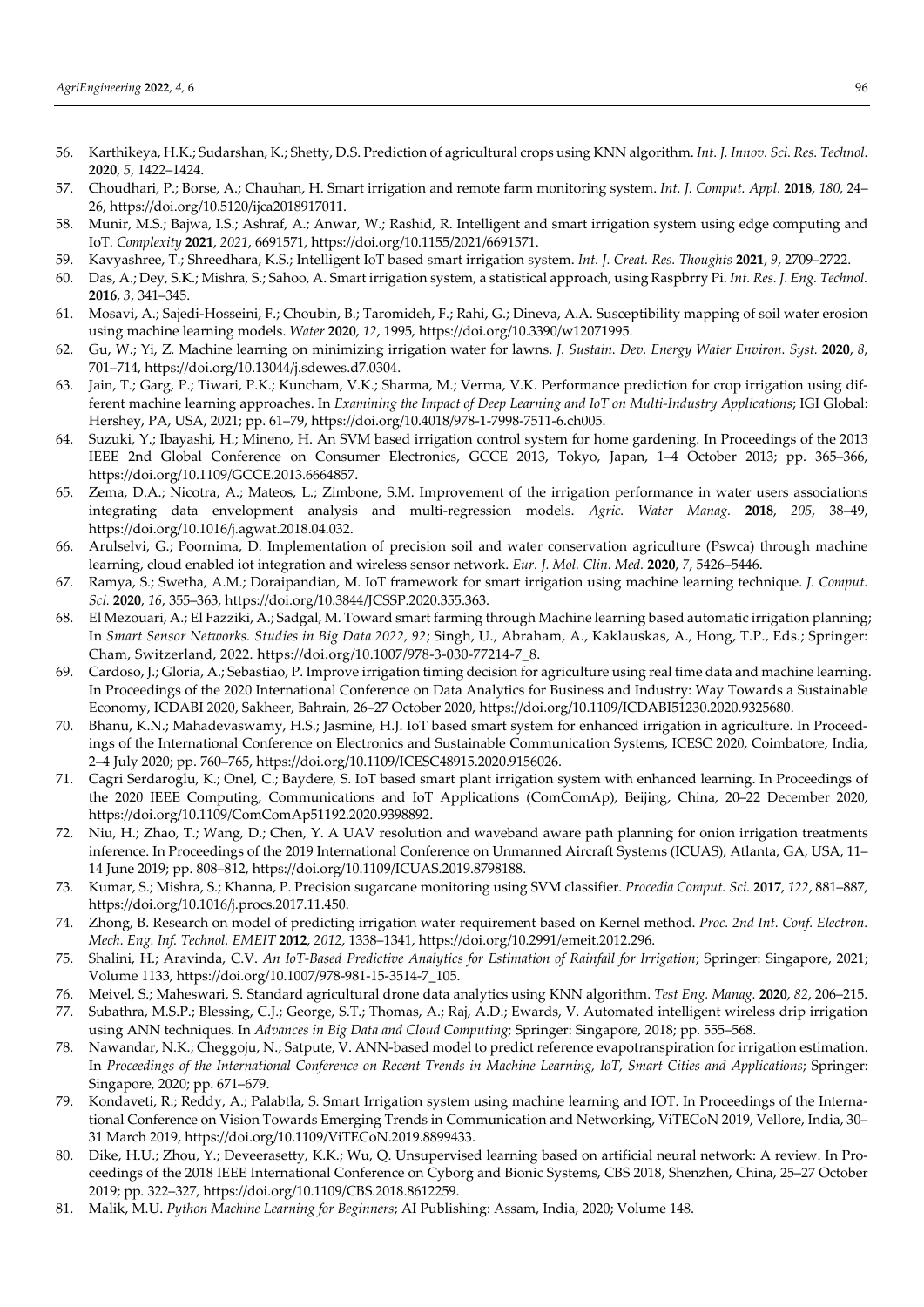- 82. Kumar, A.V.S.P.; Bhramaramba, R. Adapting mining into agriculture sector with machine learning techniques. *Int. J. Control Autom.* **2017**, *10*, 13–22, https://doi.org/10.14257/ijca.2017.10.7.02.
- 83. Swamynathan, M. *Mastering Machine Learning with Python in Six Steps*; Apress: New York, NY, USA, 2019, https://doi.org/10.1007/978-1-4842-4947-5.
- 84. Prabhu, S.R.B.; Mathew, A.I. A review of efficient information delivery and clustering for drip irrigation management using WSN. *Int. J. Comput. Sci. Bus. Informatics* **2014**, *14*, 1–13.
- 85. Nisha, G.; Megala, J. Wireless sensor network based automated irrigation and crop field monitoring system. In Proceedings of the 2014 Sixth International Conference on Advanced Computing (ICoAC), Chennai, India, 17-19 December 2014; pp. 8–13.
- 86. Ohana-Levi, N.; Ben-Gal, A.; Peeters, A.; Termin, D.; Linker, R.; Baram, S.; Raveh, E.; Paz-Kagan, T. A comparison between spatial clustering models for determining N-fertilization management zones in orchards. *Precis. Agric.* **2021**, *22*, 99–123, https://doi.org/10.1007/s11119-020-09731-5.
- 87. Sherwani, F.; Ibrahim, B.S.K.K.; Asad, M.M. Hybridized classification algorithms for data classification applications: A review. *Egypt. Inform. J.* **2020**, *22*, 185–192, https://doi.org/10.1016/j.eij.2020.07.004.
- 88. .Schmitz, G.H.; Schütze, N.; Petersohn, U. New strategy for optimizing water application under trickle irrigation. *J. Irrig. Drain. Eng.* **2002**, *128*, 287–297, https://doi.org/10.1061/(asce)0733-9437(2002)128:5(287).
- 89. Murthy, A. R. S. An IoT and machine learning approach for site specific irrigation in residential irrigation systems. Masters thesis, Texas A&M University.2019, https://hdl.handle.net/1969.1/186512..
- 90. Karar, M.E.; Al-Rasheed, M.F.; Al-Rasheed, A.F.; Reyad, O. IoT and neural network-based water pumping control system for smart irrigation. *Inf. Sci. Lett.* **2020**, *9*, 107–112, https://doi.org/10.18576/isl/090207.
- 91. Wu, B.; Ye, B.Y.; Wu, C.L.; Zhang, C.Z. Irrigation water compensation control system based on fuzzy neural network. *Adv. Mater. Res.* **2010**, *108*, 1386–1391, https://doi.org/10.4028/www.scientific.net/AMR.108-111.1386.
- 92. Sun, F.; Ma, W.; Li, H.; Wang, S. Research on water-fertilizer integrated technology based on neural network prediction and fuzzy control. *IOP Conf. Ser. Earth Environ. Sci.* **2018**, *170*, 032168, https://doi.org/10.1088/1755-1315/170/3/032168.
- 93. Arif, C.; Mizoguchi, M.; Setiawan, B.I.; Doi, R. Estimation of soil moisture in paddy field using artificial neural networks. *Int. J. Adv. Res. Artif. Intell.* **2012**, *1*, 17–21.
- 94. Antonopoulos, V.Z.; Antonopoulos, A.V. Daily reference evapotranspiration estimates by artificial neural networks technique and empirical equations using limited input climate variables. *Comput. Electron. Agric.* **2017**, *132*, 86–96, https://doi.org/10.1016/j.compag.2016.11.011.
- 95. Zanetti, S.S.; Sousa, E.F.; Oliveira, V.P.S.; Almeida, F.T.; Bernardo, S. Estimating evapotranspiration using artificial neural network and minimum climatological data. *J. Irrig. Drain. Eng.* **2007**, *9437*, 83–89, https://doi.org/10.1061/(ASCE)0733-9437(2007)133.
- 96. Sharma, S.; Regulwar, D.G. Prediction of evapotranspiration by artificial neural network and conventional methods. *Int. J. Eng. Res.* **2016**, *5*, 184–187, https://doi.org/10.17950/ijer/v5i1/043.
- 97. Kelley, J.; Pardyjak, E.R. Using neural networks to estimate site-specific crop evapotranspiration with low-cost sensors. *Agronomy* **2019**, *9*, 108, https://doi.org/10.3390/agronomy9020108.
- 98. Pandorfi, H.; Bezerra, A.C.; Atarassi, R.T.; Vieira, F.M.C.; Filho, J.A.D.B.; Guiselini, C. Artificial neural networks employment in the prediction of evapotranspiration of greenhouse-grown sweet pepper. *Rev. Bras. Eng. Agrícola Ambient.* **2016**, *20*, 507–512.
- 99. Koutsoyiannis, D. Discussion of "generalized regression neural networks for evapotranspiration modelling". *Hydrol. Sci. Sci. Hydrol.* **2009**, *52*, 1092–1105, https://doi.org/10.1623/hysj.52.4.832.
- 100. Gu, J.; Yin, G.; Huang, P.; Guo, J.; Chen, L. An improved back propagation neural network prediction model for subsurface drip irrigation system. *Comput. Electr. Eng.* **2017**, *60*, 58–65, https://doi.org/10.1016/j.compeleceng.2017.02.016
- 101. Sadati, S.K.; Ghahraman, B.; Speelman, S.; Sabouhi, M.; Gitizadeh, M. Optimal irrigation water allocation using a genetic algorithm under various weather conditions. *Water* **2014**, *6*, 3068, https://doi.org/10.3390/w6103068.
- 102. Perea, R.G.; Camacho, E.; Montesinos, P.; Gonz, R.; Rodrı, J.A. Optimisation of water demand forecasting by artificial intelligence with short data sets. *Sci. Eng.* **2018**, *7*, 3–10, https://doi.org/10.1016/j.biosystemseng.2018.03.011.
- 103. Risheh, A.; Jalili, A.; Nazerfard, E. Smart Irrigation IoT solution using transfer learning for neural networks. In Proceedings of the 10th International Conference on Computer and Knowledge Engineering (ICCKE), Mashhad, Iran, 29–30 October 2020.
- 104. Mehra, M.; Saxena, S.; Sankaranarayanan, S.; Tom, R.J.; Veeramanikandan, M. IoT based hydroponics system using deep neural networks. *Comput. Electron. Agric.* **2018**, *155*, 473–486, https://doi.org/10.1016/j.compag.2018.10.015.
- 105. Umair, S.; Muhammad, R.U. Automation of irrigation system using ANN based controller. *Int. J. Electr. Comput. Sci.* **2015**, *10*, 41–47.
- 106. Widyanto, S.A.; Widodo, A.; Achmad Hidayatno, S. Error analysis of ON-OFF and ANN controllers based on evapotranspiration. *Telkomnika Indones. J. Electr. Eng.* **2014**, *12*, 6771–6779, https://doi.org/10.11591/telkomnika.v12i9.5090.
- 107. Dursun, M.; Özden, S. An efficient improved photovoltaic irrigation system with artificial neural network based modeling of soil moisture distribution—A case study in Turkey. *Comput. Electron. Agric.* **2014**, *102*, 120–126, https://doi.org/10.1016/j.compag.2014.01.008.
- 108. Atsalakis, G.; Minoudaki, C. Daily irrigation water demand prediction using adaptive neuro-fuzzy inferences systems (ANFIS). In Proceedings of the 3rd IASME/WSEAS International Conference on Energy, Environment, Ecosystems and Sustainable Development, Agios Nikolaos, Greece, July 24–26 2007; pp. 369–374.
- 109. Navarro-Hellín, H.; Martínez-del-Rincon, J.; Domingo-Miguel, R.; Soto-Valles, F.; Torres-Sánchez, R. A decision support system for managing irrigation in agriculture. *Comput. Electron. Agric.* **2016**, *124*, 121–131, https://doi.org/10.1016/j.compag.2016.04.003.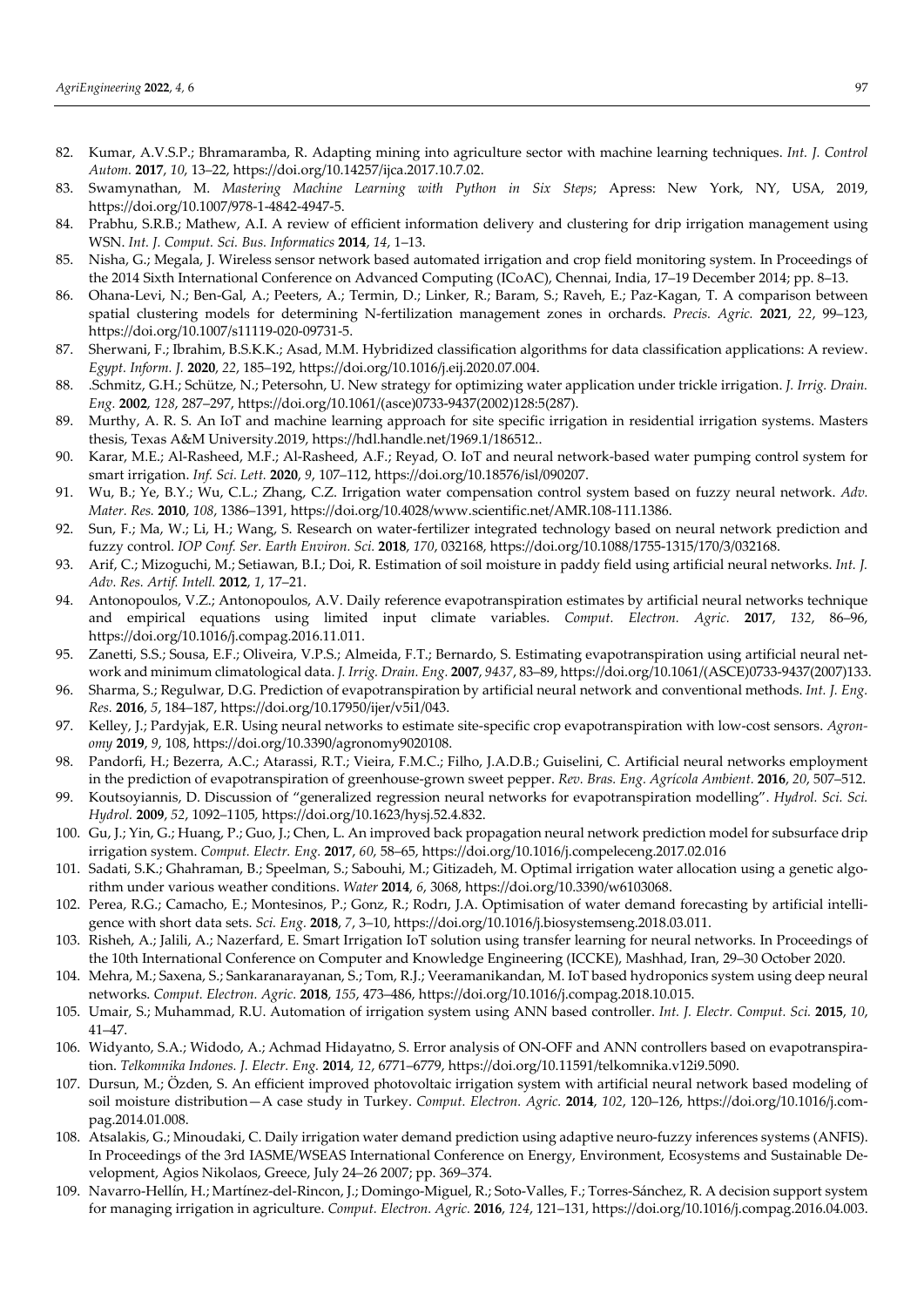- 110. Liang, Z.; Liu, X.; Wen, G.; Yuan, X. Influence analysis of sprinkler irrigation effectiveness using ANFIS. *Int. J. Agric. Biol. Eng.* **2019**, *12*, 135–148, https://doi.org/10.25165/j.ijabe.20191205.5123.
- 111. Tabari, H.; Kisi, O.; Ezani, A.; Hosseinzadeh Talaee, P. SVM, ANFIS, regression and climate based models for reference evapotranspiration modeling using limited climatic data in a semi-arid highland environment. *J. Hydrol.* **2012**, *444*, 78–89, https://doi.org/10.1016/j.jhydrol.2012.04.007.
- 112. Ehteram, M.; Yenn Teo, F.; Najah Ahmed, A.; Dashti Latif, S.; Feng Huang, Y.; Abozweita, O.; Al-Ansari, N.; El-Shafie, A. Performance improvement for infiltration rate prediction using hybridized adaptive neuro-fuzzy inferences system (ANFIS) with optimization algorithms. *Ain Shams Eng. J.* **2021**, *12*, 1665–1676, https://doi.org/10.1016/j.asej.2020.08.019.
- 113. Silva, J.P.M.; da Silva, M.L.M.; de Mendonça, A.R.; da Silva, G.F.; de Barros Junior, A.A.; da Silva, E.F.; Aguiar, M.O.; Santos, J.S.; Rodrigues, N.M.M. Prognosis of forest production using machine learning techniques. *Inf. Process. Agric.* **2021**, in press, https://doi.org/10.1016/j.inpa.2021.09.004.
- 114. Jamroen, C.; Komkum, P.; Fongkerd, C.; Krongpha, W. An intelligent irrigation scheduling system using low-cost wireless sensor network toward sustainable and precision agriculture. *IEEE Access* **2020**, *8*, 172756–172769, https://doi.org/10.1109/AC-CESS.2020.3025590.
- 115. Mousa, A.K.; Croock, M.S.; Abdullah, M.N. Fuzzy based decision support model for irrigation system management. *Int. J. Comput. Appl.* **2014**, *104*, 14–20, https://doi.org/10.5120/18230-9177.
- 116. Hang, L.; Kim, D. Enhanced model-based predictive control system based on fuzzy logic for maintaining thermal comfort in IoT smart space. *Appl. Sci.* **2018**, *8*, 1031, https://doi.org/10.3390/app8071031.
- 117. Touati, F.; Al-Hitmi, M.; Benhmed, K.; Tabish, R. A fuzzy logic based irrigation system enhanced with wireless data logging applied to the state of Qatar. *Comput. Electron. Agric.* **2013**, *98*, 233–241, https://doi.org/10.1016/j.compag.2013.08.018.
- 118. Izzuddin, T.A.; Johari, M.A.; Rashid, M.Z.A.; Jali, M.H. Smart irrigation using fuzzy logic method. *ARPN J. Eng. Appl. Sci.* **2018**, *13*, 517–522.
- 119. Robles, C.A.; Cabarcas, J.C.; Llanos, A.P. Low-cost fuzzy logic control for greenhouse environments with web monitoring. *Electronics* **2017**, *6*, 71, https://doi.org/10.3390/electronics6040071.
- 120. Ji, R.; Qi, L.; Huo, Z. Design of fuzzy control algorithm for precious irrigation system in greenhouse. *IFIP Adv. Inf. Commun. Technol.* **2012**, *370*, 278–283, https://doi.org/10.1007/978-3-642-27275-2\_31.
- 121. Tsang, S.W.; Jim, C.Y. Applying artificial intelligence modeling to optimize green roof irrigation. *Energy Build.* **2016**, *127*, 360– 369, https://doi.org/10.1016/j.enbuild.2016.06.005.
- 122. Suntaranont, B.; Aramkul, S.; Kaewmoracharoen, M.; Champrasert, P. Water irrigation decision support system for practicalweir adjustment using artificial intelligence and machine learning techniques. *Sustainability* **2020**, *12*, 1763, https://doi.org/10.3390/su12051763.
- 123. Patil, P.; Desai, B.L. Intelligent irrigation control system by employing wireless sensor networks. *Int. J. Comput. Appl.* **2013**, *79*, 33–40, https://doi.org/10.5120/13788-1882.
- 124. Abidin, M.S.B.Z.; Shibusawa, S.; Buyamin, S.; Mohamed, Z. Intelligent control of capillary irrigation system for water-saving cultivation. In Proceedings of the 2015 10th Asian Control Conference: Emerging Control Techniques for a Sustainable World, ASCC 2015, Kota Kinabalu, Malaysia, 31 May–3 June 2015; pp. 2–6, https://doi.org/10.1109/ASCC.2015.7244814.
- 125. Rahman, M.K.I.A.; Abidin, M.S.Z.; Mohd Saiful Azimi Mahmud, S.B.; Emmanuel, M.H.I.I.A.A. Advancement of a smart fibrous capillary irrigation management system with an internet of things integration. *Bull. Electr. Eng. Inform.* **2019**, *8*, 1402–1410, https://doi.org/10.11591/eei.v8i4.1606.
- 126. Yubin, Z. The control strategy and verification for precise water-fertilizer irrigation system. In Proceedings of the 2018 Chinese Automation Congress (CAC), Xi'an, China, 30 November–2 December 2018; pp. 4288–4292, https://doi.org/10.1109/CAC.2018.8623710.
- 127. Villarrubia, G.; de Paz, J.F.; de la Iglesia, D.H.; Bajo, J. Combining multi-agent systems and wireless sensor networks for monitoring crop irrigation. *Sensors* **2017**, *17*, 1775, https://doi.org/10.3390/s17081775.
- 128. Castañeda-Miranda, A.; Castaño-Meneses, V.M. Internet of things for smart farming and frost intelligent control in greenhouses. *Comput. Electron. Agric.* **2020**, *176*, 105614, https://doi.org/10.1016/j.compag.2020.105614.
- 129. Memoona, K.; Tahira, M.; Warda, I.; Humaraia, A.G.; Rabeea, S. A survey on unsupervised machine learning algorithms for automation, classification and maintenance. *Int. J. Comput. Appl.* **2015**, *119*, 34–39.
- 130. Ciaburro, G.; Iannace, G. Machine learning-based algorithms to knowledge extraction from time series data: A review. *Data* **2021**, *6*, 55, https://doi.org/10.3390/data6060055.
- 131. Kamilaris, A.; Prenafeta-Boldú, F.X. Deep learning in agriculture: A survey. *Comput. Electron. Agric.* **2018**, *147*, 70–90, https://doi.org/10.1016/j.compag.2018.02.016.
- 132. Kamilaris, A.; Prenafeta-Boldú, F.X. A review of the use of convolutional neural networks in agriculture. *J. Agric. Sci.* **2018**, *156*, 312–322, https://doi.org/10.1017/S0021859618000436.
- 133. Nasirahmadi, A.; Gonzalez, J.; Sturm, B.; Hensel, O.; Knierim, U. Pecking activity detection in group-housed turkeys using acoustic data and a deep learning technique. *Biosyst. Eng.* **2020**, *194*, 40–48, https://doi.org/10.1016/j.biosystemseng.2020.03.015.
- 134. Haghverdi, A.; Leib, B.G.; Washington-Allen, R.A.; Ayers, P.D.; Buschermohle, M.J. Perspectives on delineating management zones for variable rate irrigation. *Comput. Electron. Agric.* **2015**, *117*, 154–167, https://doi.org/10.1016/j.compag.2015.06.019.
- 135. Tagarakis, A.; Liakos, V.; Fountas, S.; Koundouras, S.; Gemtos, T.A. Management zones delineation using fuzzy clustering techniques in grapevines. *Precis. Agric.* **2013**, *14*, 18–39, https://doi.org/10.1007/s11119-012-9275-4.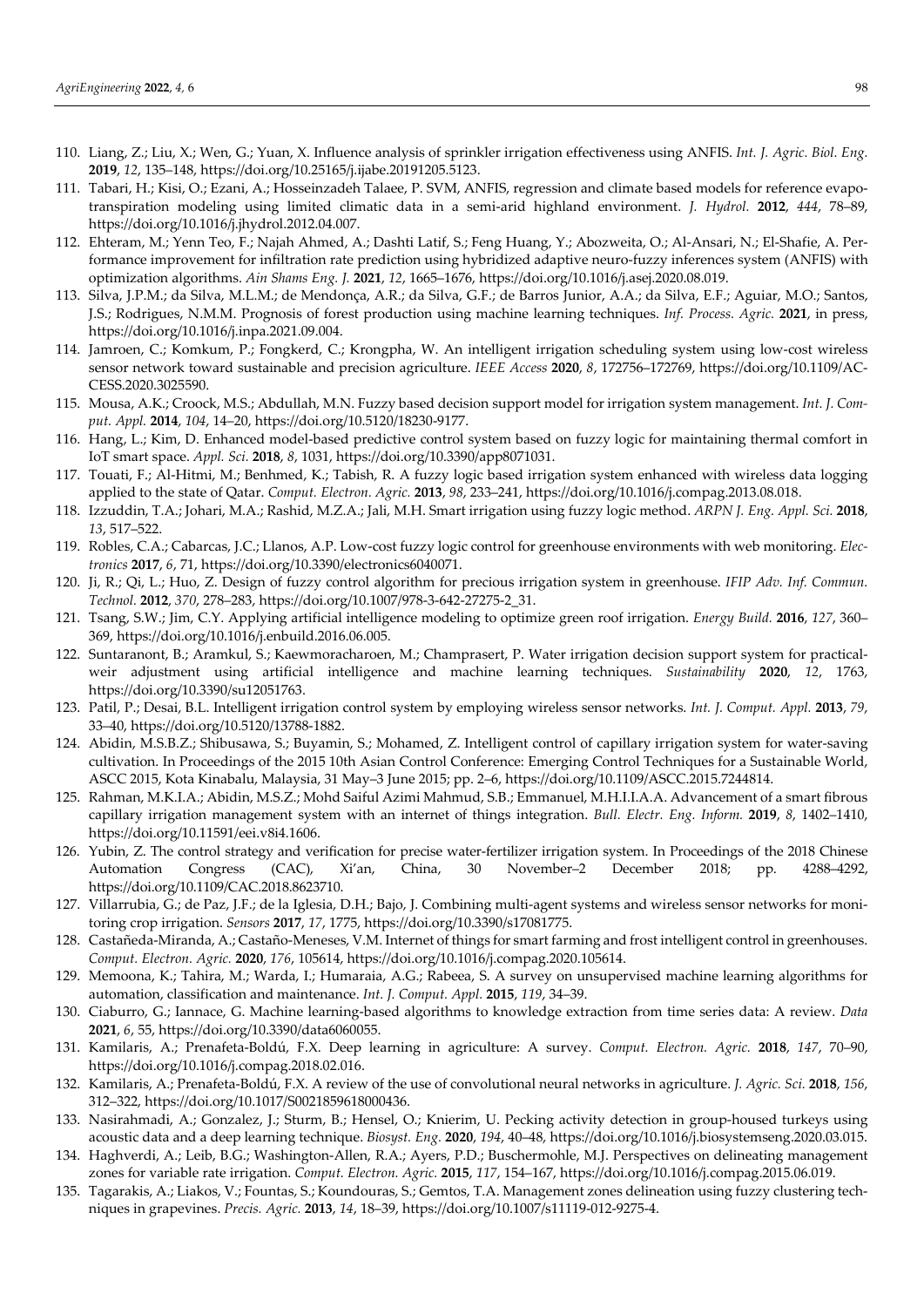- 136. Method, U.K.; Monem, M.J.; Hashemi, S.M. Spatial clustering of irrigation networks using k-means method (case study of Ghazvin irrigation network). *Iran Water Resour. Res.* **2011**, *7*, 38–46.
- 137. Metwally, M.S.; Shaddad, S.M.; Liu, M.; Yao, R.J.; Abdo, A.I.; Li, P.; Jiao, J.; Chen, X. Soil properties spatial variability and delineation of site-specific management zones based on soil fertility using fuzzy clustering in a hilly field in Jianyang, Sichuan, China. *Sustainability* **2019**, *11*, 7084, https://doi.org/10.3390/su11247084.
- 138. Yashaswini, L.S.; Vani, H.U.; Sinchana, H.N.; Kumar, N. Smart automated irrigation system with disease prediction. In Proceedings of the 2017 IEEE International Conference on Power, Control, Signals and Instrumentation Engineering (ICPCSI), Chennai, China, 21–22 September 2017; pp. 422–427.
- 139. Agastya, C.S.; Ghebremusse, S.; Anderson, I.; Reed, C.; Vahabi, H.; Aug, C.V. Self-supervised contrastive learning for irrigation detection. *arXiv* **2021**, arXiv:2108.05484.
- 140. Albuquerque, C.K.G.; Polimante, S.; Torre-Neto, A.; Prati, R.C. Water spray detection for smart irrigation systems with mask R-CNN and UAV Footage. In Proceedings of the 2020 IEEE International Workshop on Metrology for Agriculture and Forestry, MetroAgriFor 2020, Trento, Italy, 4–6 November 2020; pp. 236–240, https://doi.org/10.1109/MetroAgriFor50201.2020.9277542.
- 141. Zhang, C.; Yue, P.; Di, L.; Wu, Z. Automatic identification of center pivot irrigation systems from landsat images using convolutional neural networks. *Agriculture* **2018**, *8*, 147, https://doi.org/10.3390/agriculture8100147.
- 142. Bellahirich, S.; Mezghani, D.; Mami, A. Design and implementation of an intelligent anfis controller on a raspberry pi nanocomputer for photovoltaic pumping intended for drip irrigation. *Energies* **2021**, *14*, 5217, https://doi.org/10.3390/en14175217.
- 143. Anuslu, T. *Smart Precision Agriculture with Autonomous Irrigation System Using RNN-Based Techniques*; MEF University: Istanbul, Turkey, 2017.
- 144. Braga, D.J.F.; Coelho, T.L.; Rocha, A.; Coutinho, G.; Magalhães, R.P.; Guerra, P.T.; De Macêdo, J.A.F.; Barbosa, S.D.J. time series forecasting to support irrigation management. *J. Inf. Data Manag.* **2019**, *10*, 66–80.
- 145. Tang, J.; Arvor, D.; Corpetti, T.; Tang, P. Mapping center pivot irrigation systems in the southern Amazon from Sentinel-2 images. *Water* **2021**, *13*, 298.
- 146. Perea, R.G.; Poyato, E.C.; Montesinos, P.; Díaz, J.A.R. Irrigation demand forecasting using artificial neuro-genetic networks. *Water Resour. Manag.* **2015**, *29*, 5551–5567, https://doi.org/10.1007/s11269-015-1134-4.
- 147. Li, I.; Yoder, R.E.; Odhiambo, L.O.; Zhang, J. Simulation of nitrate distribution under drip irrigation using artificial neural networks. *Irrig. Sci.* **2004**, *23*, 29–37.
- 148. Sharifi, H.; Roozbahani, A.; Shahdany, M.H. Development of ANN, FIS and ANFIS models to evaluate the adequacy index in agricultural water distribution systems (Case study: Rudasht irrigation network). *Iran. J. Ecohydrol.* **2020**, *7*, 635–646.
- 149. Jimenez, A.F.; Ortiz, B.V.; Bondesan, L.; Morata, G.; Damianidis, D. Long short-term memory neural network for irrigation management: A case study from southern Alabama, USA. *Precis. Agric.* **2021**, *22*, 475–492, https://doi.org/10.1007/s11119-020- 09753-z.
- 150. Alibabaei, K.; Gaspar, P.D.; Lima, T.M. Crop yield estimation using deep learning based on climate big data and irrigation scheduling. *Energies* **2021**, *14*, 3004, https://doi.org/10.3390/en14113004
- 151. Ortiz, B.V.; Bondesan, L.; Morata, G.; Damianidis, D. Evaluation of two recurrent neural network methods for prediction of irrigation rate and timing. *Am. Soc. Agric. Biol. Eng.* **2020**, *63*, 1327–1348.
- 152. Zhou, J.; Zhang, Y.; Tian, S.; Lai, S. Forecasting rainfall with recurrent neural network for irrigation equipment. *IOP Conf. Ser. Earth Environ. Sci.* **2020**, *510*, 042040, https://doi.org/10.1088/1755-1315/510/4/042040.
- 153. Delavar, M.; Moghadasi, M.; Morid, S. Real-time model for optimal water allocation in irrigation systems during droughts. *J. Irrig. Drain. Eng.* **2012**, *138*, 517–524, https://doi.org/10.1061/(asce)ir.1943-4774.0000440.
- 154. Kanmani, R.; Muthulakshmi, S.; Subitcha, K.S.; Sriranjani, M.; Radhapoorani, R.; Suagnya, N. Modern irrigation system using convolutional neural network. In Proceedings of the 2021 7th International Conference on Advanced Computing and Communication Systems, ICACCS 2021, Coimbatore, India, 19–20 March 2021; pp. 592–597, https://doi.org/10.1109/ICACCS51430.2021.9441917.
- 155. Henry, T.; Iv, C. A Deep Learning Approach to Mapping Irrigation: U-Net IrrMapper. Master's Thesis, University of Montana, Missoula, MT, USA, 2020.
- 156. Durrant, A.; Markovic, M.; Matthews, D.; May, D.; Enright, J.; Leontidis, G. The role of cross-silo federated learning in facilitating data sharing in the agri-food sector. *Comput. Electron. Agric.* **2022**, *193*, 106648.
- 157. Kumar, P.; Gupta, G.P.; Tripathi, R. PEFL: Deep privacy-encoding based federated learning framework for smart agriculture. *IEEE Comput. Soc.* **2021**, *2021*, 1, https://doi.org/10.1109/MM.2021.3112476.
- 158. Wang, X.; Han, Y.; Wang, C.; Zhao, Q.; Chen, X.; Chen, M. In-edge AI: Intelligentizing mobile edge computing, caching and communication by federated learning. *IEEE Netw.* **2019**, *33*, 156–165, https://doi.org/10.1109/MNET.2019.1800286.
- 159. Sun, L.; Yang, Y.; Hu, J.; Porter, D.; Marek, T.; Hillyer, C. Reinforcement learning control for water-efficient agricultural irrigation. In Proceedings of the 15th IEEE International Symposium on Parallel and Distributed Processing with Applications and 16th IEEE International Conference on Ubiquitous Computing and Communications, ISPA/IUCC 2017, Guangzhou, China, 12– 15 December 2018; pp. 1334–1341, https://doi.org/10.1109/ISPA/IUCC.2017.00203.
- 160. Chouaib, E.H.; Salwa, B.; Said, K.; Chehbouni, A. A reinforcement learning based approach for efficient irrigation water management. In *1st African Conference on Precision Agriculture*; 2020; pp. 160–168.
- 161. Chen, M.; Cui, Y.; Wang, X.; Xie, H.; Liu, F.; Luo, T.; Zheng, S.; Luo, Y. A reinforcement learning approach to irrigation decisionmaking for rice using weather forecasts. *Agric. Water Manag.* **2021**, *250*, 106838, https://doi.org/10.1016/j.agwat.2021.106838.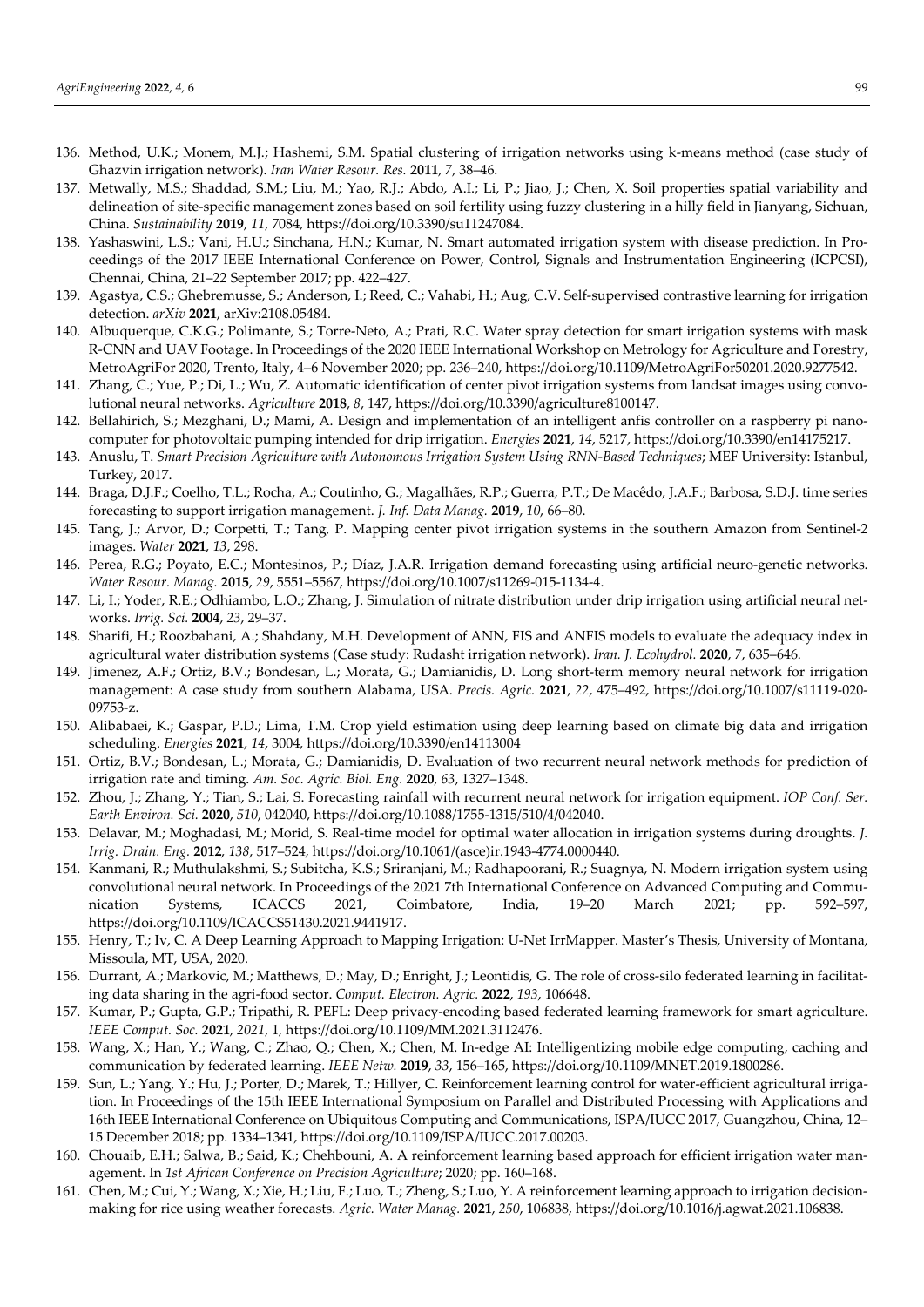- 162. Irukula, S. Reinforcement Learning Based Controller for Precision Irrigation. Ph.D. Thesis, Texas A&M University, College Station, TX, USA, 2015; Volume 13.
- 163. Bergez, J.; Eigenraam, M.; Garcia, F. Comparison between Dynamic Programming and Reinforcement Learning: A Case Study on Maize Irrigation Management. In Proceedings of the 3rd European Conference on Information Technology in Agriculture (EFITA01), Montpellier, France, 18–21 June 2001; pp. 343–348.
- 164. Zhou, N. Intelligent control of agricultural irrigation based on reinforcement learning. *J. Phys. Conf. Ser.* **2020**, *1601*, 1954, https://doi.org/10.1088/1742-6596/1601/5/052031.
- 165. Yang, Y.; Hu, J.; Porter, D.; Marek, T.; Heflin, K.; Kong, H.; Sun, L. Deep reinforcement learning-based irrigation scheduling. *Trans. ASABE* **2020**, *63*, 549–556.
- 166. Overweg, H.; Berghuijs, H.N.C.; Athanasiadis, I.N. CropGym: A reinforcement learning environment for crop management. *arXiv* **2021**, arXiv:2104.04326.
- 167. Mason, K.; Mannion, P.; Duggan, J.; Howley, E. Applying multi-agent reinforcement learning to watershed management. *Proc. Adapt. Learn. Agents Work.* **2016**, *2016*, 83–90.
- 168. Binas, J.; Luginbuehl, L.; Bengio, Y. Reinforcement learning for sustainable agriculture. In Proceedings of the ICML 2019 Workshop Climate Change: How Can AI Help, Long Beach, CA, USA, 14 June 2019.
- 169. Nian, R.; Liu, J.; Huang, B. A review on reinforcement learning: introduction and applications in industrial process control. *Comput. Chem. Eng.* **2020**, *139*, 106886, https://doi.org/10.1016/j.compchemeng.2020.106886.
- 170. Gandhi, R. Deep Reinforcement Learning for Agriculture: Principles and Use Cases. In *Data Science in Agriculture and Natural Resource Management. Studies in Big Data 2022, 96*; Reddy, G.P.O., Raval, M.S., Adinarayana, J., Chaudhary, S., Eds.; Springer: Singapore, 2022. https://doi.org/10.1007/978-981-16-5847-1\_4
- 171. Kumar, S.A.; Karthikeyan, C. Status of mobile agricultural apps in the global mobile ecosystem. *Int. J. Educ. Dev. Inf. Commun. Technol.* **2019**, *15*, 63–74.
- 172. Ogubuike, R.; Adib, A.; Orji, R. Masa: AI-adaptive mobile app for sustainable agriculture. In Proceedings of the 2021 IEEE 12th Annual Information Technology, Electronics and Mobile Communication Conference (IEMCON), Vancouver, BC, Canada, 27– 30 October 2021; pp. 1–7.
- 173. Ruth, L.; Kopecky, F. The Introduction of Smartphones as a Tool for Agricultural Extension in Rural Uganda: A Three-Phase Study. Ph.D. Thesis, Iowa State University, Ames, IA, USA, 2016.
- 174. Matukhina, O.V.; Votyakova1, L.R.; Zakharova, I.N. SMART-technologies in irrigation management of a remote land plot. In *IOP Conf. Ser. Mater. Sci. Eng.* **2021**, *1079*, 072027, https://doi.org/10.1088/1757-899X/1079/7/072027.
- 175. Zhang, S.; Li, S.; Ke, Z.; Zhao, H.; Guo, Y.; Yang, J.; Wang, Y.; Li, D.; Wang, L.; Yang, W.; et al. Investigation on environment monitoring system for a combination of hydroponics and aquaculture in greenhouse. *Inf. Process. Agric.* **2021**, in press, https://doi.org/10.1016/j.inpa.2021.06.006.
- 176. Maina, M.M.; Amin, M.S.M.; Yazid, M.A. Web geographic information system decision support system for irrigation water management: A review. *Acta Agric. Scand. Sect. B Soil Plant Sci.* **2014**, *64*, 283–293, https://doi.org/10.1080/09064710.2014.896935.
- 177. Rajeswari, S.; Suthendran, K.; Rajakumar, K. A smart agricultural model by integrating IoT, mobile and cloud-based big data analytics. *Int. J. Pure Appl. Math.* **2018**, *118*, 365–370.
- 178. Akhter, R.; Sofi, S.A. Precision agriculture using iot data analytics and machine learning. *J. King Saud Univ. Comput. Inf. Sci.* **2021**, in press, https://doi.org/10.1016/j.jksuci.2021.05.013.
- 179. Abdelmoamen Ahmed, A.; Al Omari, S.; Awal, R.; Fares, A.; Chouikha, M. A distributed systemforsupporting smart irrigation using internet of things technology. *Eng. Rep.* **2020**, *2020*, e12352, https://doi.org/10.1002/eng2.12352.
- 180. Mohammed, M.; Riad, K.; Alqahtani, N. Efficient IoT-based control for a smart subsurface irrigation system to enhance irrigation management of date palm. *Sensors* **2021**, *21*, 3942, https://doi.org/10.3390/s21123942.
- 181. Sagheer, A.; Mohammed, M.; Riad, K.; Alhajhoj, M. A cloud-based iot platform for precision control of soilless greenhouse cultivation. *Sensors* **2021**, *21*, 223, https://doi.org/10.3390/s21010223.
- 182. Osroosh, Y.; Troy, R.; Campbell, C.S.; Zhang, Q. Comparison of irrigation automation algorithms for drip-irrigated apple trees. *Comput. Electron. Agric.* **2016**, *128*, 87–99, https://doi.org/10.1016/j.compag.2016.08.013.
- 183. Bitella, G.; Rossi, R.; Bochicchio, R.; Perniola, M.; Amato, M. A novel low-cost open-hardware platform for monitoring soil water content and multiple soil-air-vegetation parameters. *Sensors* **2014**, *14*, 19639, https://doi.org/10.3390/s141019639.
- 184. Vellidis, G.; Liakos, V.; Andreis, J.H.; Perry, C.D.; Porter, W.M.; Barnes, E.M.; Morgan, K.T.; Fraisse, C.; Migliaccio, K.W. Development and assessment of a smartphone application for irrigation scheduling in cotton. *Comput. Electron. Agric.* **2016**, *127*, 249– 259, https://doi.org/10.1016/j.compag.2016.06.021.
- 185. Ogidan, O.K.; Afia, K.R. Smart irrigation system with an android-based remote logging and control. *IEEE Africon Conf.* **2019**, *2019*, 3953, https://doi.org/10.1109/AFRICON46755.2019.9133953.
- 186. Perea, R.G.; García, I.F.; Arroyo, M.M.; Díaz, J.A.R.; Poyato, E.C.; Montesinos, P. Multiplatform application for precision irrigation scheduling in strawberries. *Agric. Water Manag.* **2017**, *183*, 194–201, https://doi.org/10.1016/j.agwat.2016.07.017.
- 187. Pérez-castro, A.; Sánchez-molina, J.A.; Castilla, M.; Sánchez-moreno, J. CFertigUAL: A fertigation management app for greenhouse vegetable crops. *Agric. Water Manag.* **2017**, *183*, 186–193, https://doi.org/10.1016/j.agwat.2016.09.013.
- 188. Hassan, A.; Abdullah, H.M.; Farooq, U.; Shahzad, A.; Asif, R.M. A wirelessly controlled robot-based smart irrigation system by exploiting arduino. *J. Robot. Control* **2021**, *2*, 29–34, https://doi.org/10.18196/jrc.2148.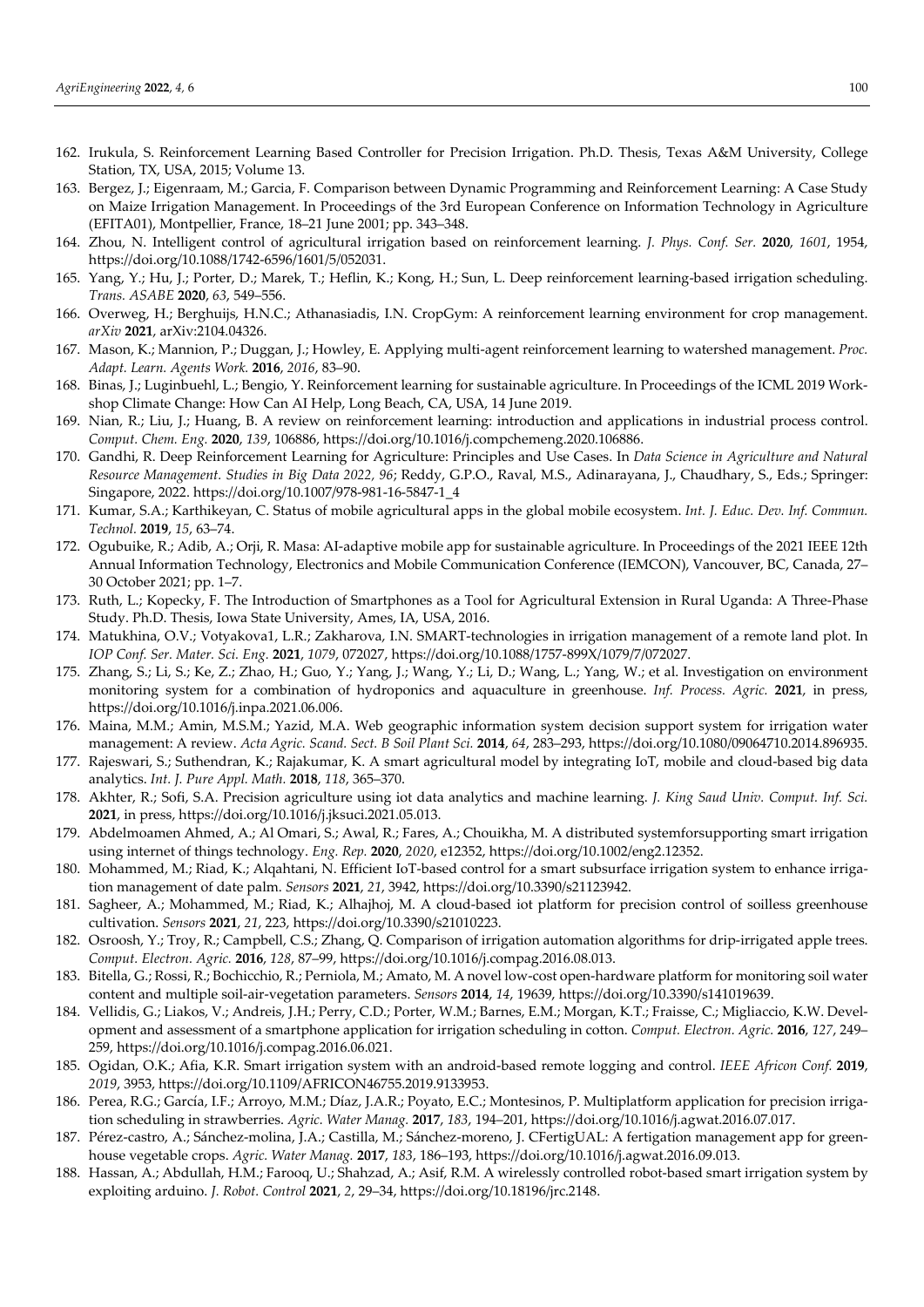- 189. Andrade, M.A.; Shaughnessy, S.A.O.; Evett, S.R. ARSPIVOT, a sensor-based decision support software for variable-rate irrigation center pivot systems: Part A. Development. *Trans. ASABE 2020 Am. Soc. Agric. Biol. Eng.* **2020**, *63*, 1521–1533.
- 190. Andrade, M.A.; O'Shaughnessy, S.A.; Evett, S.R. ARSmartPivot v.l-sensor based management software for center pivot irrigation systems. *Am. Soc. Agric. Biol. Eng. Annu. Int. Meet.* **2015**, *3*, 2329–2346, https://doi.org/10.13031/aim.20152188736.
- 191. Colaizzi, P.D.; O'Shaughnessy, S.A.; Lamm, F.R. Web/smart phone based control and feedback systems for irrigation systems. In Proceedings of the 30th Annual Central Plains Irrigation Conference, Colby, KS, USA, 20–21 February 2018; pp. 199–208.
- 192. Andrade, M.A.; O'Shaughnessy, S.A.; Evett, S.R. A GIS-based decision support tool for center pivot irrigation systems. In Proceedings of the 2016 ASABE Annual International Meeting, Orlando, FL, USA, 17–20 July 2016, https://doi.org/10.13031/aim.20162461449.
- 193. Stokke, A.F. The Use of Mobile Phones in the Extension and Advisory Service in Rwanda. Master's Thesis, Norwegian University of Life Science, As, Norway, 2019.
- 194. Khan, N.A.; Qijie, G.; Sertse, S.F.; Nabi, M.N.; Khan, P. Farmers' use of mobile phone-based farm advisory services in Punjab, Pakistan. *Inf. Dev.* **2020**, *36*, 390–402, https://doi.org/10.1177/0266666919864126.
- 195. Zhishao, T. *AgriApp—Adapting ICTs for Mobile Agricultural Information*. http://www.agritt.org/
- 196. Manonmani, R.; Rose, R.S.S. Participatory GIS for irrigation management in periyar main canal command area—A case study of kumaram village, madurai district. *Int. J. Sci. Res. Sci. Technol.* **2017**, *3*, 865–875.
- 197. Patel, V.B.; Thakkar, R.G. Agricultural android application. *Int. J. Comput. Sci. Technol.* **2014**, *5*, 326–328.
- 198. Vuolo, F.; Essl, L.; Atzberger, C. Costs and benefits of satellite-based tools for irrigation management. *Front. Env. Sci.* **2015**, *3*, 52, https://doi.org/10.3389/fenvs.2015.00052.
- 199. Maiga, J.; Suyoto, S.; Pranowo, P. Mobile app design for sustainable agriculture in Mali—West Africa. *5th Annu. Appl. Sci. Eng. Conf.* **2020**, *1098*, 032037, https://doi.org/10.1088/1757-899X/1098/3/032037.
- 200. Hillyer, C.; Sayde, C. A web based advisory service for optimum irrigation management. *ASABE 5th Natl. Decenn. Irrig. Conf.*  **2010**, *1*, 347–357, https://doi.org/10.13031/2013.35837.
- 201. Jones, A.S.; Andales, A.A.; Burzynski, A.; Chávez, J.L.; David, O.; Fletcher, S.J.; Forsythe, J.M.; Goodliff, M.; Grazaitis, P.; Kidder, S.Q.; et al. *Integrative Hydrometeorological Applications with Precipitation, Soil Moisture, and Water Vapor Using Phone Apps, GIS, and Data Assimilation*; American Meteorological Society: Boston, MA, USA, 2020, https://doi.org/10.3390/su11072022.Jones.
- 202. Okonkwo, C.W.; Ade-Ibijola, A. Chatbots applications in education: A systematic review. *Comput. Educ. Artif. Intell.* **2021**, *2*, 100033, https://doi.org/10.1016/j.caeai.2021.100033.
- 203. Agrowetter Irrigation Advice. Geisenheim Research Centre. Available online: https://www.dwd.de/DE/leistungen/agrowetter\_prognose/agroprog.html (accessed on 21 September 2021).
- 204. Haimanote, K.; Bayabil, K.W.; Migliaccio, K.W.; Andreis, J.H.D.; Fraisse, C.; Morgan, K.T.; Vellidis, G. Smartirrigation apps: Urban turf. *EDIS* **2013**, *2013*, https://doi.org/10.32473/edis-ae499-2013.
- 205. Migliaccio, K.W.; Morgan, K.T.; Vellidis, G.; Zotarelli, L.; Fraisse, C.; Zurweller, B.A.; Andreis, J.H.; Crane, J.H.; Rowland, D.L. Smartphone apps for irrigation scheduling. *Trans. ASABE* **2016**, *59*, 291–301, https://doi.org/10.13031/trans.59.11158.
- 206. Dahnil, D.P.; Hood, Z.; Adam, A.; Razak, M.Z.A.; Ismail, A.G. Drip irrigation detection for power outage-prone areas with internet-of-things smart fertigation managemant system. *Int. J. Adv. Comput. Sci. Appl.* **2021**, *12*, 745–755, https://doi.org/10.14569/IJACSA.2021.0120785.
- 207. Brunel, G.; Pichon, L.; Taylor, J.; Tisseyre, B.; Brunel, G.; Pichon, L.; Taylor, J.; Tisseyre, B. Easy water stress detection system for vineyard irrigation management. In *12th European Conference on Precision Agriculture*; Wageningen Academic Publishers: Wageningen, The Netherlands, 2020.
- 208. Alcaide, C.; González, R.; Fernández, I.; Camacho, E.; Antonio, J.; Díaz, R. Open source application for optimum irrigation and fertilization using reclaimed water in olive orchards. *Comput. Electron. Agric.* **2020**, *173*, 105407, https://doi.org/10.1016/j.compag.2020.105407.
- 209. Fatkhulloev, A.; Gafarova, A.; Hamraqulov, J. The importance of mobile applications in the use of standard. In *International Conference on Information Science and Communications Technologies (ICISCT)*; IEEE: Piscataway, NJ, USA, 2019; pp. 36–38.
- 210. Andales, A.A. Colorado irrigation scheduler. In Proceedings of the 26th Annual Central Plains Irrigation Conference, Burlington, CO, USA, 25–26 February 2014; pp. 26–33.
- 211. Riezzo, E.E.; Zippitelli, M.; Impedovo, D.; Todorovic, M.; Cantore, V. *Hydro—Tech—An Integrated Decision Support System for Sustainable Irrigation Management (II): Software and Hardware Architecture*; CIGR: Liege, Belgium, 2013.
- 212. Todorovic, M.; Riezzo, E.E.; Buono, V.; Zippitelli, M.; Galiano, A.; Cantore, V. Hydro-Tech: An Automated Smart-Tech Decision Support Tool for Eco-Efficient Irrigation Management. *Int. Agric. Eng. J.* **2016**, *25*, 44–56.
- 213. Simionesei, L.; Ramos, T.B.; Palma, J.; Oliveira, A.R.; Neves, R. IrrigaSys: A web-based irrigation decision support system based on open source data and technology. *Comput. Electron. Agric.* **2020**, *178*, 105822, https://doi.org/10.1016/j.compag.2020.105822.
- 214. Simionesei, L.; Ramos, T.B.; Palma, J.; Oliveira, A.R.; Neves, R. IrrigaSys—A decision support system for irrigation management in the Sorraia Valley region, Portugal. In Proceedings of the EGU General Assembly, Virtual Conference, 4–8 May 2020; p. 9488.
- 215. Dahane, A.; Kechar, B.; Meddah, Y.; Benabdellah, O. Automated irrigation management platform using a wireless sensor network. In Proceedings of the 2019 Sixth International Conference on Internet of Things: Systems, Management and Security (IOTSMS), Granada, Spain, 22–25 October 2019; pp. 610–615.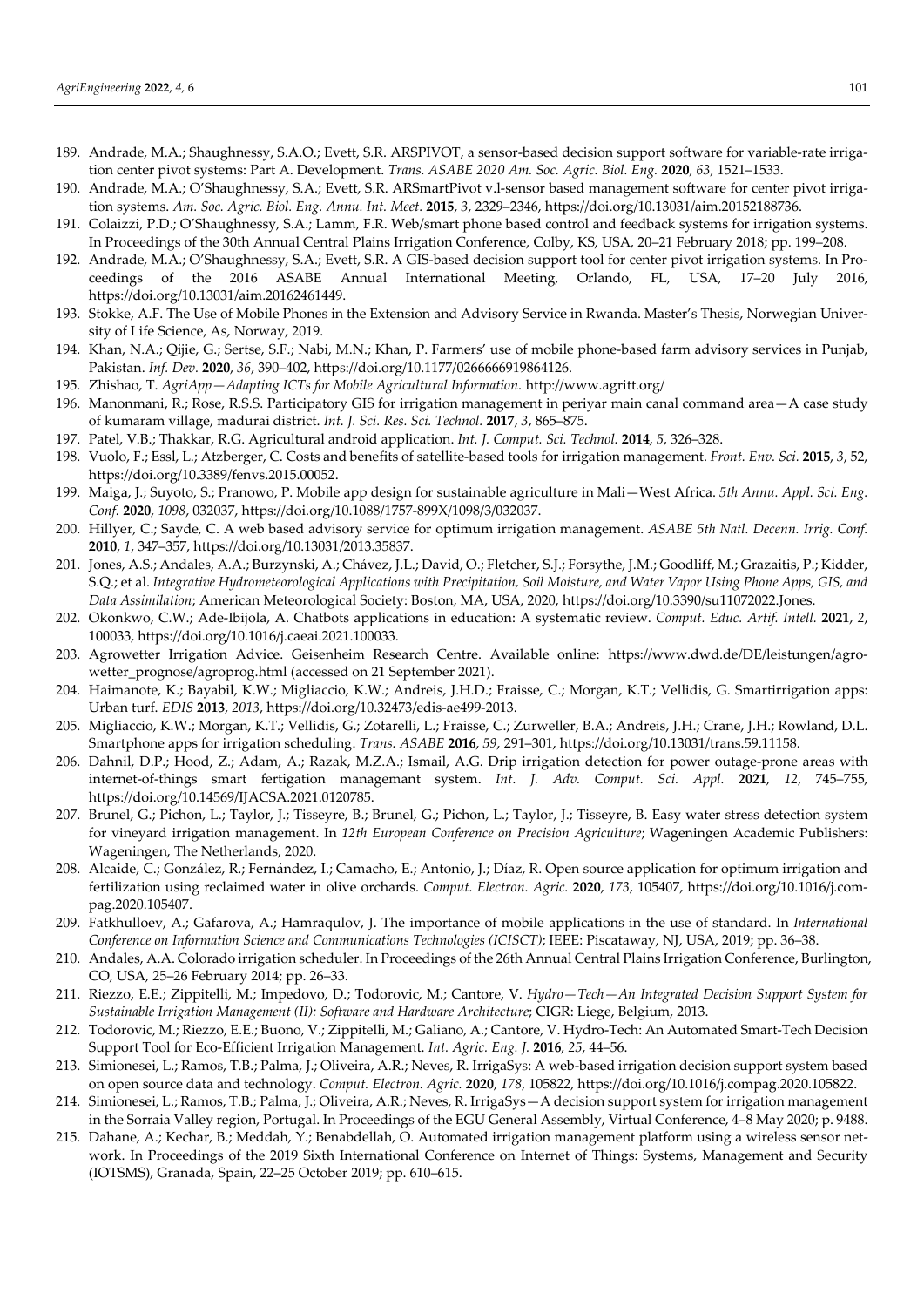- 216. Vaishali, S.; Suraj, S.; Vignesh, G.; Dhivya, S.; Udhayakumar, S. Mobile integrated smart irrigation management and monitoring system using IOT. In Proceedings of the 2017 IEEE International Conference on Communication and Signal Processing, ICCSP, Chennai, India, 6–8 April 2017; Volume 2018, https://doi.org/10.1109/ICCSP.2017.8286792.
- 217. Sheikh, J.A.; Cheema, S.M.; Ali, M.; Amjad, Z. *IoT and AI in Precision Agriculture: Designing Smart System to Support Illiterate Farmers*; Springer: Berlin/Heidelberg, Germany, 2021, https://doi.org/10.1007/978-3-030-51328-3.
- 218. Cheema, S.M.; Khalid, M.; Rehman, A.; Sarwar, N. *Plant Irrigation and Recommender System—IoT Based Digital Solution for Home Garden*; Springer Nature: Singapore, 2019; pp. 513–525, https://doi.org/10.1007/978-981-13-6052-7.
- 219. Mbabazi, D.; Migliaccio, K.W.; Crane, J.H.; Fraisse, C.; Zotarelli, L.; Morgan, K.T.; Kiggundu, N. An irrigation schedule testing model for optimization of the smartirrigation avocado app. *Agric. Water Manag.* **2017**, *179*, 390–400, https://doi.org/10.1016/j.agwat.2016.09.006.
- 220. Vellidis, G.; Liakos, V.; Perry, C.; Tucker, M.; Collins, G.; Snider, J.; Andreis, J.; Migliaccio, K.; Fraisse, C.; Morgan, K.; et al. A smartphone app for scheduling irrigation on cotton. In *Proceedings of the 2014 Beltwide Cotton Conference*; National Cotton Council: Washington, DC, USA, 2014.
- 221. Andales, A.A. Tactical irrigation management using the wise online tool. In Proceedings of the 29th Annual Central Plains Irrigation Conference, Burlington, CO, USA, 21–22 February 2017; pp. 95–99.
- 222. Augusto, R.; Dantas, S.; Zyrianoff, I.D.; Kamienski, C.A. The SWAMP farmer app for iot-based smart water status monitoring and irrigation control. In Proceedings of the 2020 IEEE International Workshop on Metrology for Agriculture and Forestry (MetroAgriFor), Trento, Italy, 4–6 November 2020; pp. 109–113.
- 223. Campos, N.G.S.; Rocha, A.R.; Gondim, R.; da Silva, T.L.C.; Gomes, D.G. Smart & green: An internet-of-things framework for smart irrigation. *Sensors* **2020**, *20*, 190, https://doi.org/10.3390/s20010190.
- 224. Rusdi, J.F.; Salam, S.; Abu, N.A.; Sunaryo, B.; Naseer, M.; Rismayadi, D.A.; Kodong, F.R.; Sudarsono, I.; Utomo, E.W.; Pitogo, V.A.; et al. Field reporting irrigation system via smartphone. *J. Phys. Conf. Ser.* **2021**, *1807*, 012012, https://doi.org/10.1088/1742- 6596/1807/1/012012.
- 225. Agricultural Mobile Apps: A Review and Update of Irrigation Apps. Available online: https://webapp.agron.ksu.edu/agr\_social/m\_eu\_article.throck?article\_id=1011 (accessed on 21 September 2021).
- 226. Bartlett, A.C.; Andales, A.A.; Arabi, M.; Bauder, T.A. A smartphone app to extend use of a cloud-based irrigation scheduling tool. *Comput. Electron. Agric.* **2015**, *111*, 127–130, https://doi.org/10.1016/j.compag.2014.12.021.
- 227. Siddiqui, M.; Akther, F.; Rahman, G.M.E.; Elahi, M.M.; Mostafa, R.; Wahid, K.A. Dimensioning of wide-area alternate wetting and drying (Awd) system for iot-based automation. *Sensors* **2021**, *21*, 6040, https://doi.org/10.3390/s21186040.
- 228. Talekar, P.S.; Kumar, A.; Kumar, A.; Kumar, M.; Hashmi, M.I. Smart irrigation monitoring system using Blynk app. *Int. J. Innov. Sci. Res. Technol.* **2021**, *6*, 1353–1355.
- 229. Saab, M.T.A.; Jomaa, I.; Skaf, S.; Fahed, S.; Todorovic, M. Assessment of a smartphone application for real-time irrigation scheduling in Mediterranean environments. *Water* **2019**, *11*, 252, https://doi.org/10.3390/w11020252.
- 230. Tan, L. Cloud-based decision support and automation for precision agriculture in orchards.*IFAC PapersOnLine* **2016**, *49*, 330– 335, https://doi.org/10.1016/j.ifacol.2016.10.061.
- 231. Osroosh, Y. 5G Technology and Data Privacy Concerns in Agriculture. Available online: https://www.duruntashlab.com/post/5g-technology-and-data-privacy-concerns-in-agriculture (accessed on 21 September 2021).
- 232. Aliev, K. *Internet of Things Applications and Artificial Neural Networks in Smart Agriculture*; Politecnico di Torino: Turin, Italy, 2017.
- 233. Li, T.; Sahu, A.K.; Talwalkar, A.; Smith, V. Federated learning: Challenges, methods, and future directions. *IEEE Signal Process. Mag.* **2020**, *37*, 50–60, https://doi.org/10.1109/MSP.2020.2975749.
- 234. Elijah, O.; Orikumhi, I.; Rahman, T.A.; Babale, S.A.; Orakwue, S.I. Enabling smart agriculture in Nigeria: Application of IoT and data analytics. In Proceedings of the 2017 IEEE 3rd International Conference on Electro-Technology for National Development (NIGERCON), Owerri, Nigeria, 7–10 November 2018; pp. 762–766, https://doi.org/10.1109/NIGERCON.2017.8281944.
- 235. Elijah, O.; Rahman, T.A.; Orikumhi, I.; Leow, C.Y.; Hindia, M.N. An overview of internet of things (IoT) and data analytics in agriculture: Benefits and challenges. *IEEE Internet Things J.* **2018**, *5*, 3758–3773, https://doi.org/10.1109/JIOT.2018.2844296.
- 236. Alves, R.G.; Souza, G.; Maia, R.F.; Tran, A.L.H.; Kamienski, C.; Soininen, J.P.; Aquino, P.T.; Lima, F. A digital twin for smart farming. In Proceedings of the 2019 IEEE Global Humanitarian Technology Conference, GHTC 2019, Seattle, WA, USA, 17–20 October 2019, https://doi.org/10.1109/GHTC46095.2019.9033075.
- 237. Angin, P.; Anisi, M.H.; Göksel, F.; Gürsoy, C.; Büyükgülcü, A. Agrilora: A digital twin framework for smart agriculture. *J. Wirel. Mob. Networks, Ubiquitous Comput. Dependable Appl.* **2020**, *11*, 77–96, https://doi.org/10.22667/JOWUA.2020.12.31.077.
- 238. Ghandar, A.; Ahmed, A.; Zulfiqar, S.; Hua, Z.; Hanai, M.; Theodoropoulos, G. A decision support system for urban agriculture using digital twin: A case study with aquaponics. *IEEE Access* **2021**, *9*, 35691–35708, https://doi.org/10.1109/AC-CESS.2021.3061722.
- 239. Moghadam, P.; Lowe, T.; Edwards, E.J. Digital twin for the future of orchard production systems. *Proceedings* **2020**, *36*, 92, https://doi.org/10.3390/proceedings2019036092.
- 240. Neethirajan, S.; Kemp, B. Digital twins in livestock farming. *Animals* **2021**, *11*, 1008, https://doi.org/10.20944/preprints202101.0620.v1.